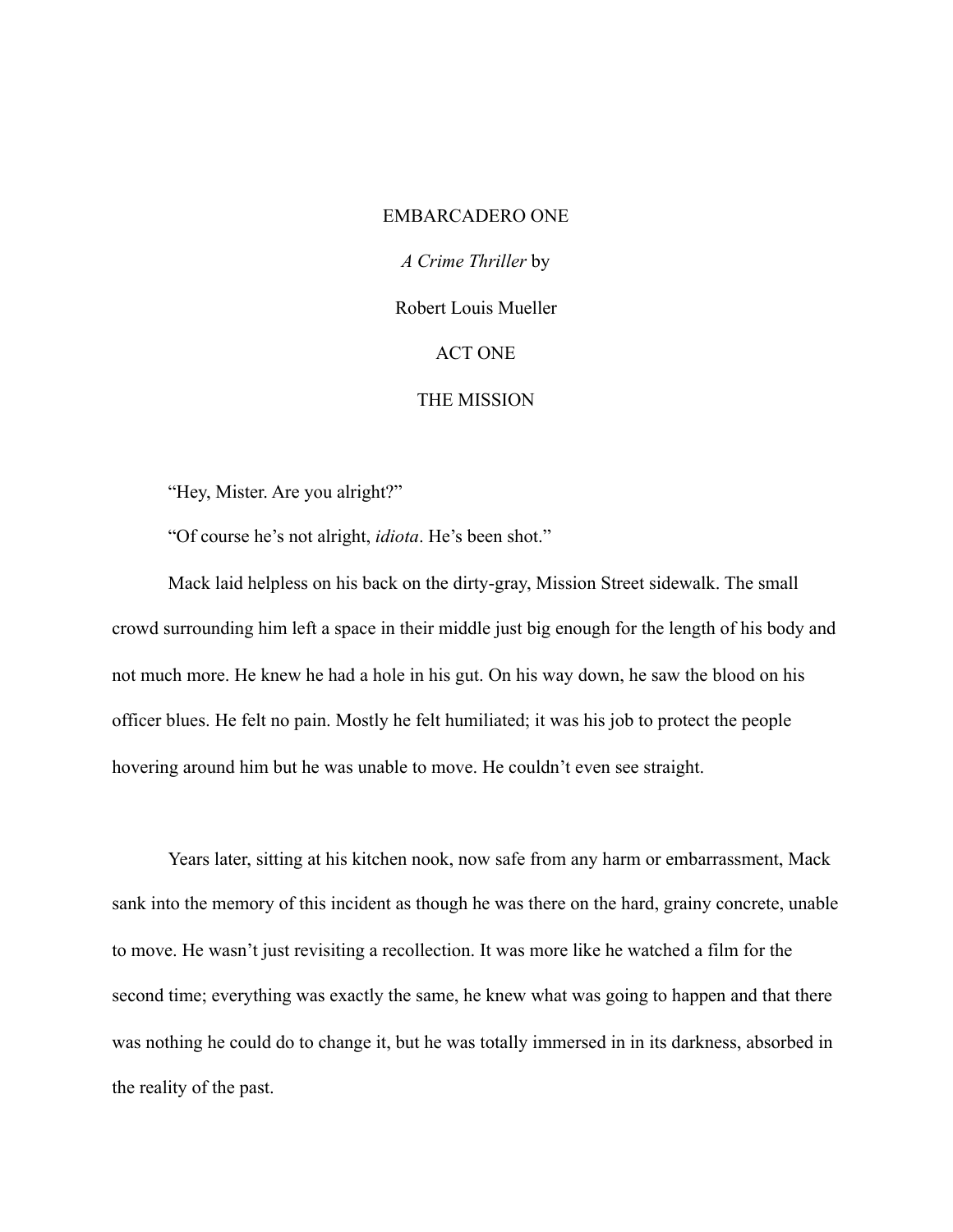"Where did it get me?" Mack asked clinically.

The first guy pointed to a spot only a couple of inches above Mack's groin. The second guy saw the worry come over Mack's face and slapped his friend's hand away. "Not there. Higher. About here." He pointed with his finger to a spot below Mack's belly. Not in his groin. He'd have to wait until they stripped him in the ER before he'd really know where he had been hit. Blood and pain can be tricky about their import and origin.

"Try not to move." The first guy assured him, "Don't worry. The bleeding isn't all that bad. Help is coming." Mack could hear sirens. They seemed to scream from every direction and for his personal benefit. They did and they were. "A chorus of angels," he thought to himself. "Jesus, if I'm getting religion down here, I must be really messed up." He tried to ground himself by focusing on the feel of the sidewalk along his backside but felt nothing.

The second guy also tried to be reassuring, "The doctors know what they're doing. Last year, *mi amigo* caught a bullet, even higher than yours. They patched him up *no problemo*. Big scar though. At San Francisco General they get guys all shot up all the time. You'll be okay."

Inappropriately cavalier, Mack actually smiled. Even to nurture, young men competed. He supposed that the second man was right. There was probably nothing down there they couldn't sew up. No vital organs were involved. But the wound was too close to his man parts; a realization that killed the smile.

Mack didn't have a lot to do while he laid there. Mostly he looked upwards. There was a lot of cityscape going on between where he was and San Francisco's mid-day blue sky. The city planner's blue prints probably didn't include The Mission's colorful awnings with faded *piñatas*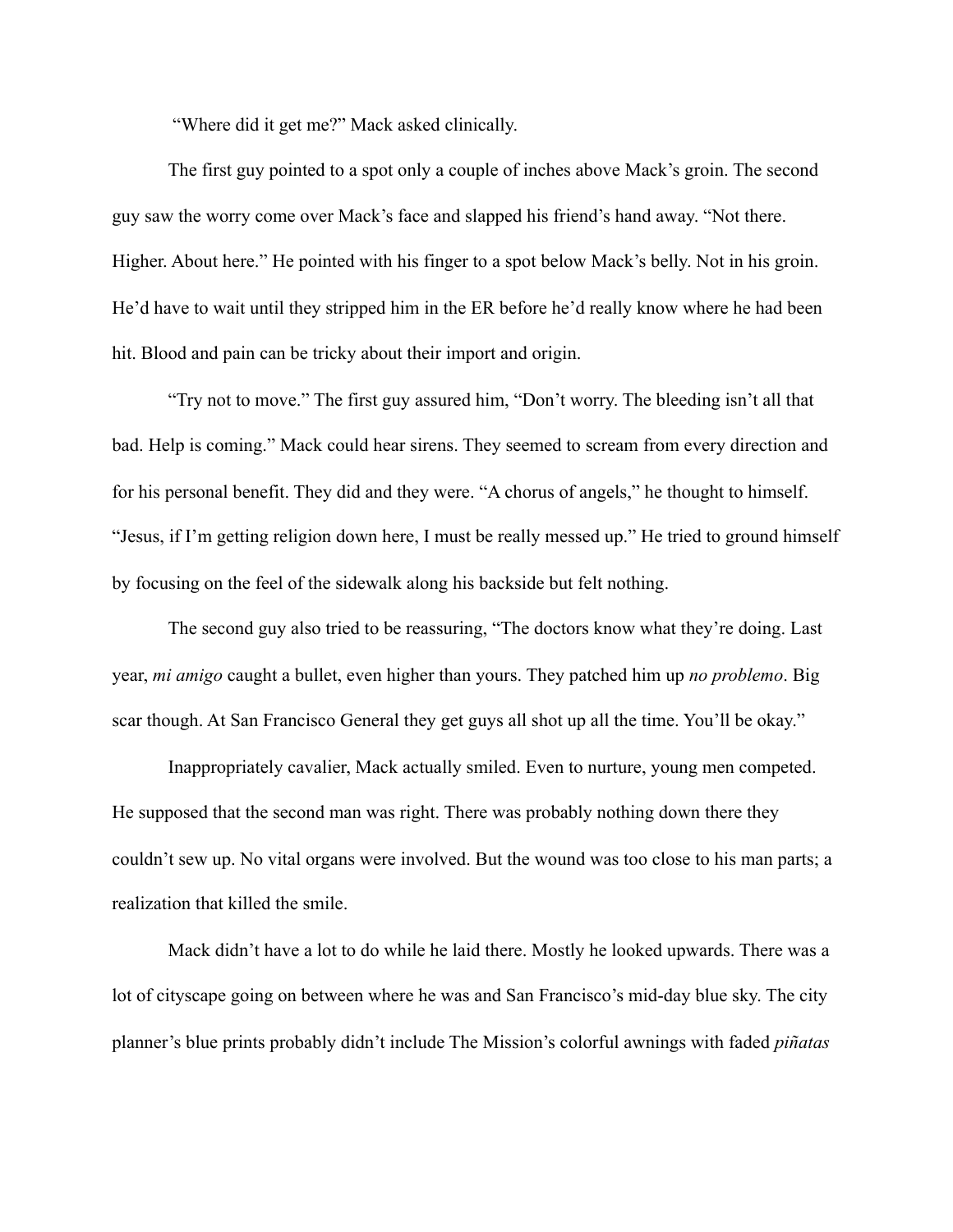that hung from some and shiny Chinese brass chimes from others. Planners sought things cleaner and more orderly than what reality allowed for. The real world is a messy thing.

As ugly and chaotic as they were, Mack also liked the wires that ran above him along the street, crisscrossing the intersection at Mission and Sixteenth behind him. High voltage power lines ran along the top with lower voltage ones just below for the shops. Phone and cable lines below those. He particularly appreciated the taut pairs of cables that ran above each of Mission Street's inside lanes to power the electric buses. The wires comforted him. They were the strings that held the city together. It was the good feeling of being taken care of.

The palm trees had probably also looked different on paper. Since then, they'd grown so high that they made themselves irrelevant back down on the street where people went about their business. Palms, a foreign species, were never right in San Francisco. The city planted them along important streets anyway. They probably imagined that to the outside world, they conveyed an image of warmth even if only borrowed from places south. Everyone knew, San Francisco was not necessarily a warm place. As if he were merely chatting with new friends, Mack shared what he saw, "You know? Those palm trees are so tall that I've never even noticed them before, all the way up there. And I've lived here since high school." Mack worried his two new friends. He was lying on a sidewalk with his gut shredded open and he was, no joke, talking about palm trees.

It suddenly became important to Mack to know what time it was. Out-of-proportion to anything relevant, he absolutely had to know. He couldn't get his arm to move his watch far enough to come into view. So he asked. No one took him seriously. He insisted.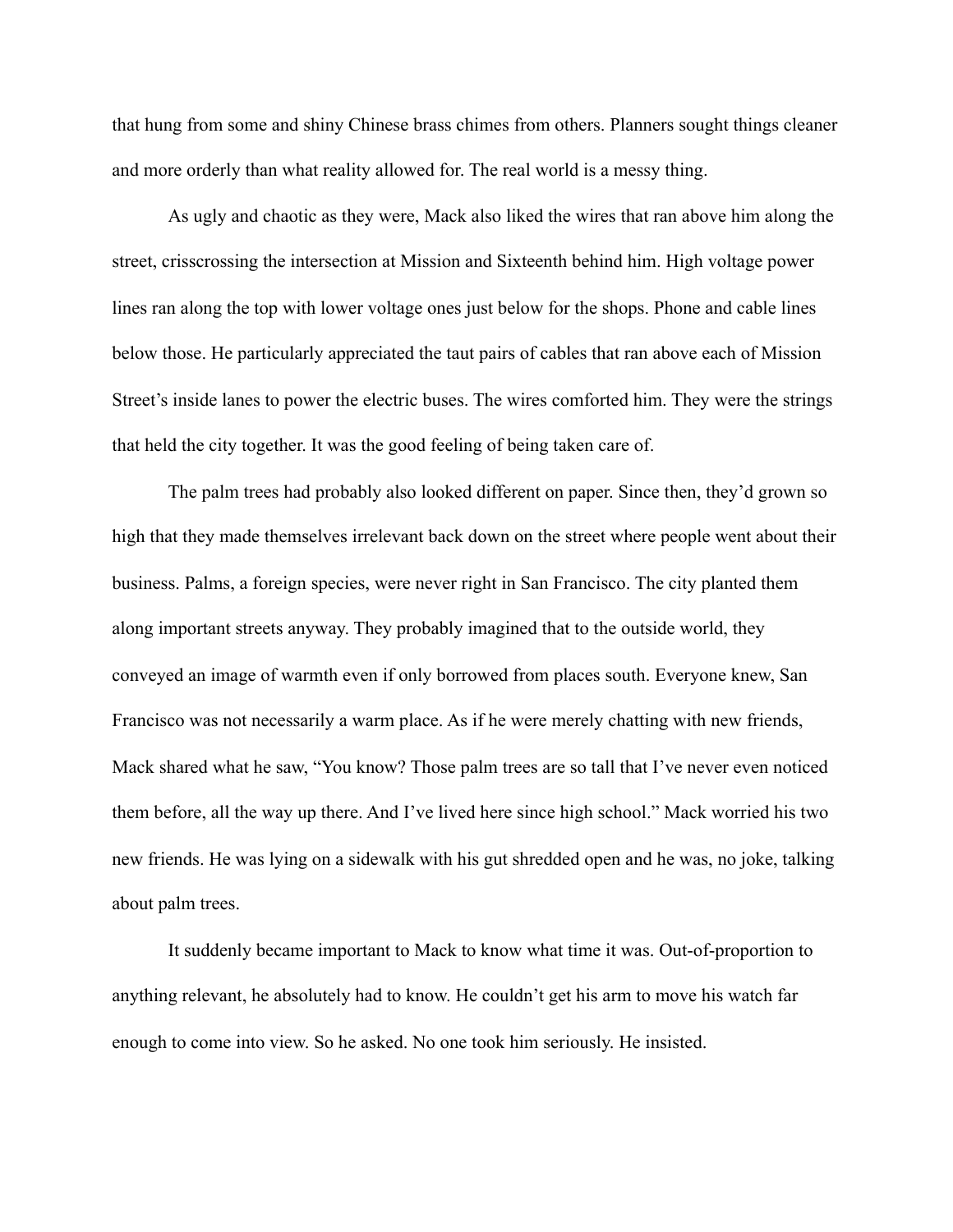Neither of his new friends wore watches. The second yelled back into the small crowd that had grown, "Hey, he wants to know the time." An older woman told him that it was about noon. With a snort, she'd taken the opportunity to gently chide him for caring about the time. She was somebody's mother.

"Where are you guys from?" Mack asked casually, like he might have if they met at a bar.

The question made the young men nervous. They were not at a bar. Even wounded and immobile, Mack was still a cop and not everyone in The Mission was legal. He could see that he'd been rude when he'd meant to be friendly. That was the political divide that too often prevented Latinos from calling the cops for help when they and the community needed them to. After a short pause, they answered anyway. "Tijuana," they said together.

"So's *mi esposa*. I mean, she's not technically my wife but in Mexico that's what they call her...when we're there." The men relaxed. Mack was reassuring them.

# IN THE NOOK

Mack favored the death penalty in famously liberal San Francisco where practically no one else did. That was automatic for cops. Without it, criminals would get three hot's and a cot when, after they unlawfully cut off the life of another, they'd waived further right to their own.

In the nook, he looked down at the Monday morning headline as the paper laid flat on the table. The San Francisco Chronicle sensationalized, "Young Woman Butchered." In smaller font below, "In Embarcadero Station." Adjacent there was a crude image probably taken by a cell phone. Its vantage was down from the large mezzanine concourse corresponding to the large and complicated Market Street intersection above from which the many, street-level escalators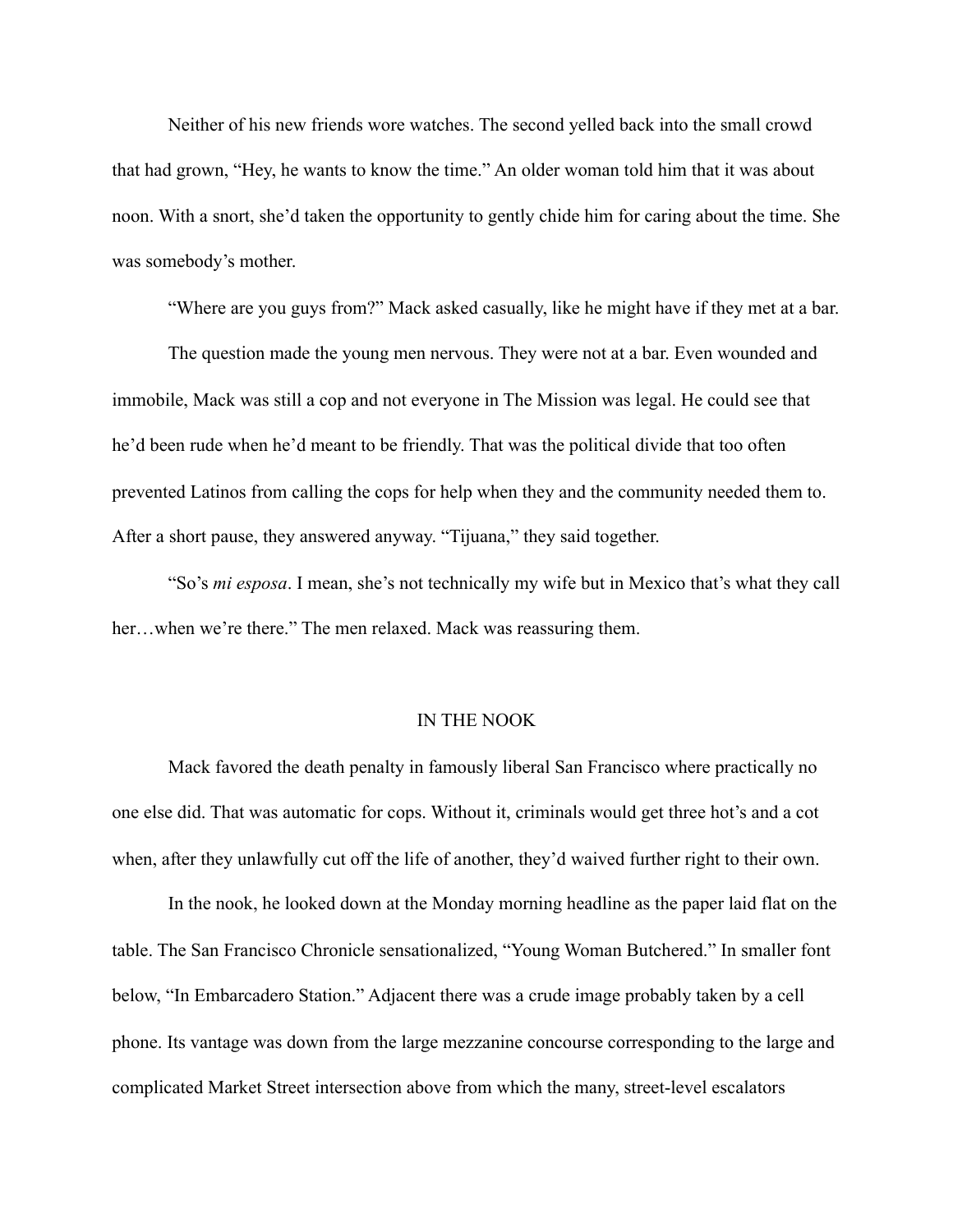descended. The camera had been pointed farther down into the cavernous space of the train platforms below where BART and Muni tracks ran in parallel, one above the other, to which other banks of wide escalators lead.

A girl's inert body lay upon a small, steel landing on an ancillary, open frame tower of stairs fixed to a heavy escalator bank along-side to also connect the mezzanine above to the train platforms below. The almost always empty stairs served as backup to the electric-driven escalators. The girl was dressed mostly in black from her Converse sneakers up to her full head of jet-black hair. As a theatric extra, that morning, the girl sported a flimsy, glowing, candyapple-red tutu that had become hiked up around her middle. Probably evidence of a struggle. She was a fighter. Alone on the dark tower, the victim's iridescent torso seemed to float alone as if the garment and girl were lofted alone in the dank air.

In the kitchen nook at home, Robyn stood by Mack's side to see a familiar gloom had come over his face. He was no longer reading the paper. He'd left the premises. He was out there, somewhere. He wouldn't be gone long. When he was ready to come home, she would be there too. No hurry.

"Hey, lover, what's got you?" she asked rhetorically. She already knew. She could feel him. That morning, before Mack doing his disappearing thing, they'd melted together in bed. She still felt his warmth about her. She knew that deep inside, even from far away, he must have felt it too. It had to help.

She read the headline for herself, looked back at him. Even when fully conscious he would sometimes sit silent at the small kitchen table for hours, to stare out from their hilltop view over the once industrial and maritime, southeast corner of the city. It was San Francisco's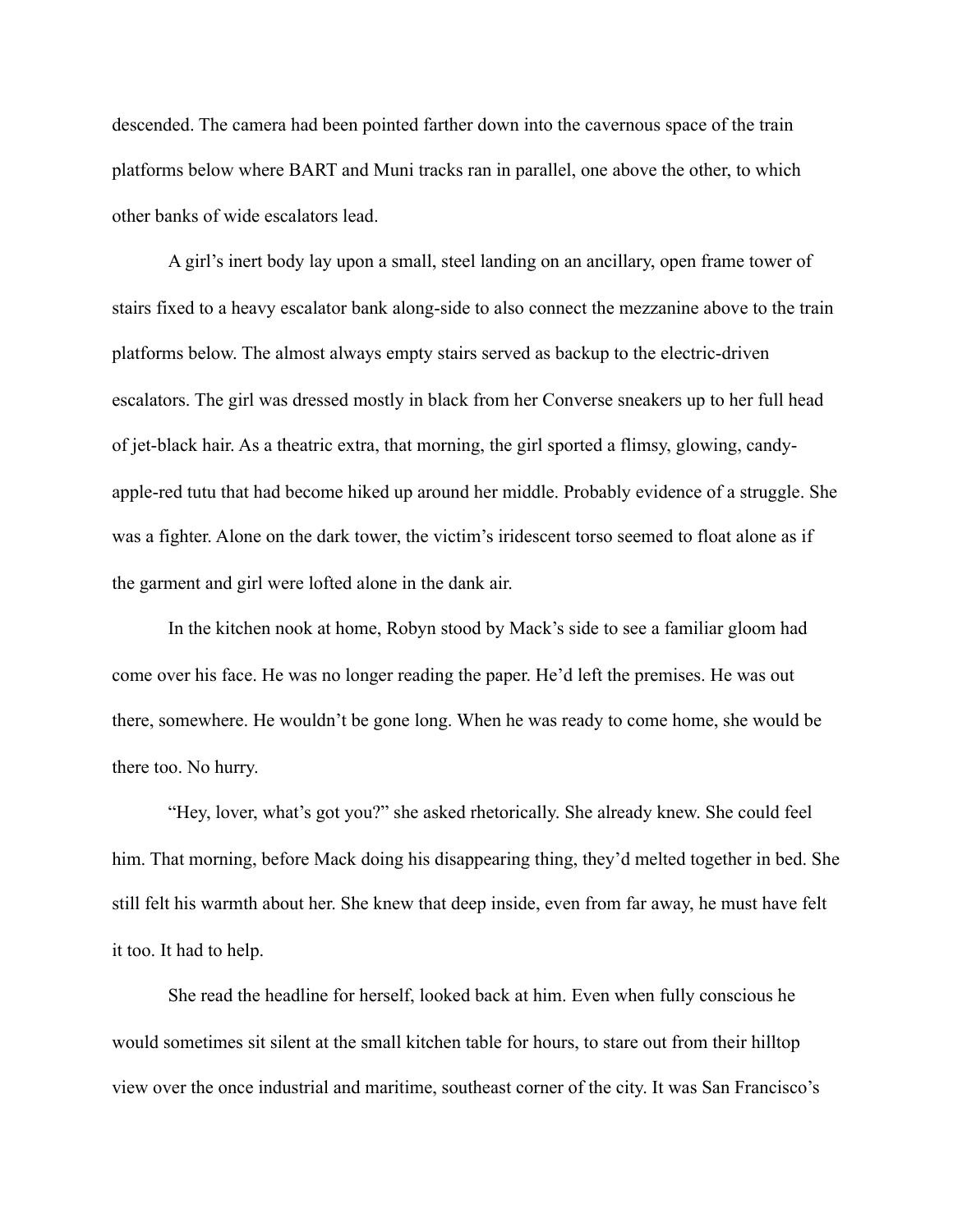less pretty face. One that tourists didn't get to see but the mature couple found compelling. A layer of fog blanketed the open-air scene from on-high as was normal for summer mornings in San Francisco.

"It's okay, baby. I'm not going anywhere." She moved to sit on his lap, propping his arm up to slide herself under. Her Latina curves nested comfortably onto his man-thighs, Mack's could walk whole cities, and hugged her arms around his bold Scottish chest. In a crowd, they were noticed. He stood chin and eyes taller than most anyone while she pretended to break fivetwo. Her form was soft and organic while he was angular and firm. Odd as they looked, they fit precisely.

In the paper she saw that a young woman had been brazenly killed in the downtown financial district where normally only white-collar crime occurred as businesses and their support people from throughout the Bay Area daily came together for commerce. The Embarcadero Station was both the start and end points of their work day in the city. That day's murder was a rude affront to the normal order of things. It was a vicious crime against a whole city that otherwise thought itself sophisticated.

San Francisco had initially scared the high school age, Ethan Allen McCoy when his mother took him away from little Elko, Nevada. To a teenager, Elko was dead. To his mother, a non-threatening place to raise her boy until local circumstances required their departure. To his young eyes, San Francisco was the Emerald City, a big, bright deal. As he grew, it became to him a city that needed to breathe, to stay in motion, to entertain her next reinvention. To love her was to be in motion with her. But the city choked that morning on the downtown's brutality. For the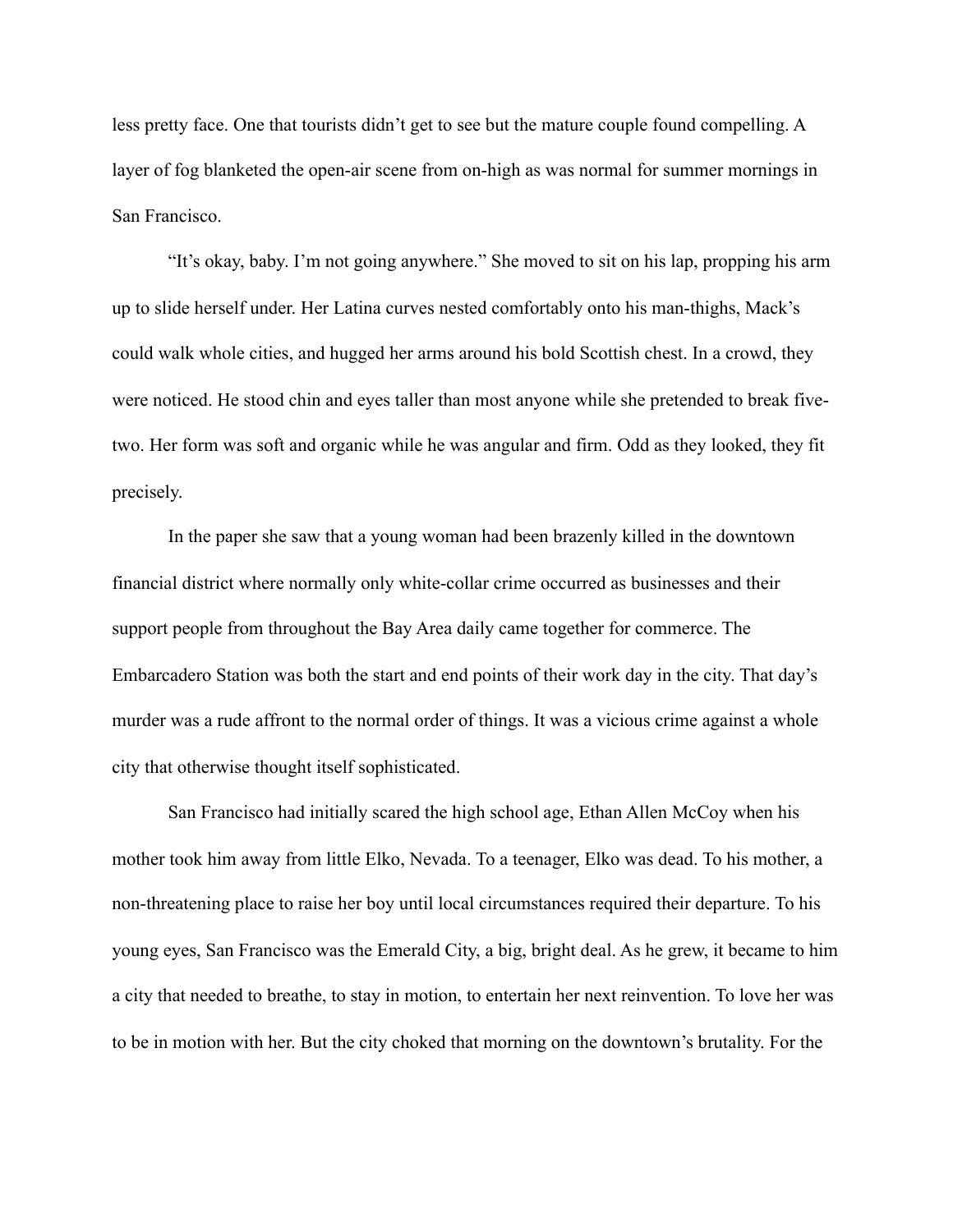liberals it was an aberration, a public health problem to be quarantined. For Mack it was a crime that called for the death penalty. To clear the air.

Robyn held Mack's mildly-absentee body warmly, as lovers do. But his mind remained elsewhere. She pulled his hand from the paper into the palm of her own. He'd come back. Not right away but soon enough. She repeated to him. "It's okay, baby. I'm going to stay right here with you." She understood that he could no longer hear her voice yet she was certain he could feel her body with its warmth and weight on his. And maybe even her love. She had hoped that his early retirement from the Department's homicide detail would spare him from further episodes. It didn't. She wondered what part of the newspaper story was the trigger that time. Not the image. He'd seen too much for that. Probably the fact that there was no longer anything he could do about it. By leaving the department, he'd suffered a large loss of self. The article said Inspector-Sgt. Alvarez was there when maybe Mack should have been.

She wondered what Mack was thinking in his darkness.

He wasn't thinking. For all the intensity of his stare, he didn't see much either. From unconsciousness, his eyes had become tangled up in abstractions of lines, very much like the wires above his wounded self on Mission Street years ago. And like those almost within reach just outside their kitchen window at the top of Potrero Hill. Below in the landfill flats between them and the San Francisco Bay were more lines in the form of its streets and very old, low-lying buildings. Farther out on the other side of the Bay, there were the lines of the long ridge and coast that framed Oakland, above and below, north to south. Back closer to home, roughly in the middle of the flats, a stark, vertical, concrete smoke stack from early in the Twentieth Century before the city the city got its power from the Hetch Hetchy Reservoir. It rose dramatically high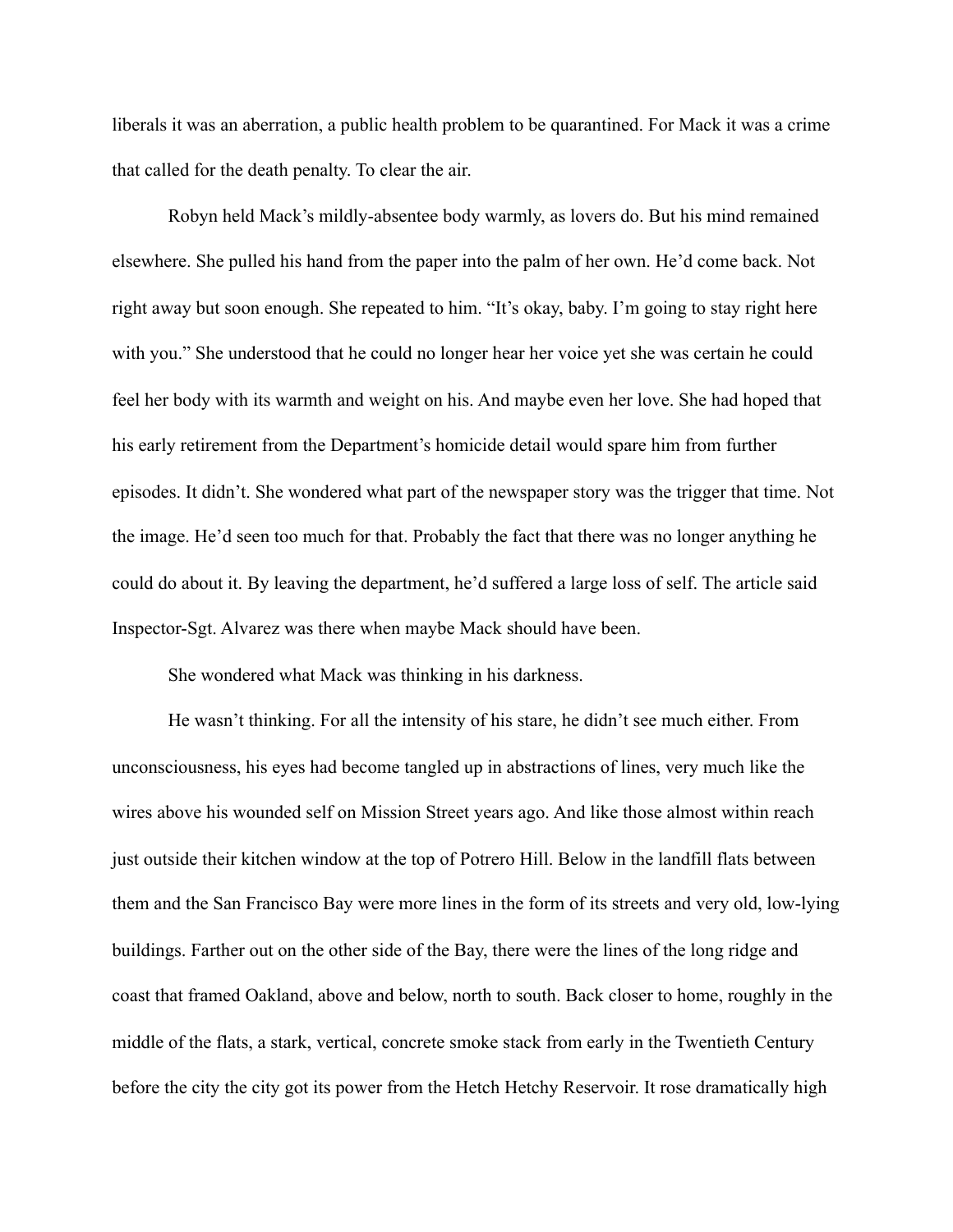in the near-distance as did the old wood telephone poles in the kitchen's near view. Cutting across the other lines, down by the water's edge, were the fan patterns of piers where land met water and hadn't been used in decades. Probably none of that physical reality was visible to Mack in the present tense. Robyn knew that his mind was in a certain other place, one city district over from their own in *The Mission*.

#### PONCHO VILLA

"I'm just saying that if the station weren't such a fort, people wouldn't be afraid to come in and talk to us. It should have been built with lots of glass to let the sunshine in. People would feel welcome to come in, be welcomed and cooperate with us," said a young officer nicknamed, "Mack," a.k.a. Ethan Allen McCoy. Back then, he was new not only to the Mission Station on Valencia Street but to the department as a whole. A rookie who had never hurt anyone or been hurt.

"He doesn't know," commented an older officer.

"I guess nobody told him," chided another as if there were a grand secret Mack wasn't in on.

A third officer, more middle-aged than the others, said, "I like to have several feet of brick, steel and mortar between me and the hostiles."

"That's just it," Mack asserted himself again. "The only hostiles are a few jerks we can't identify because we keep everyone else at a distance."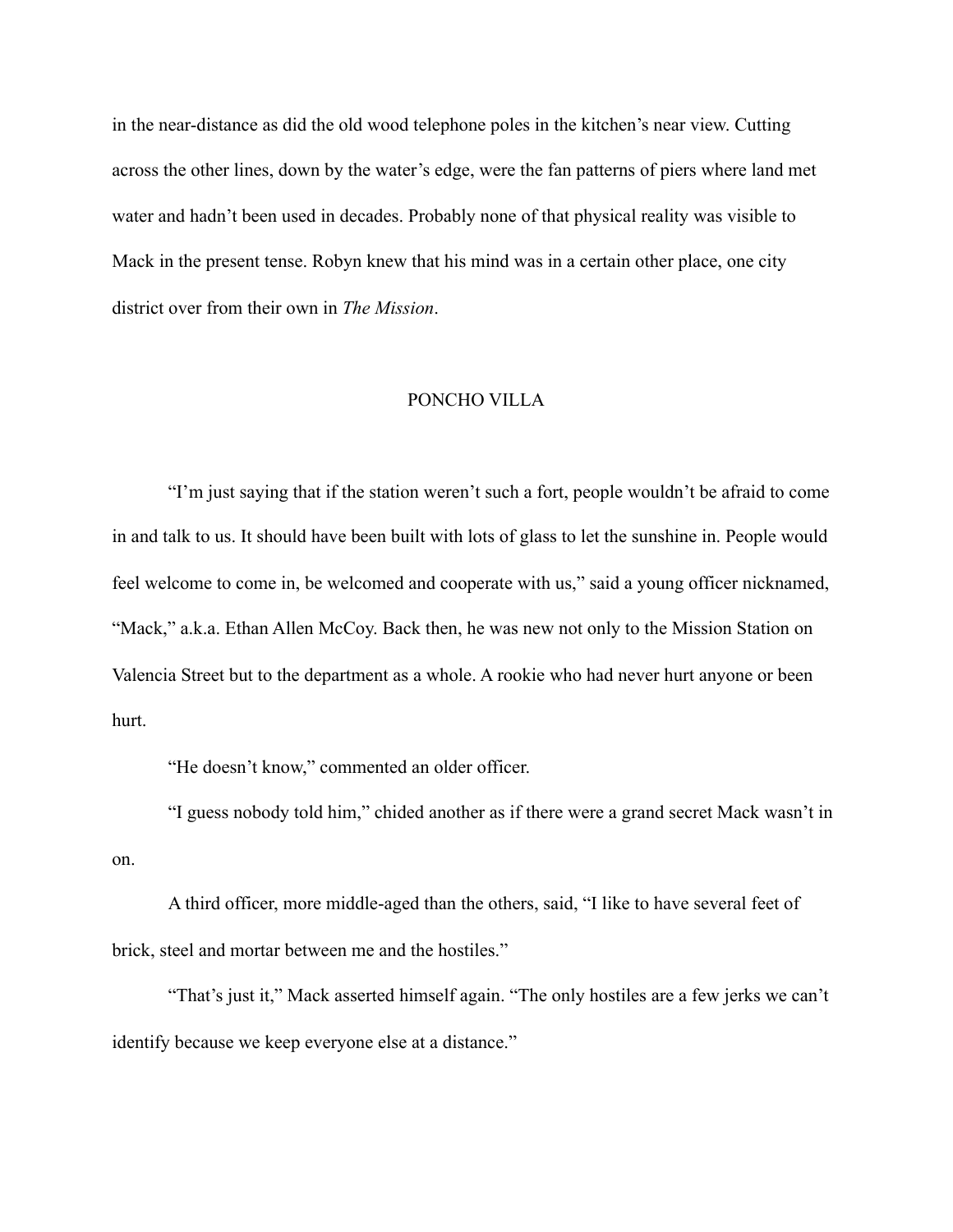Like most days in the beginning of his career, Mack started his day on Valencia Street. Since youth, he'd liked Valencia more than any other. It was never as crowded as Mission Street that ran one block over. Or as dirty. It was wide and open, like a boulevard. Mostly quiet. Pedestrian friendly. One stretch south of the station had three used books stores for people who appreciated things literary and who also had the good sense to buy their books at a discount. *"Words are words,"* read a banner in front of one. Fitted among those, there was a tiny, gloomy store front that did something *alternative* with television. He never understood exactly what. There was never anyone there who he could ask. Lots of things were suspicious without mattering. The main block north of the station towards 16th was a busy place with taquerías, used furniture and liquor stores from the old days to which had been added Chinese, sushi and Thai restaurants.

The only ugly thing on that end of the street was his assigned police station. It was new. A large and heavy monstrosity constructed with bricks and mortar feet thick, an impenetrable bunker built to withstand a military-scale attack without it ever clear -- who from. Inside, even on hot days, it was chilly and barren. Stepping inside there was an extraordinarily wide foyer that ran all the way through the building to the parking lot our back. Even the internal wall on each side were built to bunker specifications effectively creating a killing zone for visitors. At the far end of the foyer from Valencia Street, a thick, bullet-proof glass pane stood between desk officer and inquiring resident. The large parking lot in the back was always packed with patrol cars with even more out on the streets. For patrol cars to be *out on the streets* was good. When a uniformed officer could be seen in a station, there was a good chance he or she was loafing.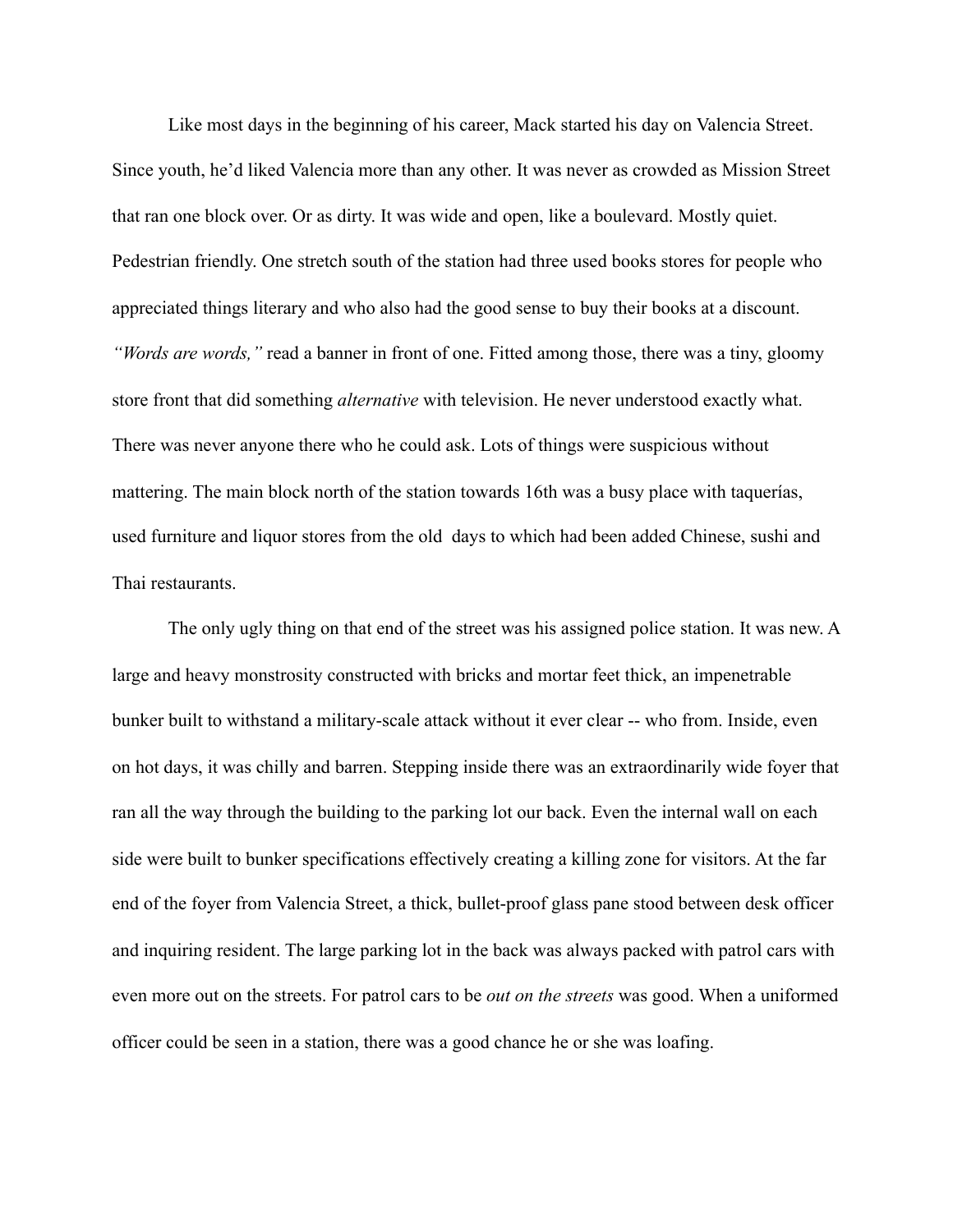To Mack's still-inexperienced eye, he said again, the officers would have been safer if they had built it more like the new library with big sheets of glass to let in sunshine to invite the community in rather than hold it away. He might have been right. But he hadn't been around long. The darkness that overcame most of the older officers had not yet set in. To be encased by a great mass of mortar and steel was, for older officers, more comfortable.

Mack said to them before he disappeared into the community, "You know guys, to have a fort here is also to stick our chins out there to be punched."

They snickered. He didn't know.

It being early in his career, he was still wearing his blues on foot patrol when he walked out the door to turn north up Valencia Street towards 16th. From the start he knew that he liked to walk more than ride and best of all, he liked to walk alone. To have a partner made a stronger, maybe safer showing. More defensible. But when he was alone, the community would come to him, open rather than threatened and not so threatening to him either.

When he reached the corner at  $16<sup>th</sup>$  Street, Mack stopped with the others as they waited for the red light to turn green. Everything and everyone was in order. A male youngster, not much above waist-high became mesmerized by his gun. He asked almost innocently, "Is it loaded?" Mack got that question a lot. Maybe people preferred that it be empty and useless. Just for show. No, they wouldn't. Not really. Not on those streets. But they couldn't ignore the obvious threat it presented and often felt compelled to say something. Even if they didn't know exactly what. They were not able to see its occupational purpose so they missed the point of it entirely.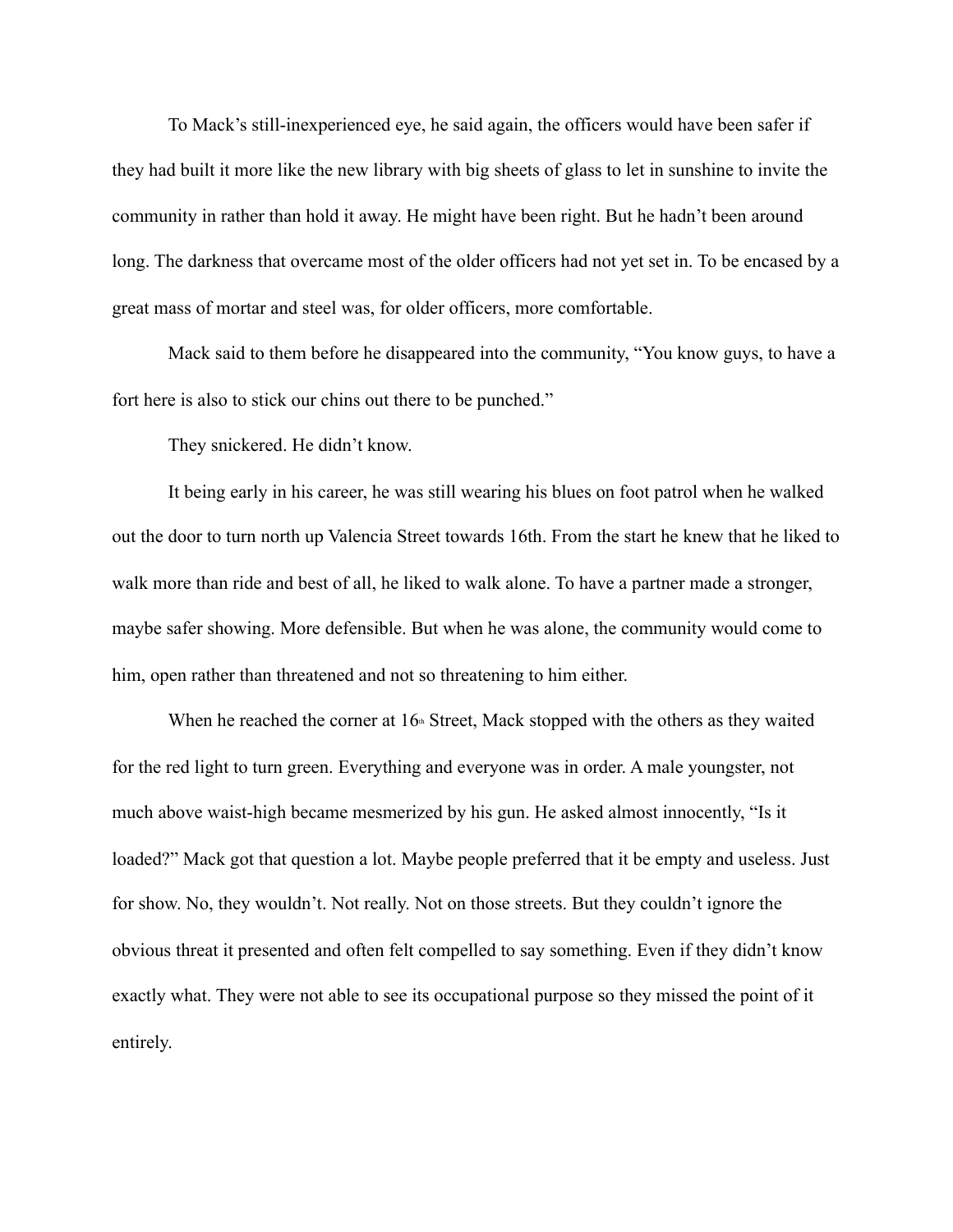"Yes, son," the young officer said, "It is. Remember, guns are tools to control the bad guys, not toys. Don't ever play with guns. Not even toy guns."

The mother affirmed the officer with a timely placed, "I-told-you-so" look and a wag of her finger for her little boy. Certainly not his first. Or last.

The boy was undaunted, "What kind of gun is it"

Mack, "Ma'am, may I…?" She wasn't much more than a teenager herself. She nodded. In those days, if they chose, officers could carry a personal weapon rather than department issue. The long firefight at the Pine Street Shooting put an end to that when officers with different weapons couldn't share ammunition. Before then Mack put his confidence in an almost traditional seven shot, S&W revolver in the L frame series, a "Smith & Wesson Model 686."

He could have blamed his Old West upbringing in Elko but there really wasn't much Old West left anywhere by the time he came along. He chose the 686 because, being a revolver, he could always count on it to work mechanically and it looked impressive. Mack was not a showy guy by nature. His choice of a flashy weapon was strictly a matter of practicality, to project the business image of overwhelming force when need be. To be successful in a tough urban neighborhood required a lot of attitude. His weapon had plenty of that. So did he when he needed it. Tool and man worked as partners, attitude-wise.

The boy became enthusiastic. Excited. Mack wondered if there was a father-influence in his home. "It's huge," he said as he pointed to it.

Mack, "Only four inches. Any longer and I'd have a hard time getting it out of its holster when it needed to go to work. It just looks bigger because it's stainless steel and shiny and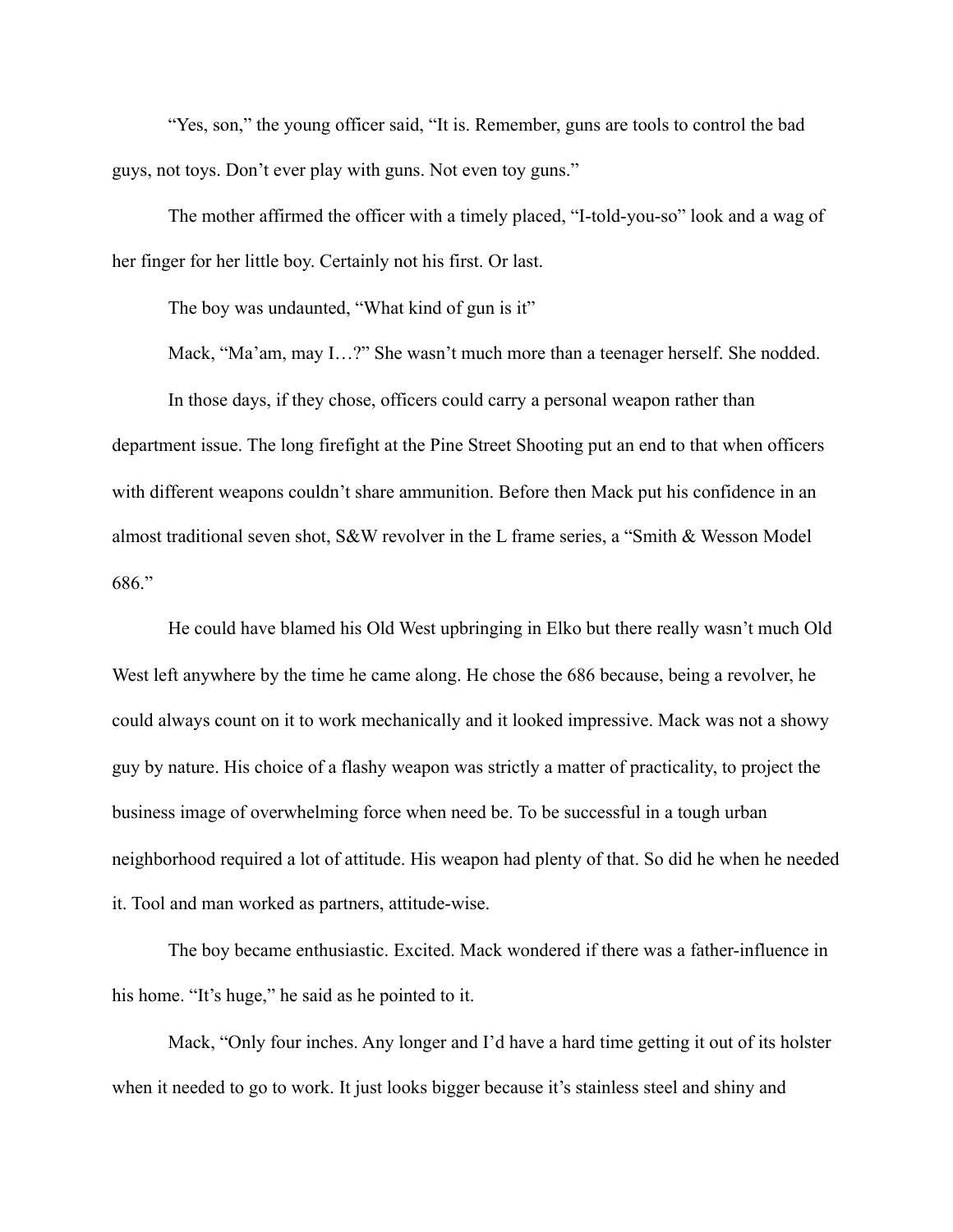reflects the light." The luster of stainless steel indeed made a difference. His got more attention than most side arms. When need be or not.

"To shoot guys…"

"I've never shot anyone. Probably never will. I hope, son," the young Mack repeated himself my rote, "It's a tool, not a toy. When you're older, if your mother says it's okay, I'll teach you how to shoot where it's safe. I've got an old .22 rifle that would fit you perfectly. An uncle," by which Mack meant one of his mother's more supportive old boyfriends, "gave it to me when I was just bit older than you." That seemed to satisfy the kid.

The gun was a device that hung off Mack's right side from a utility belt much like a framing hammer once did, except it was all steel and more compact. And like the heavy hammer used for pounding things together or breaking them apart, it was made to be violent. Violence was not necessarily a bad thing. Once, on a good day, he got one of Robyn's hippie-artist friends to admit that without the violence of the sun, life on earth would disappear and that it was the violence of even consensual sex that created life down here. "You can't be against life." His side arm was merely a device capable of firing a small projectile across a small distance with some accuracy, to punch a hole in a target. Virtually never a human target.

Like the boy, offenders could see the power of it and him. That was enough. Cops had their batons, their handcuffs, and Mace. In the future, some would also have Tasers. Their instincts, training, and street smarts were their primary weapons. Mostly they had each other. These were almost always enough. But not always. For peace officers on duty, guns were their power tools.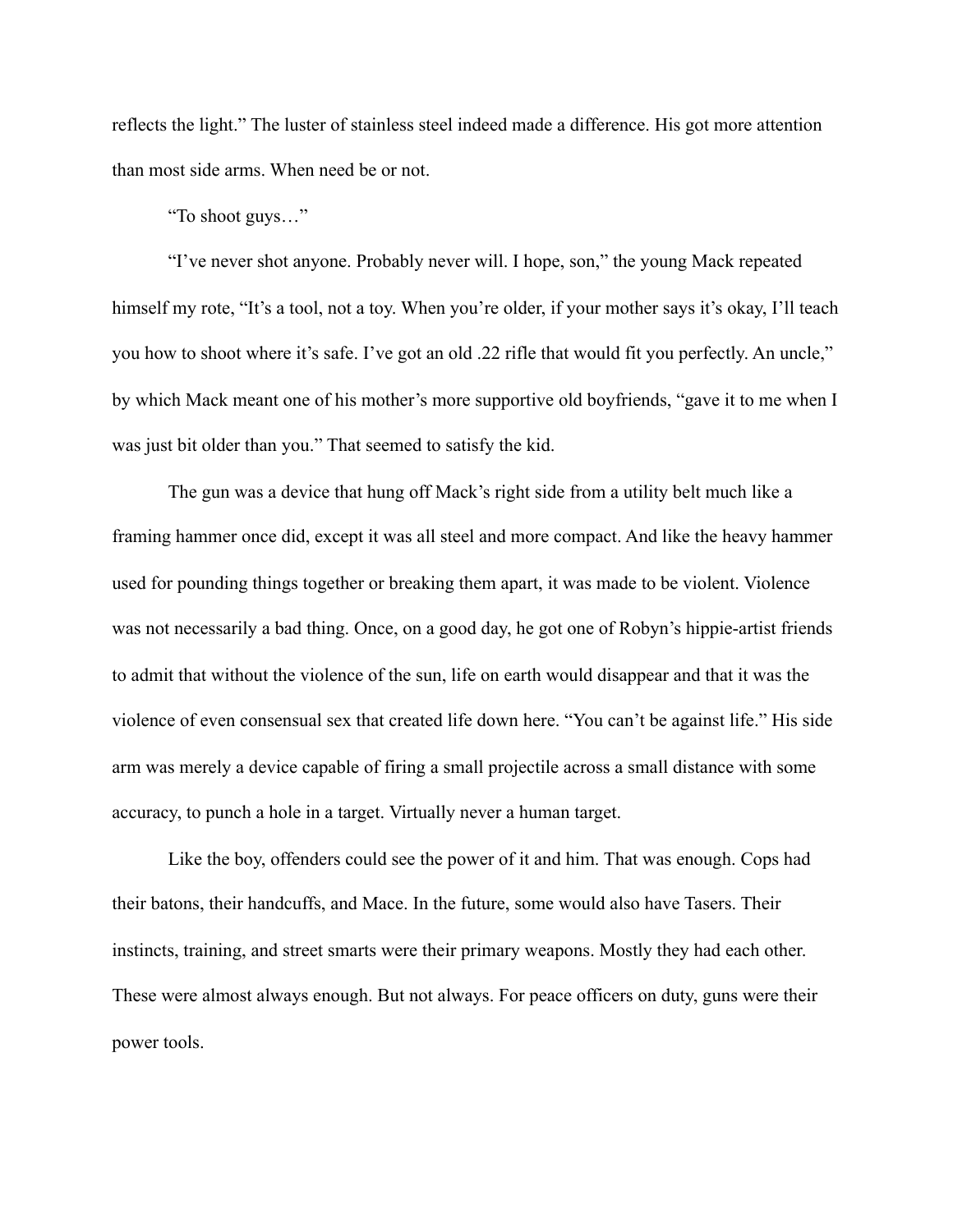When Mack's large revolver faced an offender, the perp could actually see the points of the .357 magnum bullets inside the stainless steel cylinder just waiting to be set free. His choice may have been old fashioned, but as far as Mack was concerned, the best gun was the one so impressive that he would never have to fire it at anyone who had even two brain cells firing.

At home he had a modest collection of weapons but not so many considering that they were tools of the trade. The 686 was his carry gun but not his favorite firearm. That honor went to the Winchester-style, 30-30, lever action Marlin, a hunting rifle he brought with him from Elko. It was not as accurate as a bolt action needed for the open range but it was faster in the bush and a whole lot more fun.

Other officers found chambering their shotguns to be a loud and effective communication tool when need be. It seemed odd to them that Mack didn't see it the same way. They somewhat derisively gave him the nickname, "The Rifleman." To be compared by real cops to those on television was not complimentary. But in real life, when Mack raked the lever back on his rife, the Marlin was just as loud as their shotguns but with a tone deeper, more masculine than could be made by a piece of hollow steel tubing 12 gauges wide. His may have looked funnier on a city street but it had the better communication skill.

He didn't care that some gun nuts on the street bad mouthed his 686 sidearm. He didn't care much for gun nuts anyway. Their world tended to be one person small and they were isolated even in *it*. They may have identified with the people who worked outside in the world with guns -- cops, soldiers, hunters – without there being anything being substantial about themselves. They were the arm chair warriors who fought only with each other and mostly on the internet. Each competed to prove that he was the one who knew the most about types of guns and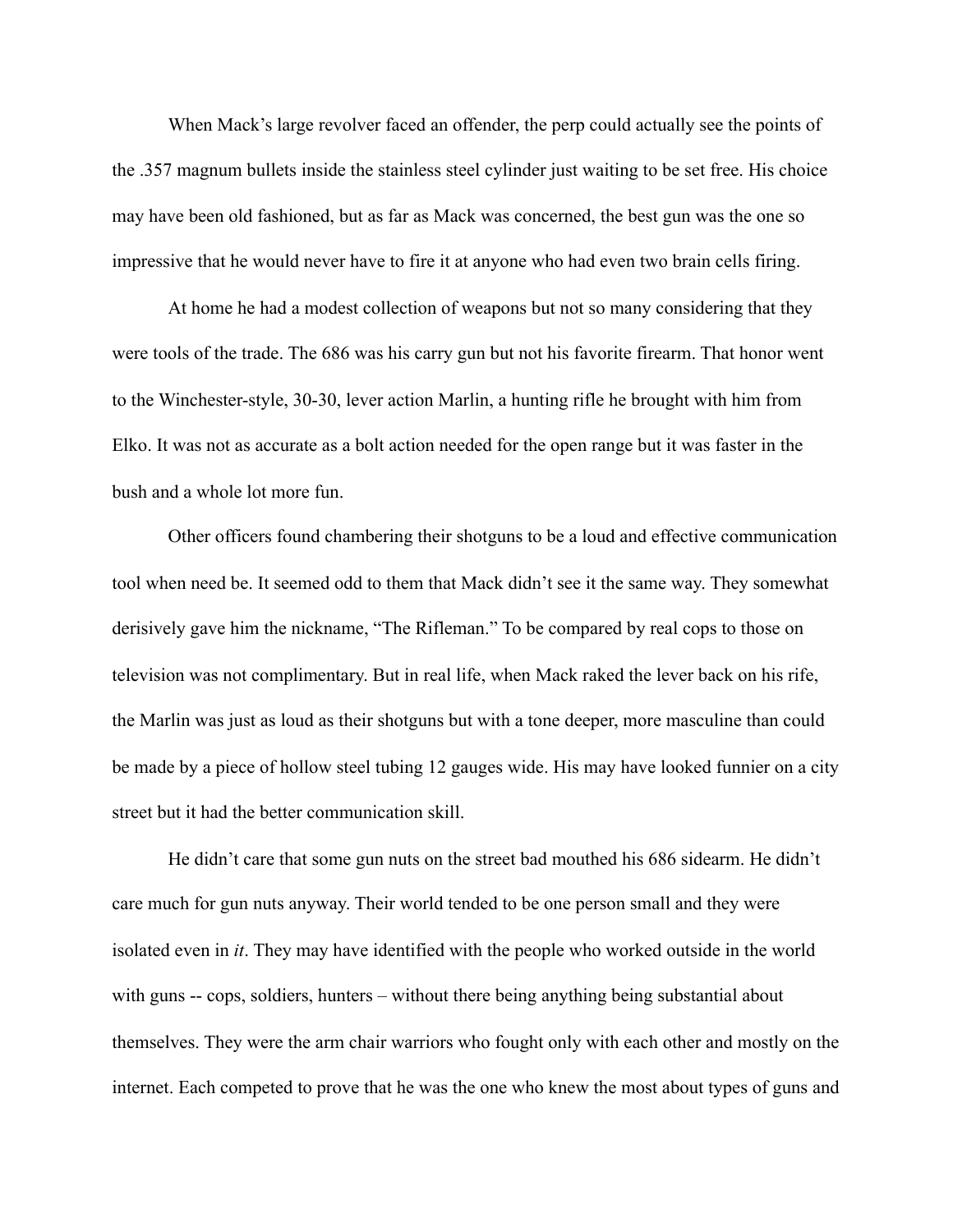ammo. The winner would be the one who was most ferociously self-righteous. It must have been difficult to be all that real about it when they were limited to the abstraction of numbers hurled in argument. They might as well have been talking baseball stats except their preference was for barrel lengths, calibers, velocities and ejecta.

Said one, "The 7mm bullets have higher ballistic coefficient than .308 caliber bullets of similar weight. Example: a 7mm 175 grain sierra spitzer boat tail (spbt) has a ballistic coefficient of 654 a .308 caliber 180 grain spitzer boat tail has a ballistic coefficient of 535. What that means is the 7mm bullet will lose less energy and velocity as it moves down range toward the target. This is most important at longer ranges. Example: a 7mm 175 grain spbt fired from a 7mm rem mag leaves the barrel at 2900 feet per second and has 3267 foot pounds of energy."

Mack knew when he'd landed a real gun nut when they saw his weapon and recognized a past problem with it. They'd go on some sort of gun nut auto pilot.

"That's an S&W 686, isn't it?" one would sometimes ask and then chide. "Put a full magnum load in and, *Kaboom!*" All over you. These guys didn't get power from weapons but from being expert on odd abstractions associated with weapons. In truth, years before, the 686 had been subject to a recall, something wrong about the hammer and firing pin when they fired magnum loads as opposed to the lighter, .38 specials they could also use. "So what? Machines can be fixed." But true-believers would rant about the long ago defect, not really offended but pretending to be proof of not only their sorta macho expertise but also their profoundly solemn respect for weapons. Obviously more profoundly solemn than the cop caught with an old 686.

To Mack's mind, a gun was, in fact, just a hand held machine. Not a religion. The one Mack carried worked as well as it needed to. At the range, Mack might not have been as good a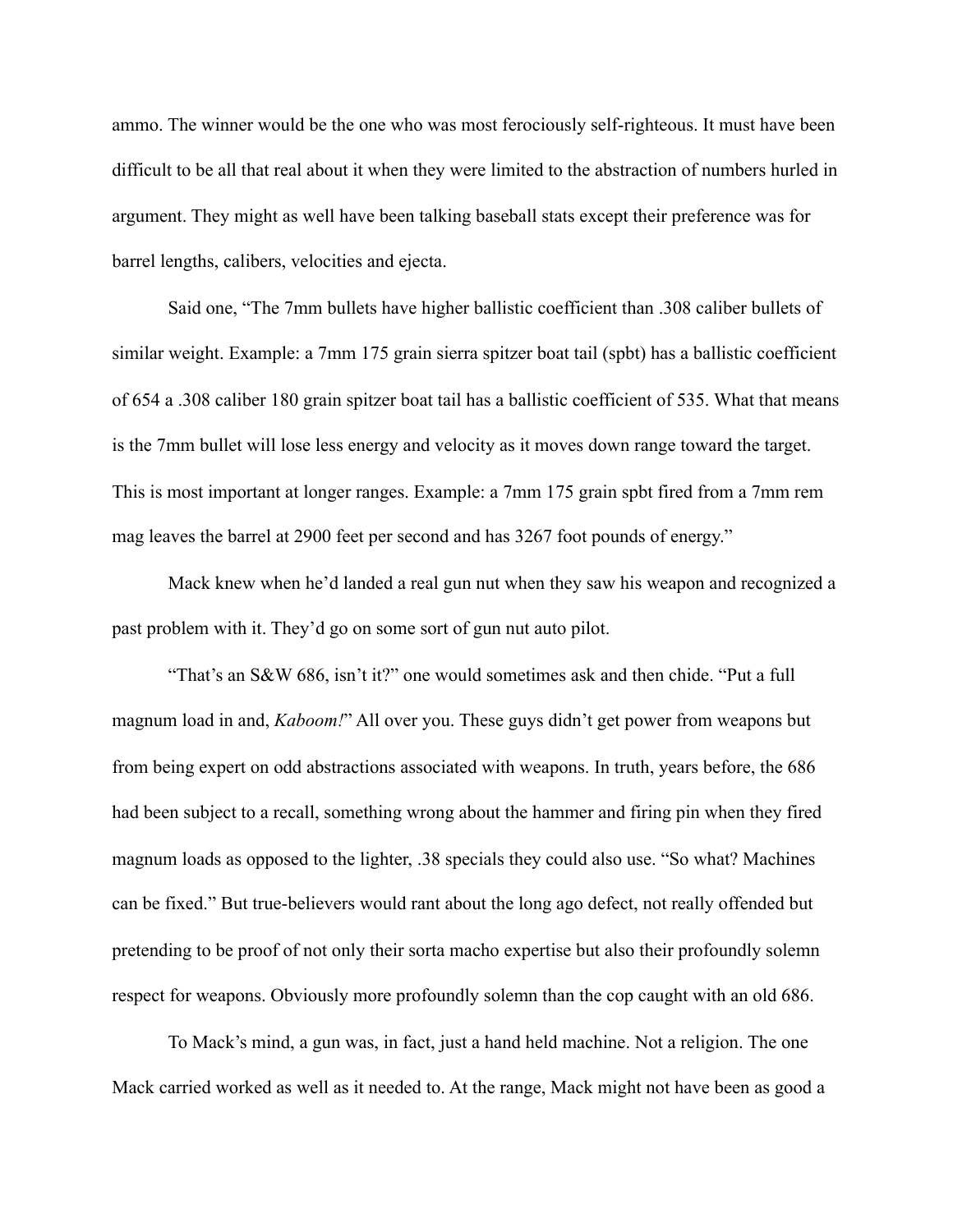shot as the sharpshooters on the SWAT team but he was more proficient than most cops. That wasn't necessarily saying much. Most cops were terrible shots. Just awful. Even under ideal circumstances at the range. After a rare gun battle on the streets, their casings would be spewed about almost enough to cover the pavement such that it was impossible to investigate what had happened without disturbing their placements.

Mack compared the inner calm needed to strike the target at the range to what Robyn needed when she meditated except that his environment suffered greater much noises to distract him than the ambient sounds she tried to ignore at home. But it was actually easier for him to achieve calm because the results could be measured.

Unlike on television, on real streets, hand guns were generally useful to project power over only short to medium ranges. To strike a bad guy shooter on a roof top or behind a steel dumpster required a long arm which officers didn't normally have at hand. Even back when entering the projects required overwhelming force - vehicles, men, firepower – and officers used to keep personal Uzis and AR-15's in their trunks – the collection only rarely included a proper long arm. The need for them just didn't come up all that often. Frequently careful and always romantic, Mack made a point to put his old hunting rifle, the Marlin, in the trunk of any patrol car he got assigned to.

"Why not?"

On patrol, a younger Mack turned east from Valencia and was halfway down  $16<sup>th</sup>$  Street towards Mission when a disheveled guy approached him talking what he imagined to be coptalk, punctuated by references to Penal Code sections.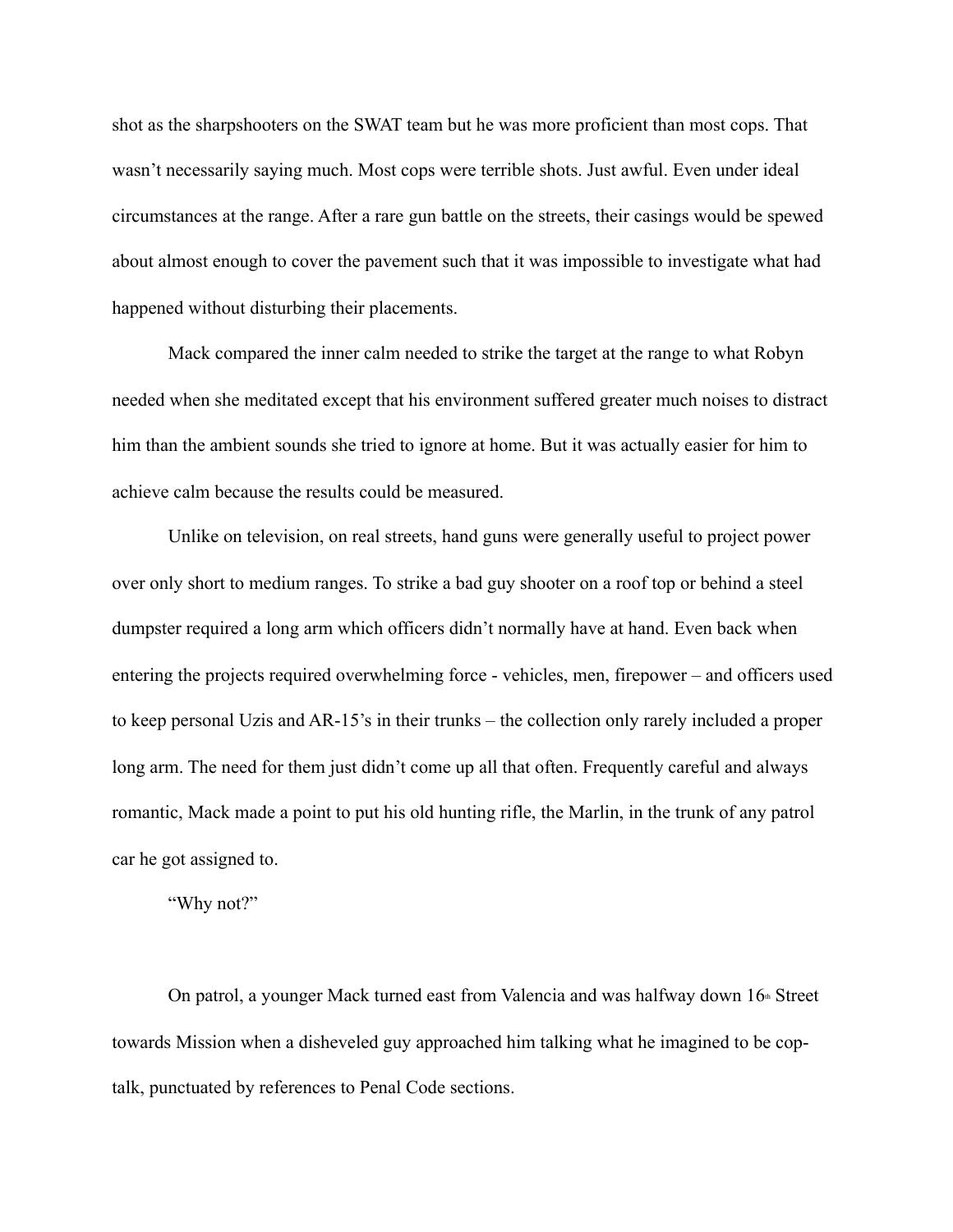"There were three more 211's here last night. Did you hear about it? The same guy at each." The maybe has-been biker was looking for a new buddy on the street, someone with standing. It seemed that he had nothing better to do than make Mack nervous. Men who talked cop-talk made all cops nervous. In his exuberance, this man moved his hand across his chest towards Mack's side arm. His move could have been interpreted as merely pointing to emphasize a conversational point or as an attempt to seize the weapon. When it came to side arms, there was no room for interpretation. The strange man's hand had simply gotten too close to steel.

Both adrenaline and testosterone surged through Mack but only in modest degree. He used his left, less-strong hand to deflect rather than control the other man's right, while he used his own right to spin the suspect into a full about-face. That face made hard contact with the large plate glass window of the best taquería in San Francisco, the clean, well-lit, meat-ladened, *Pancho Villa*.

For patrons inside the restaurant, that face clobbered the plate glass twelve-by-twelve as if it were a sound barrier with a boom. The sharper ones aimed themselves toward the floor with an eye kept on the action. The less sharp sat unmoving in disbelief, followed by protests about violations of the suspect's civil rights when they really meant their own, supposed civil right to live free from blight in an unreality.

 Between Mack and the dirty man, it wasn't a man-man thing, each fighting for his honor. It was his job. Civil servants with families had homes to support. They were of the community and not the underworld. They shouldn't have to put their lives on the line even though they sometimes did.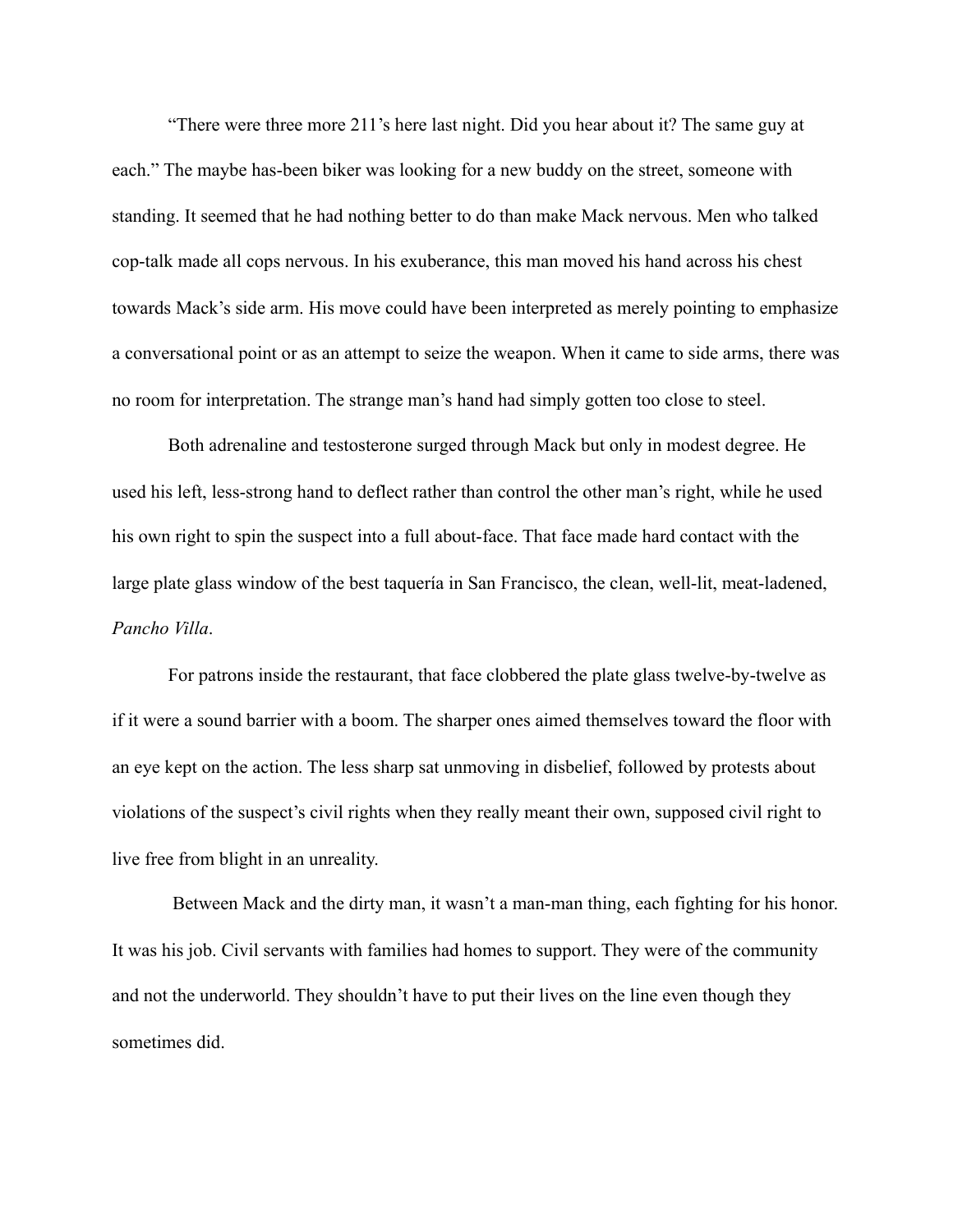That was enough drama for one day. Mack gave the man a quick pat down while he listened to pleas of innocent intent. Officer safety required self-defense but there was nothing to warrant an arrest. Mack shoed him off with the jerk of a hitchhiker's thumb. "Beat it." That was enough excitement for one day, more than most.

#### LITTLE BROWN BANDIT

The last time Mack came through the 16<sup>th</sup> Street plaza in uniform, a middle aged man, possibly of Latino or Middle Eastern heritage or origin, come up to him with odd enthusiasm, "I really respect you officers. You keep us safe. I respect you. I do."

That wouldn't have caused Mack much concern except that he also shook Mack's hand with his left one and a bit too vigorously. Mack may not have been the most worldly of young men but he knew enough to know that to offer the left hand was the opposite of respect. In counties where people did their business into holes in the floor, to rinse it and themselves with a hose, using their left hands instead of toilet paper, that hand was reserved for just that purpose. The opposite of respect.

On this day on patrol as with most since, before he entered the next intersection, Mack again looked around for the left hand-shaker and didn't see him. With residual tensions relaxed, he stepped freely into the first of a pair of small city plazas, each kitty-corner to the other at the intersection above the Sixteenth Street BART Station. In the center of each plaza was gaping hole for escalators to move people down to the train platforms underground.

///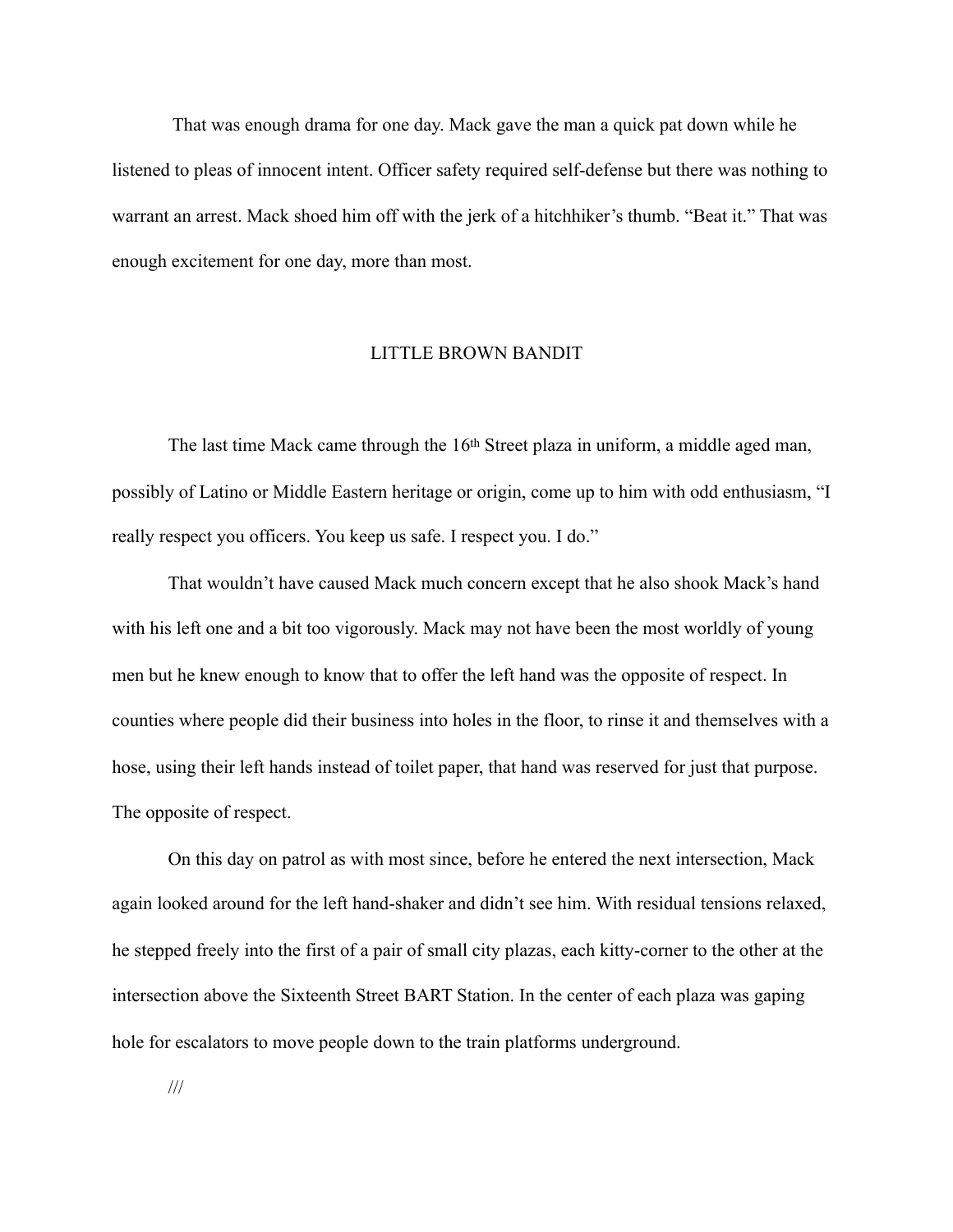It was always crowded in that little plaza, a transit hub with several bus stops on each of its four corners. A junky barrio affair. Commonly, the Mission District was known as the Mexican part of town but that stopped being true long before. He guessed that a half-dozen or more Spanish speaking countries were represented there including Central American ones that, in the eighties, fled to the United States to escape an American-sponsored fiasco at home. And half of that many Asian countries too, mixed with a smattering of long-term, white working class and newbie middle class young people with artistic bents. He intended to visit the Asian countries someday. He never got the chance. Too far away.

Officers were trained to look for the odd person or thing. But in that place with its a confusion of cultures, he faced a kaleidoscope of fractals, each with their own shape and color, each in motion and going in different directions. Well beyond odd, the plaza was visual wildness. So much so that was difficult to bring any single thing into focus for very long before something else tore his attention away and to it. An officer could actually see more of what was going on by *not* looking so hard. All that confusion could be disconcerting for many and for some people, scary. For others, it was exciting. Alive and beautiful.

It wasn't often that he got to walk patrol. Patrol lacked both efficiency and authority. The Mission District merchants had complained about the homeless who block their doors. They probably didn't block anything enough to matter and even if they did, they always left when asked. But it was their merchant group with aspirations for legitimacy and city-respect that had successfully moved his station from an old, dilapidated place held up by cracked mortar and stale gum into its new and functional civic building on Valencia When the merchants made a request, even if just for attention, Captain Sanchez gave them attention.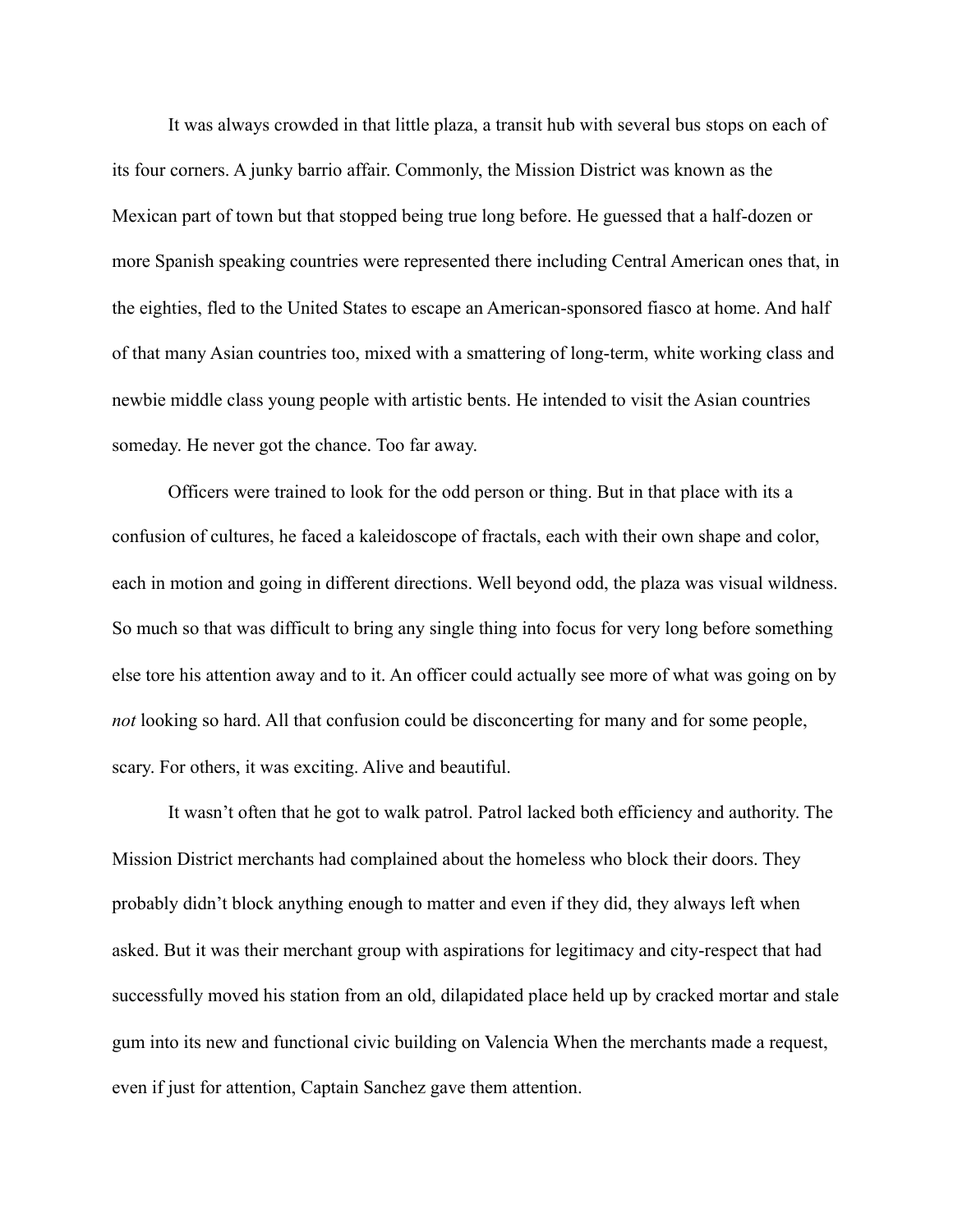Mack stood out from the crowd and not just because he wore a blue uniform. He was surrounded by people mostly shorter and browner than he. Mack was seriously white, tall, college-educated, American born and spoke English like the native he was. If Capt. Sanchez needed to advertise his assignment to the merchants, Mack was the billboard choice. The tall tree that catches the wind, Mack would never be in his element there but he was a part of it nevertheless, he hoped as its champion. Being a young man, he bathed in the respect that brought him. Many or maybe most older men didn't respect a man as a man until he was closer to thirty and had grown past having to prove something about the their newly grown, male selves rather than focus, as they would later, on getting their job done. Or had seen combat in the military. The Mission District was not quite that but an officer learned in a hurry.

Mack was more comfortable there in the barrio with the old shops and dollar stores than when he patrolled high-end boutiques in Union Square where the civilians, most from the suburbs, complained a great deal and only rarely about anything that mattered. But they spent big money in the city and that definitely mattered.

Yet in his more festive plaza, Mack had no illusions. There were some who hated cops for being cops and others that hated American cops in particular. To them, back home, men in uniform were the bad guys. State sanctioned extortionists. And the Americans there were their visiting experts to train them. And of course, in the plaza, there were plenty of substance abusers and *lunies* who years before had been housed and fed by the state at a hospital campus in truly lovely Napa. But the state had long abandoned them to the streets to live out their lives being hurried-along by just about everyone, sometimes arrested and jailed by the city at more cost than public care used to. Ugly thing, jail. To Mack, in his heart and not just in theory, the people in the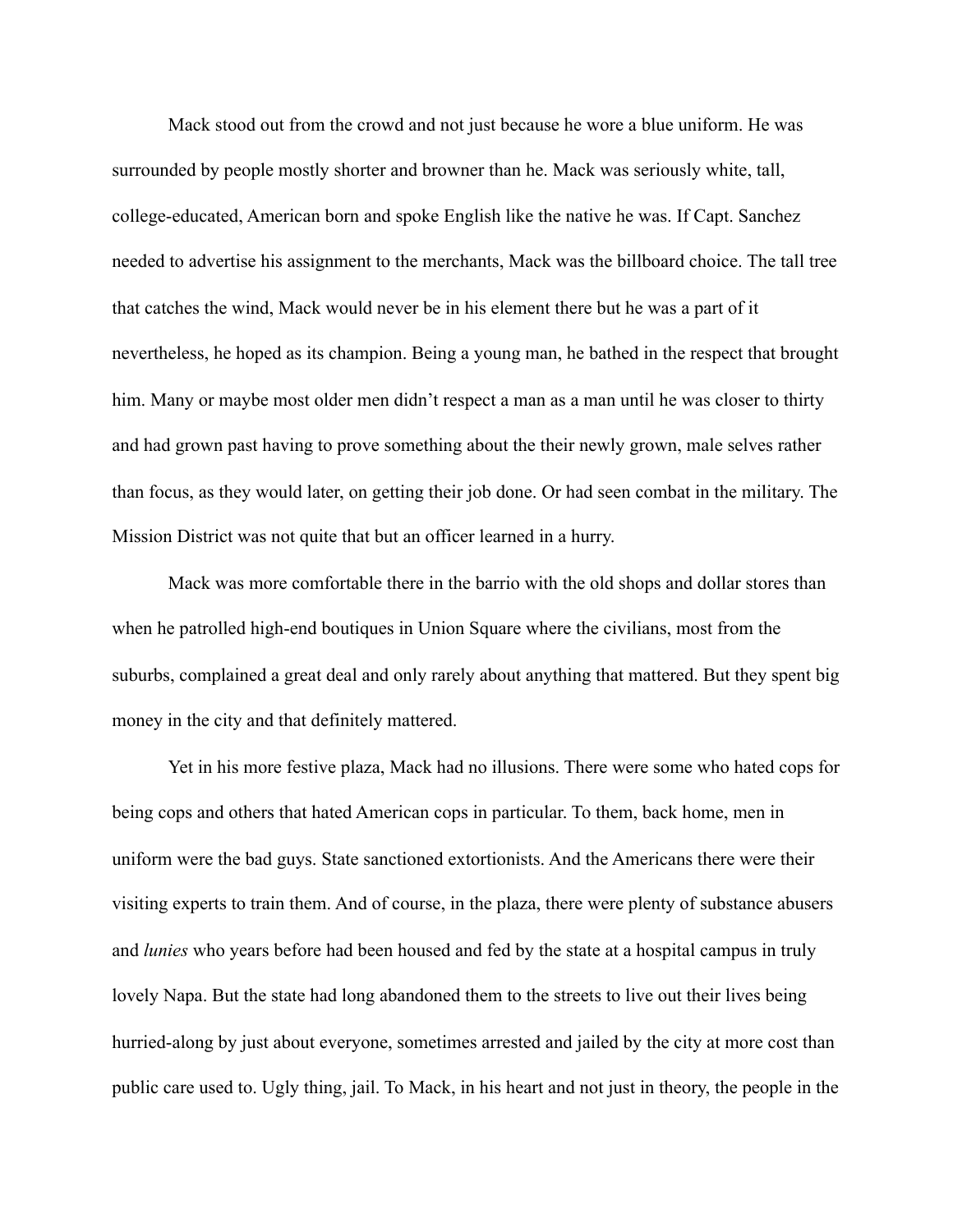plaza deserved the same level of city services provided to everyone else in San Francisco – rich and poor alike.

Mack strolled past the front of the *MI Tierra Market* with its crates of basic fruits and vegetables in wood barrels out front and the pricier ones inside. He heard a woman scream in alarm from the inside. A man yelled orders in Spanish. It was a robbery in progress. Mack's training kicked in as intended. He lifted his 686 from its holster as he took only a half-step inside. To his right, he found the security of a wall. Against that wall, low next to the threshold, there was a small barrel of tiny, bright-orange habanero peppers shaped like little pumpkins but a great deal nastier.

Mack quickly scanned the aisles to his left in the dark, narrow store that was then, as always, packed tight with customers. Above, broken down into quadrants, a large flat scene monitor displayed images from security cameras in the rear. There were no other suspects. The bad guy had no partners. That made it more likely a drug problem than a gangster one.

The pair of cash registers in front were strategically placed on top of the ice cream cases. A Latino, tiny even by those standards, held a shiny revolver, a cheap chrome job that seemed to be almost as big as he. He had it pointed on the cashier nearer to Mack of the two. For just that moment, Mack was invisible to the offender.

"Abierto. Ahora. Abierto. Abierto, ahora." In an unhelpful rage, the gun man had screamed the cashier into motionlessness. She saw Mack. The bad guy saw her see Mack and swung his weapon in that direction, lowered his body from the knees, distended his hands and knees far forward as he pushed his butt radically back to assume roughly the shape of a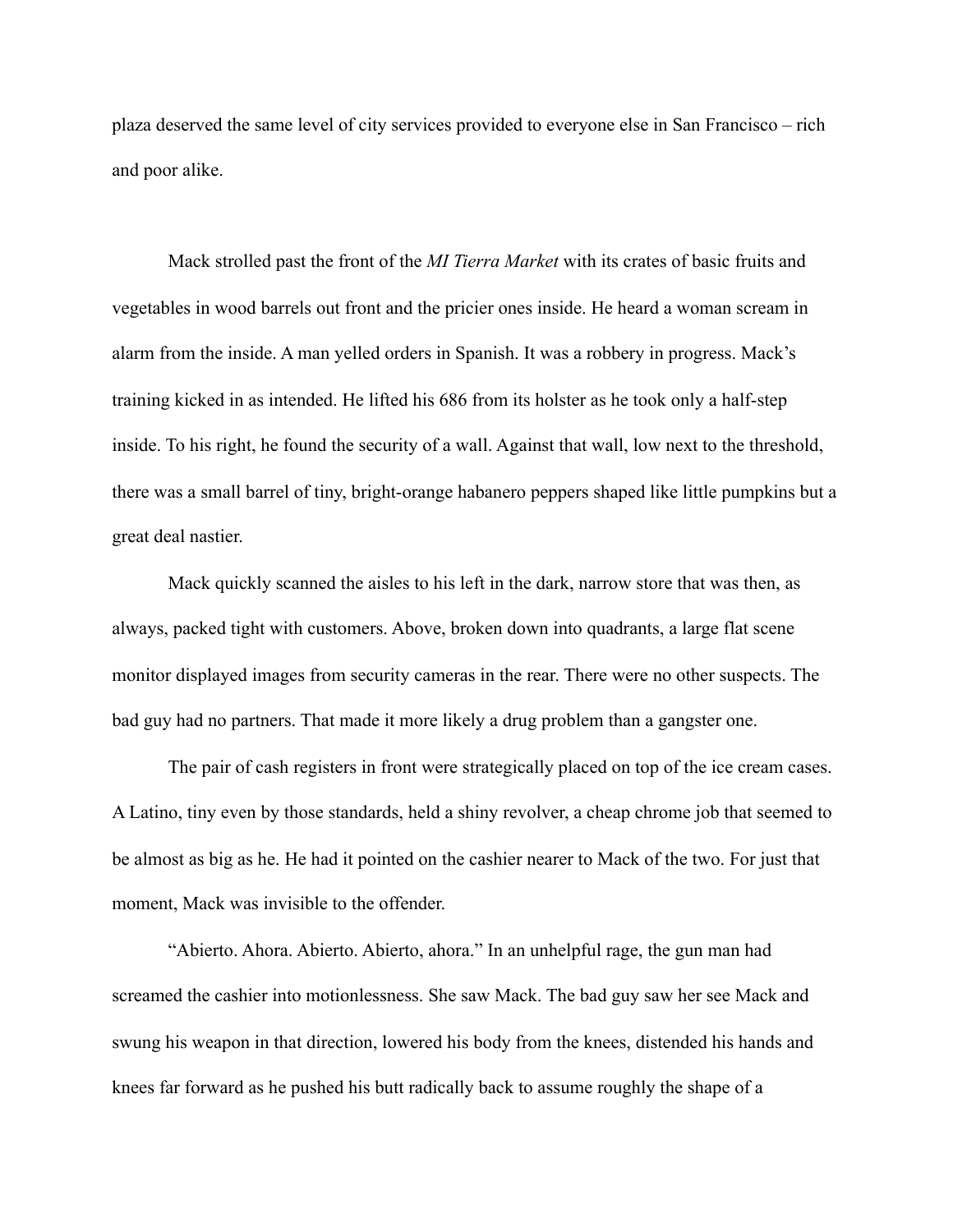horseshoe with its ends focused entirely on the officer. He began to take aim. Mack did not yell freeze like in the movies. The battle was already engaged. Minimal delay meant maximum officer safety.

Mack also did not have the luxury of a well-aimed shot, the product of controlled breathing, gun sights, and a gently squeezed trigger. It had to be a crude point and shoot affair. With a double tap neatly done. He couldn't account for the other shooter but in that crowed room, but Mack would not be the one letting off wild rounds.

 In theory, if the target was close enough and if the first round hit square or even a bit low and he got the second one off fast enough -- as the weapon rose in recoil -- the second bullet would strike the target just above the first. The second was always a bit iffy for any gun, particularly for a revolver, even for a double action revolver. But his guy was so hyped up that he might not have immediately noticed being shot just once, even if hit center mass.

Mack could not see the wounds he inflicted, one or two. He watched as the shooter slipped from his radically tense pose. Instead of collapsing straight down as life left his body like a balloon losing air, once released, what was left of his extreme pose sprung him backward into the shelves of a flimsy, wire rack display case that had towered behind and above him. Its flat, colorful plastic bags of tortillas fell all over and around his body. Any more and he'd have buried himself in rolled flour and cornmeal. Mack also didn't hear the single shot the bad guy got off in his last moments.

The perpetrator was a bleeder. The store owner would lose business while closed for the investigation. That would cost him and his employees money. The biohazard cleanup crew would cost him a great deal more.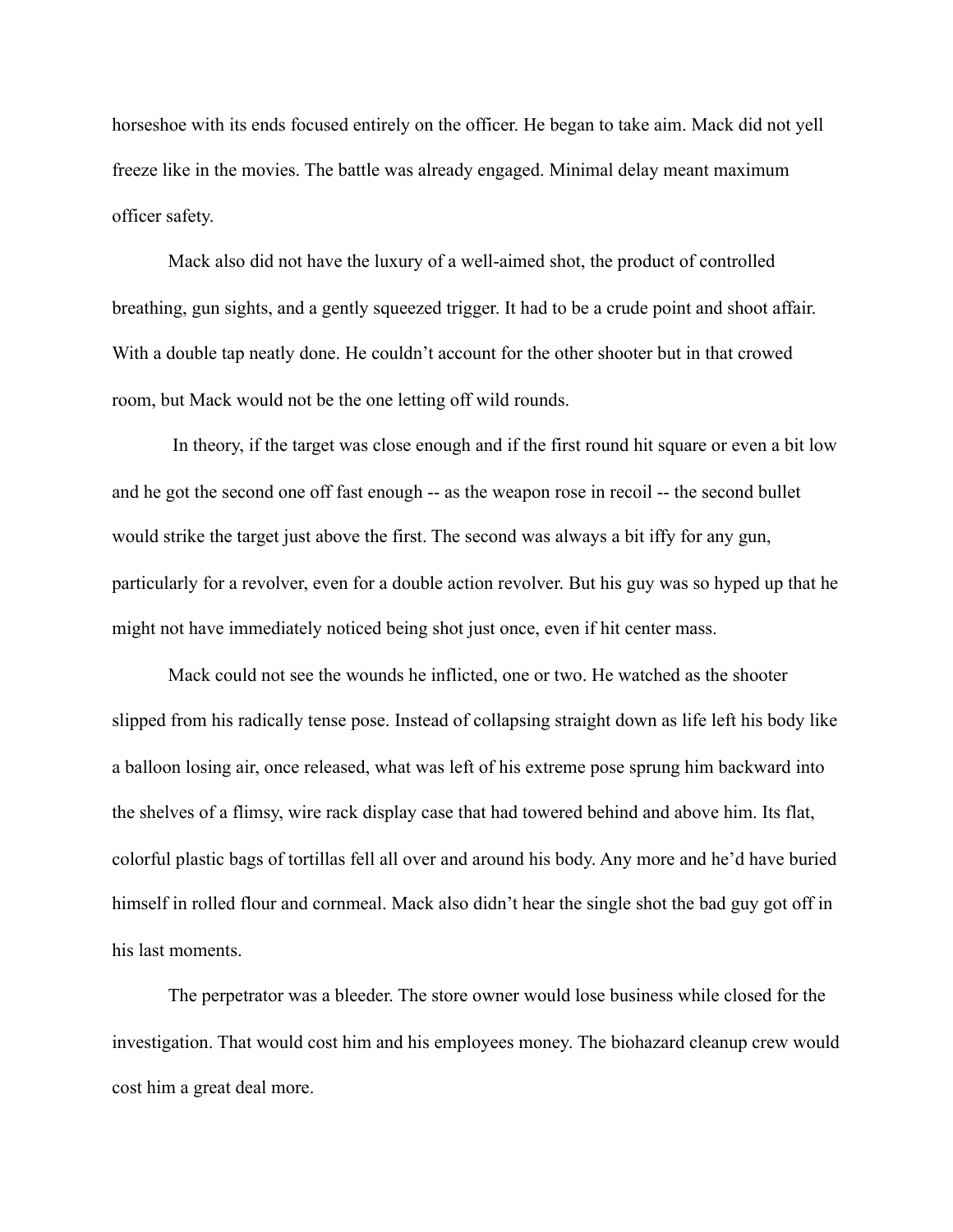Back outside and lying on the sidewalk, Mack became angry for the first time: angry at himself for not securing the shooter's weapon and angry at the little guy for being a shooter at all. Mack's hospital registration alone would cost the city more than the dead man could steal from a barrio cash register. "Asshole."

The offender had set the stakes at life and death for the community, for law enforcement and for himself. And death it was. If not then, basic justice would have demanded it later under more formal circumstances, with a judge wearing black robes as he sentenced the criminal to die, to be executed in a public way for a public purpose. For cops, the death penalty was less about revenge. It wasn't that personal. It was about proportionality and peace and maybe even poetry. It was a natural part of the order of things. Perpetrators worked hard to not look weak. Dead was as weak as it could get. Good.

When the criminal justice system barred the death penalty as San Francisco's liberal politics did, it created an unnatural schism between itself and actual justice to make itself evermore-irrelevant, ineffective - dangerous to itself and others.

It didn't entirely surprise Mack that Captain Sanchez arrived on scene as soon as the paramedics did. He stood behind them to give Mack a reassuring nod but nothing more. Paramedics had their job and he had his own to do. The captain was actually the first officer to examine the body of the deceased and question the witnesses. Or more exactly, to question people who claimed to be witnesses for the sake of being involved in a public spectacle. They'd sort out which was which in due course.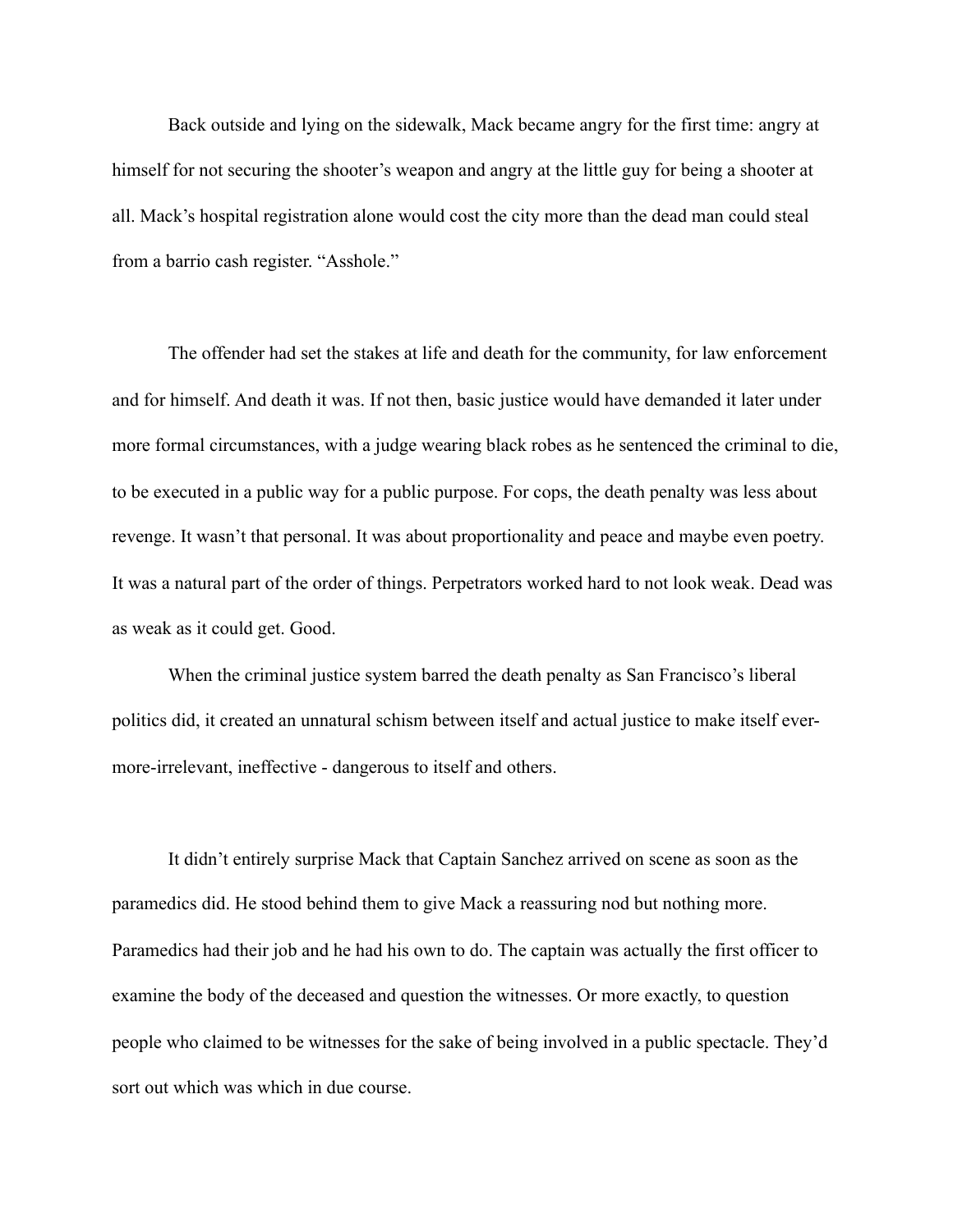A couple of hours later, Sanchez also visited Mack in the emergency room at San Francisco General, "You did good. A good shooting. You get better. We'll take care of you."

Mack understood that he needed the captain's support. Yes, the circumstances of the shooting were clear and Mack was clearly in the right. A hero even. But like other traditional police department in cities like New York and Chicago, his was a political organization. Merit did not always carry the day.

The department conducted its investigation of the shooting in short order. If Mack had killed the man in violation of its rules and procedures he could be disciplined, possibly dismissed from his job and his profession like any employee, anywhere. If he'd killed the man without adequate justification, it would be crime, maybe manslaughter or even murder, just as it would be for a civilian.

The departmental investigation soon found that, indeed, it was a "*good shooting*." That didn't mean anyone was happy about it. Or unhappy either. It meant only that it met the legal standards for necessity. Mack would eventually retire early and under a cloud, not because of this incident. In spite of it. To take a bullet from a bad guy in battle gave anyone, including a civilian, a badge of honor in the world of cops that was bigger and more profound than any that could be conveyed by politicians in a ceremony.

In the ER, Captain Sanchez explained the process to Mack. "Once released, they'll put you off on paid leave for a few days." That was standard but it wouldn't mean much to him while stuck in a crackling clean bed on the fourth floor of San Francisco General with its shiny floors and grim soul. When he'd become stronger but was still recovering, he'd be assigned to the Records Room, a large Zombie-land warehouse for cops to kill time while on the mend or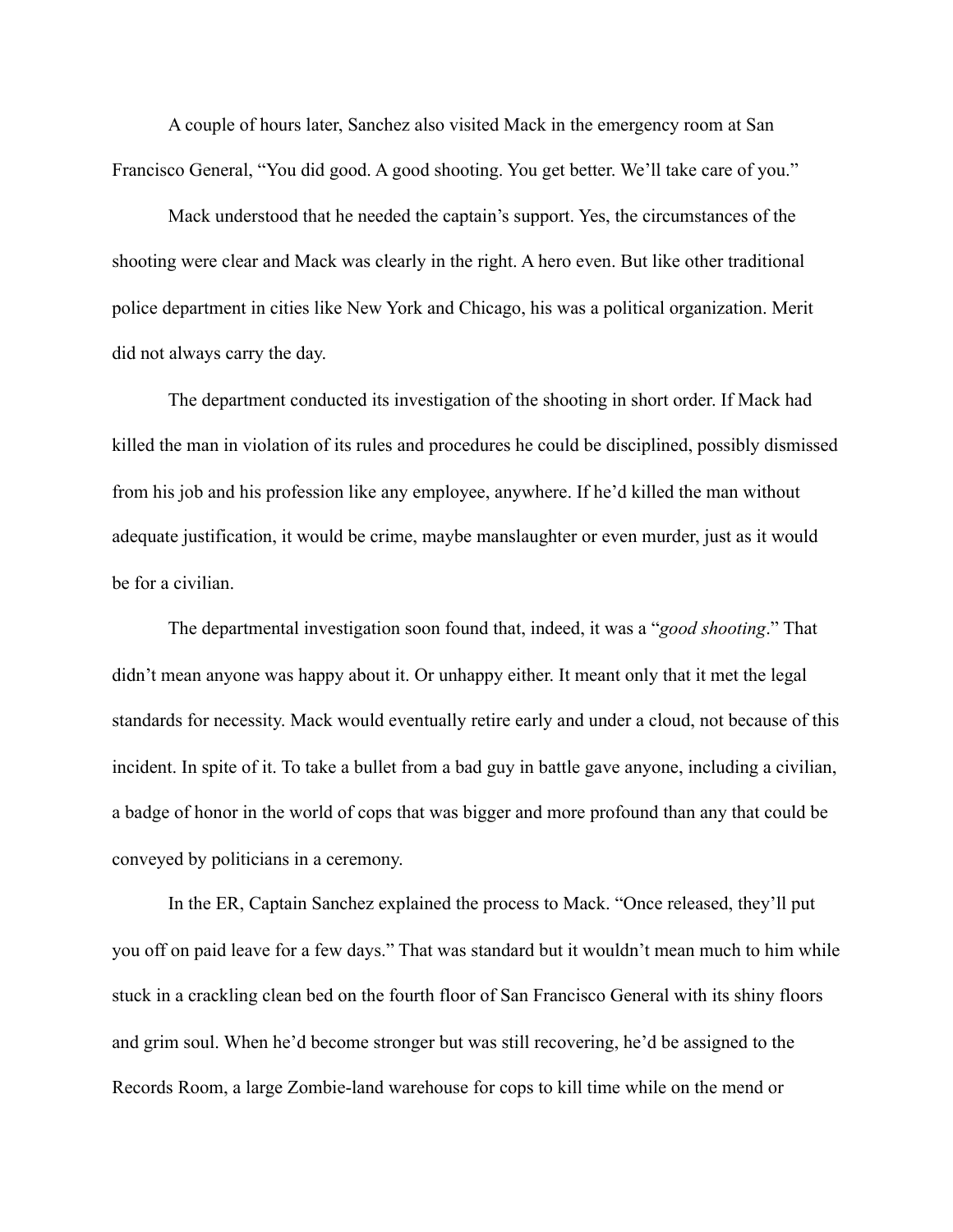pending charges. It was a large, shadowy, gray-painted work area of a warehouse sort, barely illuminated by long, old, rectangular, florescent light fixtures that hung by long chains from the high ceiling. It was not a great place to work and nothing to be proud of. But it beat sitting at home, watching television on workers comp.

"You'll have to meet with the shrinks." Sanchez didn't mean an actual psychiatrist but one of the department's two uniformed psychologists. Mack wasn't in the mood to be shrunk but he understood that was the drill.

The captain reassured him, "Just sit there a nod a lot. They won't bother you. I promise."

The next day Officer Gordon, a staff psychologist in civilian clothes, said to Mack, "PTSD might become a problem. You might have night sweats and bad dreams. Without waking, you might find yourself screaming at the world. That's normal. You might sometimes have flashbacks even during the day. That's normal too. It won't mean that you're going crazy. You've had a big piece of your body torn up. That's trauma. And you killed a man. More trauma. Perfectly normal to have a reaction. Pick up the phone and call me. Any time, day or night. I mean it. That's my job. I'll walk you through."

Mack nodded.

"This is serious. I'm serious. Promise me that you'll call."

Mack nodded some more.

Officer Gordon knew he wouldn't. The PTSD program was a bone thrown by liberal politicians. Not thrown to the cops for their benefit but to the voters to make it look like they cared and that they were in charge of things when, on the streets, they weren't. Couldn't be.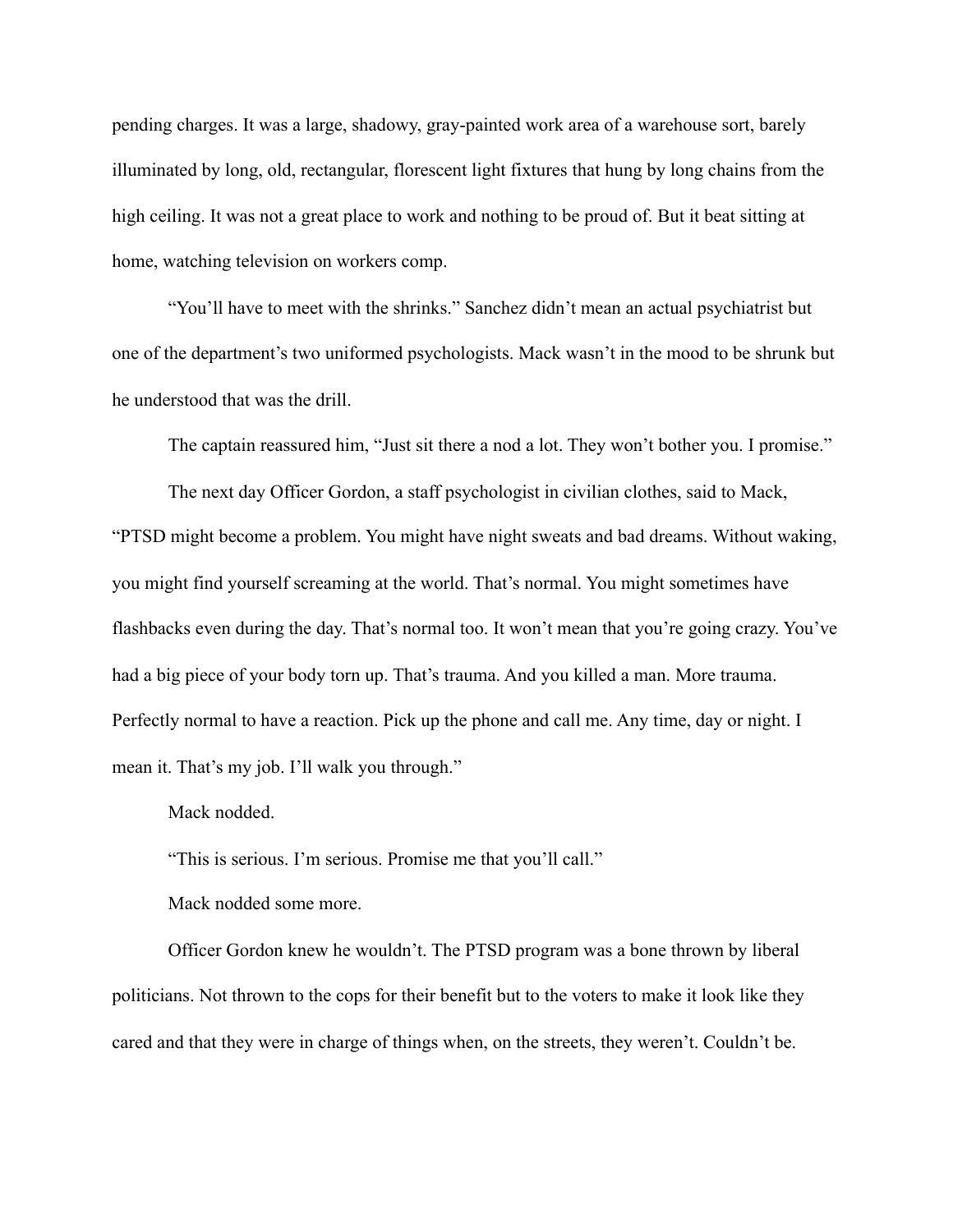Mack didn't worry about PTSD. While he was still lying on the sidewalk waiting for the paramedics, he had time to reflect on what had just happened. He'd had killed a man. He couldn't see what the big deal about that was. The bad guy got nothing more than he deserved, a long time out for someone who clearly needed it. Being shot himself was the bigger deal. An active man by nature, Mack knew what it was like to be injured. He knew he could handle it.

#### BREAKFAST ROAST

"So you're going to see your other girlfriend this morning?" Robyn had pulled away from the once adrift Mack as he came back into the world. With him back, she could get off his lap. She took her time to refresh their extra-large coffee cups glazed with the *49er* logo. His short interlude with the past couldn't compromise her glow from the quality man-woman time they'd shared earlier in the morning. At the sink, to find a simple spoon, she had to dig under a pile of Mack's unwashed pots and pans left-over from the Sunday afternoon before when he cooked up a vat of his rich, super-hot gumbo. Okra, shrimp, sweet catfish and sausage melded into the roux. The crabmeat fell apart into wispy filaments that seemed to reference Arabian calligraphy. Having been raised in his early years in the desert, Mack reveled in the organic. It would have been better if they'd had somewhere to put in their own garden. If Robyn and he owned their own place.

"Wouldn't that be great?" He quipped quietly but not even Robyn could hear him. "How old did you say she was?" Robyn asked.

"Young."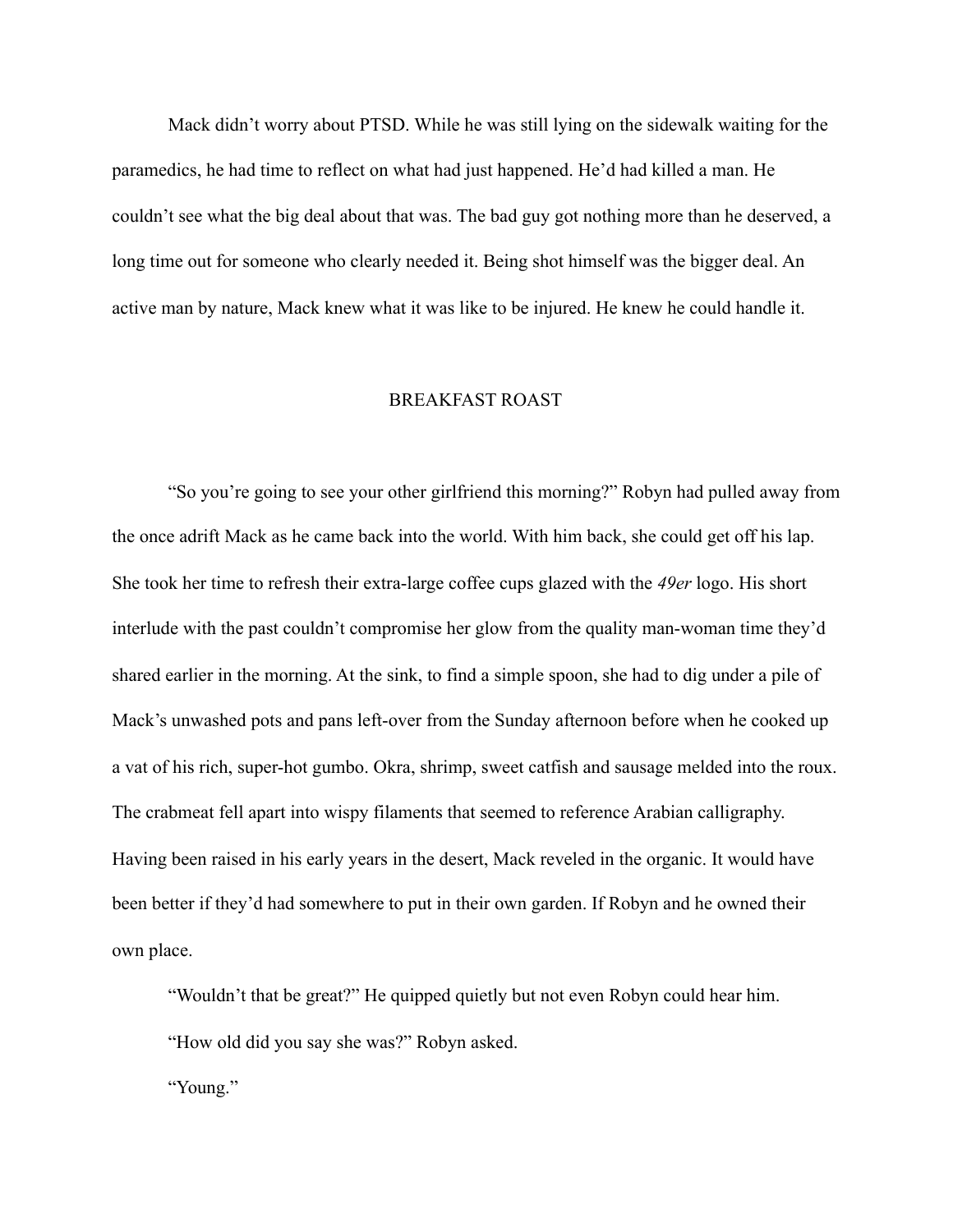"Yeah, how young."

"Anyanwu's twenty-two."

"Young, drop-dead gorgeous and tall like you?"

"All of that."

"Rich black skin and a bubble butt that could only come from Africa?"

"Check and check. South Africa. Could bounce a dime off that thing."

"I suppose you could go for a twofer this morning."

"At my age, that'd probably kill me."

"That sounds more like excuse than fact. You know that I don't let any slackers into my bed." She laughed.

"Oh. So you're not jealous. Just greedy. Besides she got a boyfriend."

"What's his name?"

"I didn't ask."

"Where'd they meet?"

Maybe it was a guy thing but Mack couldn't care less about where they met, "She's said only that he was also a student Berkeley and that he's smart. He'd have to be to keep up with her"

"And a stud."

"Now you're guessing."

"I'm certainly not complaining. Basic biology drives the young to make babies and it's their babies that feed us in our old age. What we do, we do for fun. Am I right?"

"Of course, you are, *dear*," he said with sarcastic emphasis on the "dear."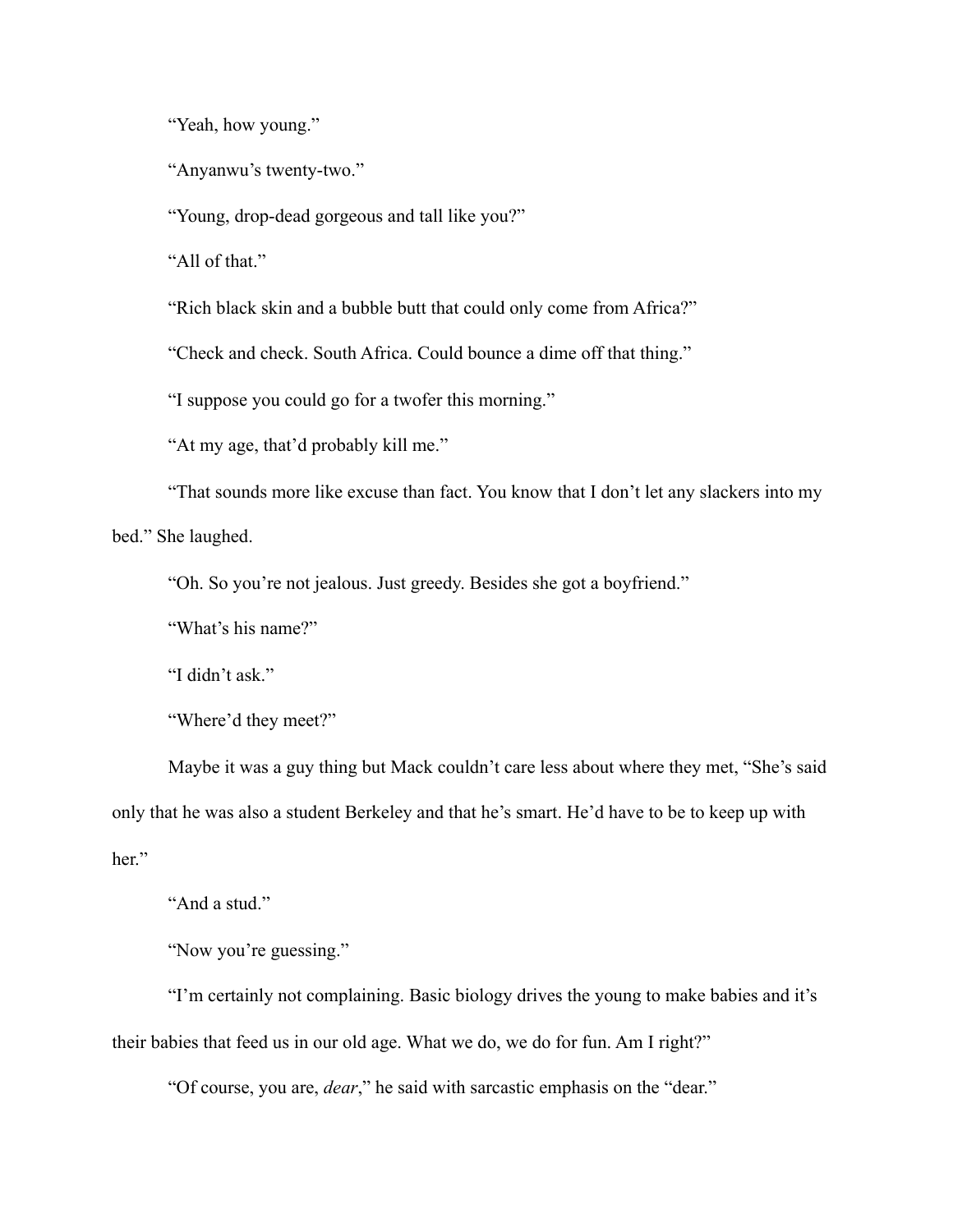To bring him into line, Robyn sat back down in his lap to give his chest hair a rude tug.

It turned out that Mack, back on that Mission Street sidewalk, had been wrong about what the doctors could do. Since, he'd endured two bowels resections, the second to relieve a twist from the first. But he was right about the impact of his wound on sex. He'd lost interest for quite a while. It took Robyn to bring that back. She was both exciting enough to make the effort and risk worthwhile and was also safe enough so that it could happen at all.

It mattered to the both of them, where they met. Years earlier, a dozen white neighbors, angry about recent crimes, had come together at the nearby Potrero Hill Neighborhood House, a low slung, dark-wood structure. If its design looked like it had been borrowed from a Presbyterian summer camp to be oddly placed in the urbane, it was because that's what happened. The community center was a Presbyterian project meant to benefit neighbors in the black projects just over the hill.

Constructed during WWII as low-lying military barracks on a hillside near the Bay, that happened to have a great view, the abandoned barracks continued life thereafter as public housing projects. Nobody liked them but to displace the residents in favor of a high-end condo project, as might have happened in more recent times, was no longer acceptable. And yet to spend scarce public money to upgrade them up to more livable standards was also to accept their permanency. That was unimaginable. So the former barracks sat as they always had, and might always do, in an awkward status quo.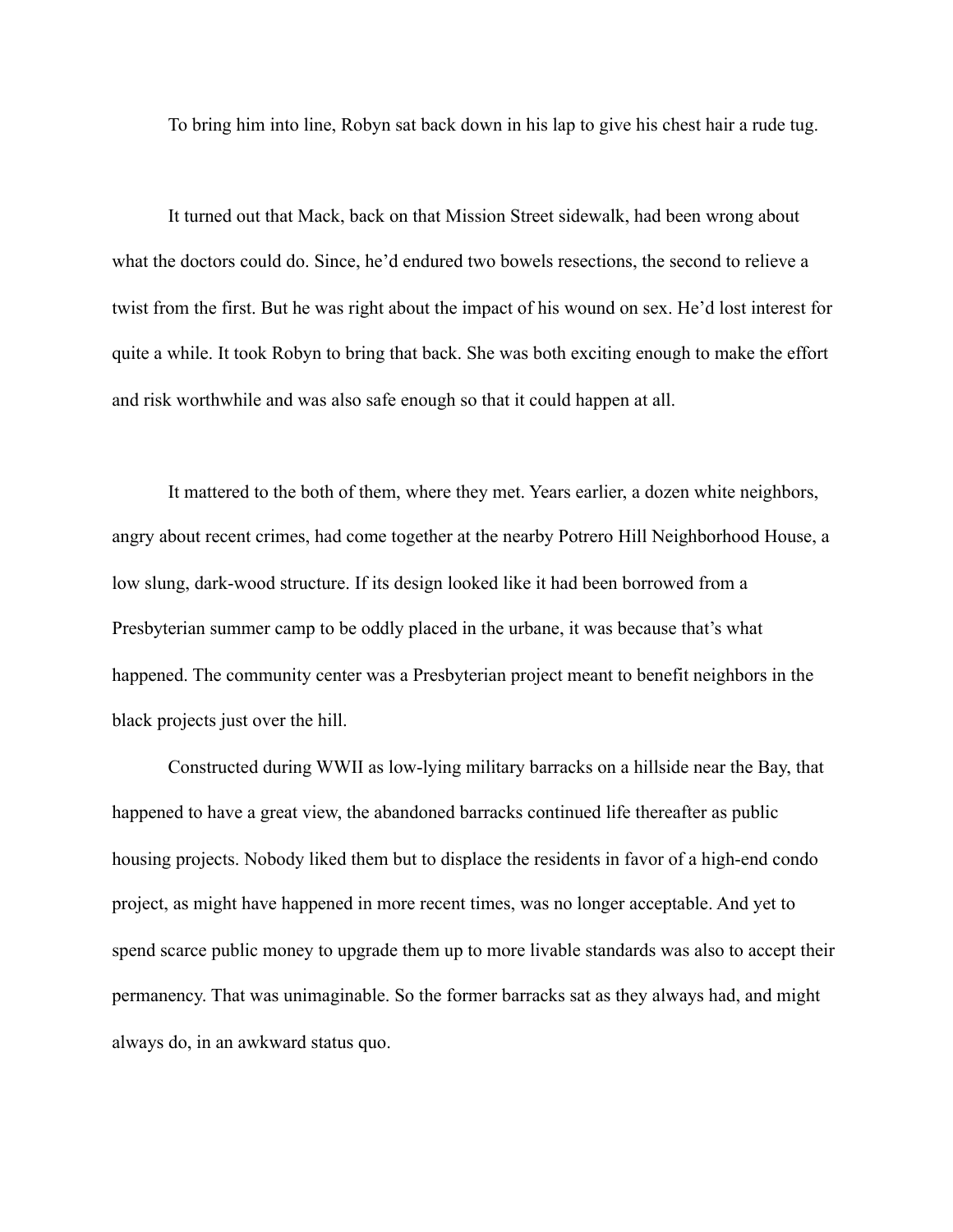Robyn and Mack met in the small auditorium at the Neighborhood House. It had no stage and was, like the building's exterior mostly made of dark wood, but it had a spectacular, wide open view of a sunlit downtown and the Bay beyond. None of the neighbors cared about the view on that night.

 "We pay your salary. Damn it all," a clearly frustrated man said as he took an aggressive stance, shoulders forward, face in the lead.

"No you don't," said Officer Dan Doser.

The city's assigned Neighborhood SAFE (Safety Awareness for Everyone) organizer cautioned, "Let's keep this civil. Please no profanity or personal attacks. They don't help."

Officer Doser wasn't offended and didn't think he needed the help, "The City and County of San Francisco pays my salary. It gives the orders. What you pay is taxes. So do I." Officer Doser had been less than diplomatic.

Mack added, "And the City wants you safe."

"Crime waves are not acceptable," asserted a middle-aged man. He was there to protect himself and family from criminals, sure, but mostly he was wanted to protect a million dollar plus real estate investment in gentrification in an area where most residents still drove late-model cars and lived under the protection of city rent control.

Unheard but undaunted, the newcomer repeated, "Absolutely unacceptable."

 Mack wondered, not for the first time, what people meant when they said, "not acceptable" – beyond expressing a dislike for something coupled with a demonstration of false authority. Only to himself, Mack said, "Okay, he doesn't accept crime. And then what?" He asked the man aloud, "How long have you lived here?"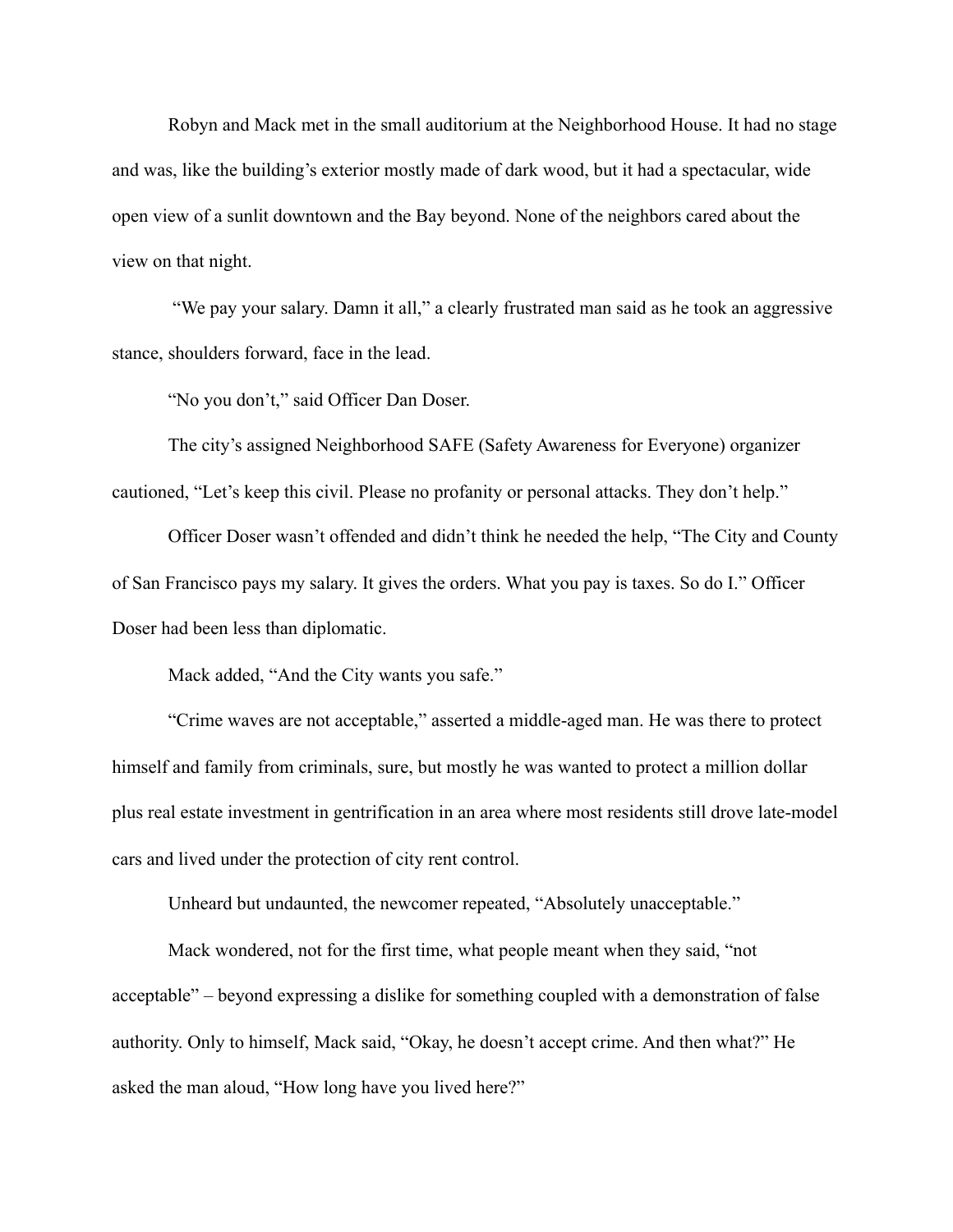"Two years."

 Three of the longtime neighbors laughed. It'd been a great deal more dangerous before gentrification started. One commented, "You have no clue." For a moment, it was no longer neighbors versus police. It'd become newcomers versus old. A basic class divide.

Mack saw the shift. He was working class himself and a long-timer who lived at the bottom of the hill for most of his life. But as a public sector worker, he had a job to do. He was there to placate all the neighbors. New and old. Rich and not-rich. In that dynamic, the screamers fed off each other with zero impact on crime or on the officers. The goal was for every one of them to leave the meeting fully sated.

Mack asserted, "Sir, crime is always unacceptable." He'd actually said nothing but it worked. One empty platitude had neutralized another. The man sat down in a huff.

Officer Doser was, again, the less diplomatic one. Sensing a victory, he said dismissively to the seated neighbor, "You knew this was a high crime area before you moved in." Another piece of nothingness put forward to for public consumption.

Robyn was at that meeting also but she was not one of the screamers and she didn't consider herself particularly vulnerable. She'd had lifetime of hard knocks. Periodic crime waves weren't among them.

 The Potrero Hill neighborhood was indeed experiencing a crime wave: mostly broken glass on their vehicles in the morning and a just a couple sidewalk robberies at night. No big deal. Not really. Except for one robbery-murder at the top of Connecticut Street, three streets from the Neighborhood House that Mack had investigated early in his tenure as an inspector. As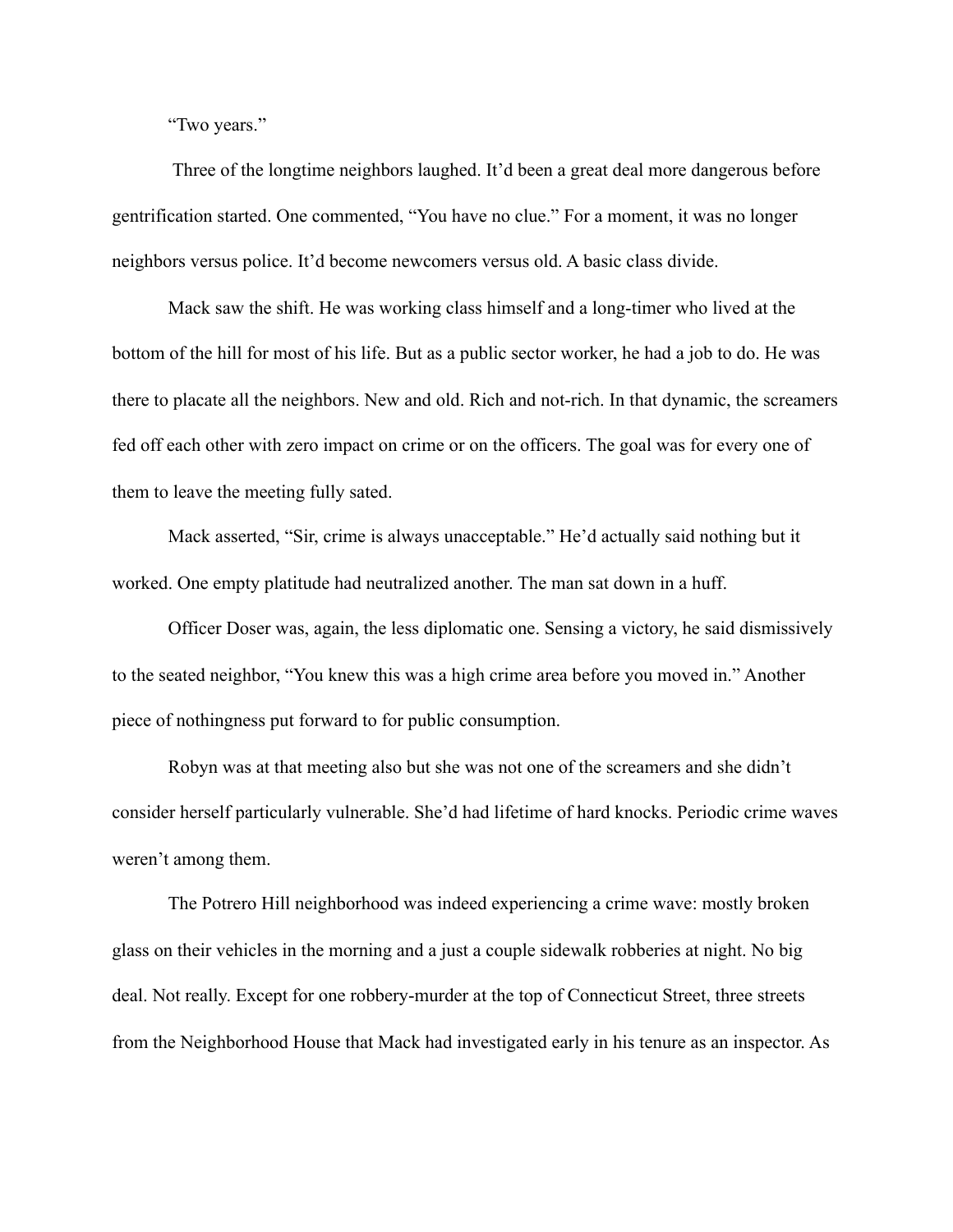usual, no one came forward as a witness to make themselves vulnerable to retaliation. And it took place only thirty yards north from the projects. Only thirty yards.

The white neighbors always blamed the blacks in the projects for whatever crime there was. They were right, as far as they went. But it wasn't the residents there who did the crime. In fact, they suffered more crime and more violent crime than anyone it that room of white people. Arrest records showed that outsiders came in to use the relatively cop-free area as a staging area before crime, and for cover after. They were pros.

Mack's involvement in the investigation of the Connecticut shooting got him roped into the Neighborhood House meeting as a department representative. And that he lived there, at the time, at the bottom of the hill on Mississippi. What the captain didn't say was that Mack had to supervise the meeting because he was the only one in Homicide Detail with even some community relations skills. Officer Doser certainly didn't.

"Then why don't we see more patrol cars?" A neighbor woman complained.

Officer Doser was only a little less blunt than before, "We're here, alright. But we can't be here all the time. You have to be our eyes and ears. Call us."

Mack added, "And to come forward as witnesses. If witnesses don't come forward to testify, there's not much we can do." A departmental cliché that tossed the problem back at the civilians. But the Connecticut street shooting was still an unspoken example.

Mack added, "You didn't see Officer Yang spend the night last week in the bushes below the Rec Center, at the scene of the Connecticut shooting. Officer Yang is one of our most productive officers, what we call, a cops'–cop. You got the best. He did his best."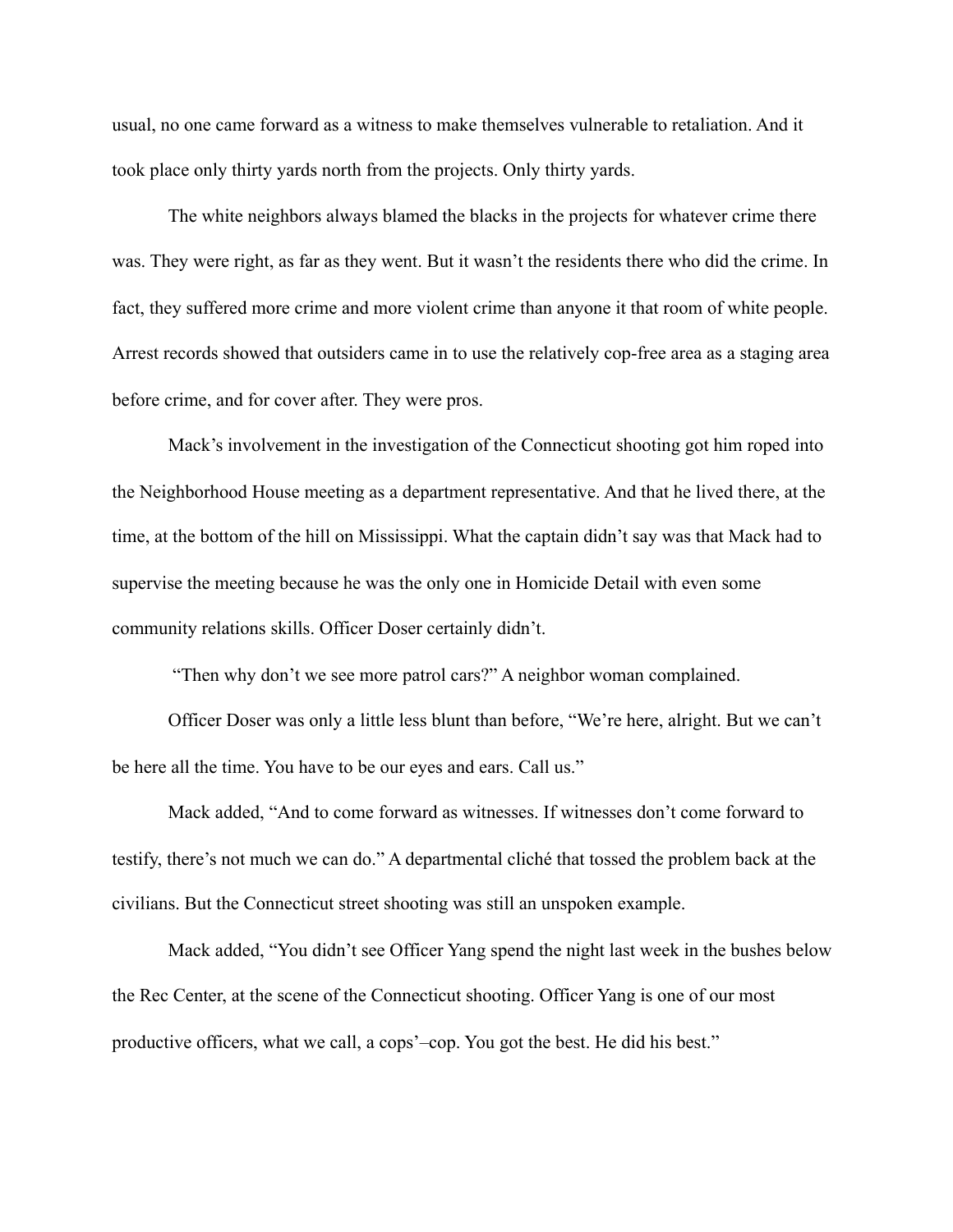"That's just great," the first speaker said sarcastically, "We got the best. And we ended up with nothing just the same."

When a neighborhood got a bit nuts over crime, the city would assign through its neighborhood SAFE program, a community organizer to set up a meeting between the department and angry residents. The way the city worked those meeting was to invite the angriest residents into a room to let them vent on a couple of hapless cops. Damage control. Nothing more.

Predictably the residents would rant and rave for a while before they'd eventually burn out. They would feel good about having asserted themselves against cold, unfeeling, city hall bureaucrats. They would *feel* heard but they had really been played.

At the first sign of the anger's dissipation, the SAFE organizer was supposed to take over the meeting to channel their energy away from the department and into busy work. They'd be made to feel involved. They'd be told to make a neighborhood map with the names and phone numbers of each resident so they could call each other when need be – which was practically never.

They were provided with an electric etching pen to mark their property with identifying numbers -- that never mattered. If the neighborhood met an artificial benchmark for participating households, the city would award them with a sign to post on a pole that would warn criminals that their neighborhood was SAFE organized. Criminals had better go to elsewhere. If the criminals paid it any attention, which was probably never, it was only to go to the neighborhood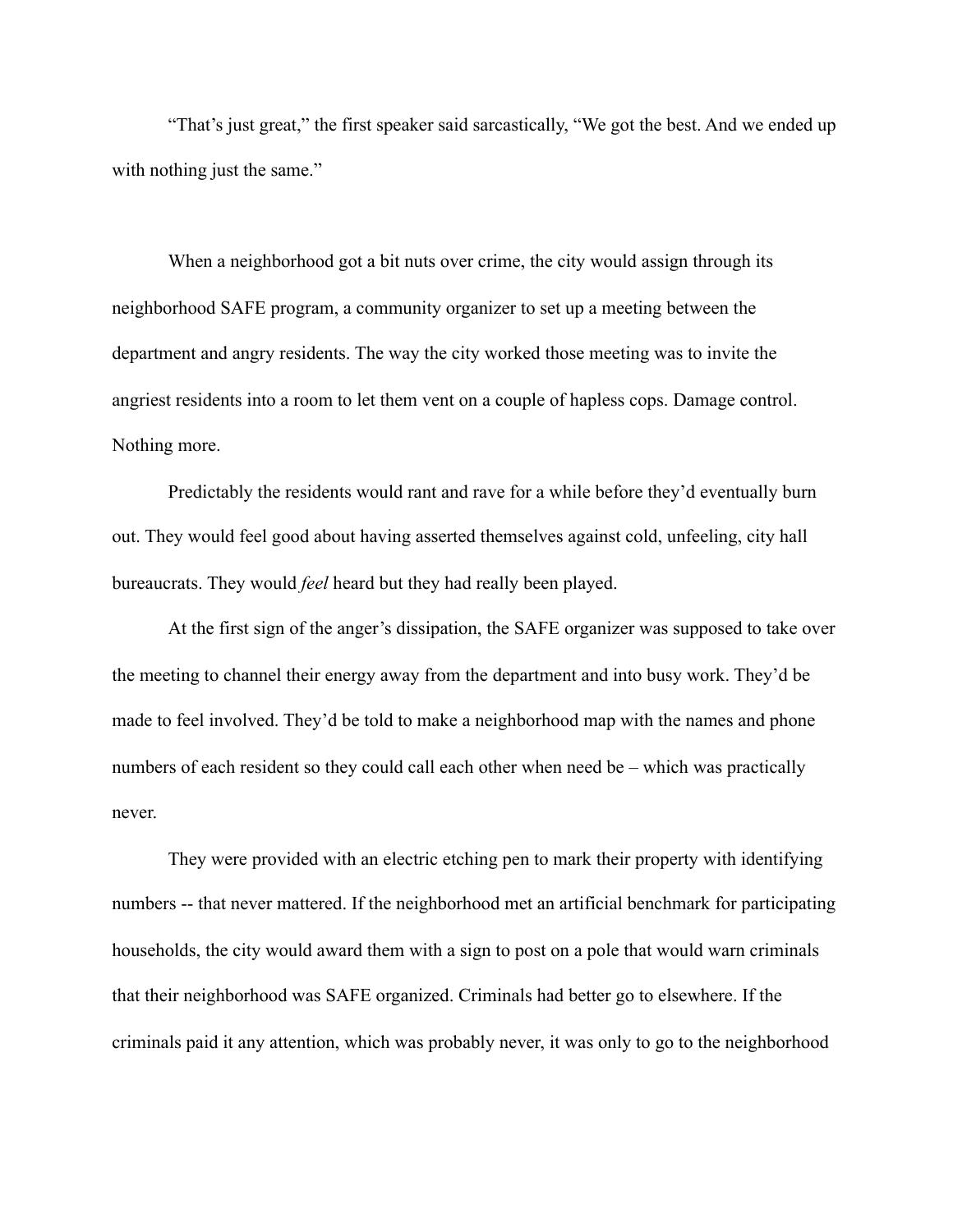next door and only for a little while, if that. Like all hunters and gathers, they'd be back when conditions shifted back to productive.

There had also been one non-fatal shooting to back up a robbery attempt by a substance abuser, on Wisconsin Street, only a block and a half from the meeting, where it met Madera. But that one didn't count. Not for the police or the neighbors. On a sidewalk, the offender held a gun on a neighbor who tried to cooperate but he'd left his wallet inside. His roommate pulled up in the middle of the exchange. He saw it was a confrontation but didn't understand what was really going on. Surprised by the intruder, the offender fired a single shot. It entered the second neighbor's wrist to exit close to the elbow. Drug addicts did what drug addicts did. Nothing could be done about that. The pros were everyone's bigger concern.

During the quick discussion about it, Officer Doser referred to the injured neighbor as "the victim." Cop talk. Crimes had victims. Every incident report identified them by that and by name when possible.

A man (the men dominated the meeting) took offense, "I don't identify as a victim. Not for a minute."

Neither did Robyn. During that tense period, when she left her apartment a short block from the drug addict shooting, had been, it'd become her style to slide a tiny, .22 caliber revolver under her wide, hand-crafted shawl she wrapped around her waist. A purse gun for a woman that didn't carry a purse.

It had no power but once an attacker was shot with even a little bullet, she figured, he'd reconsider options besides pursuing a robbery that was already over. That would be enough, she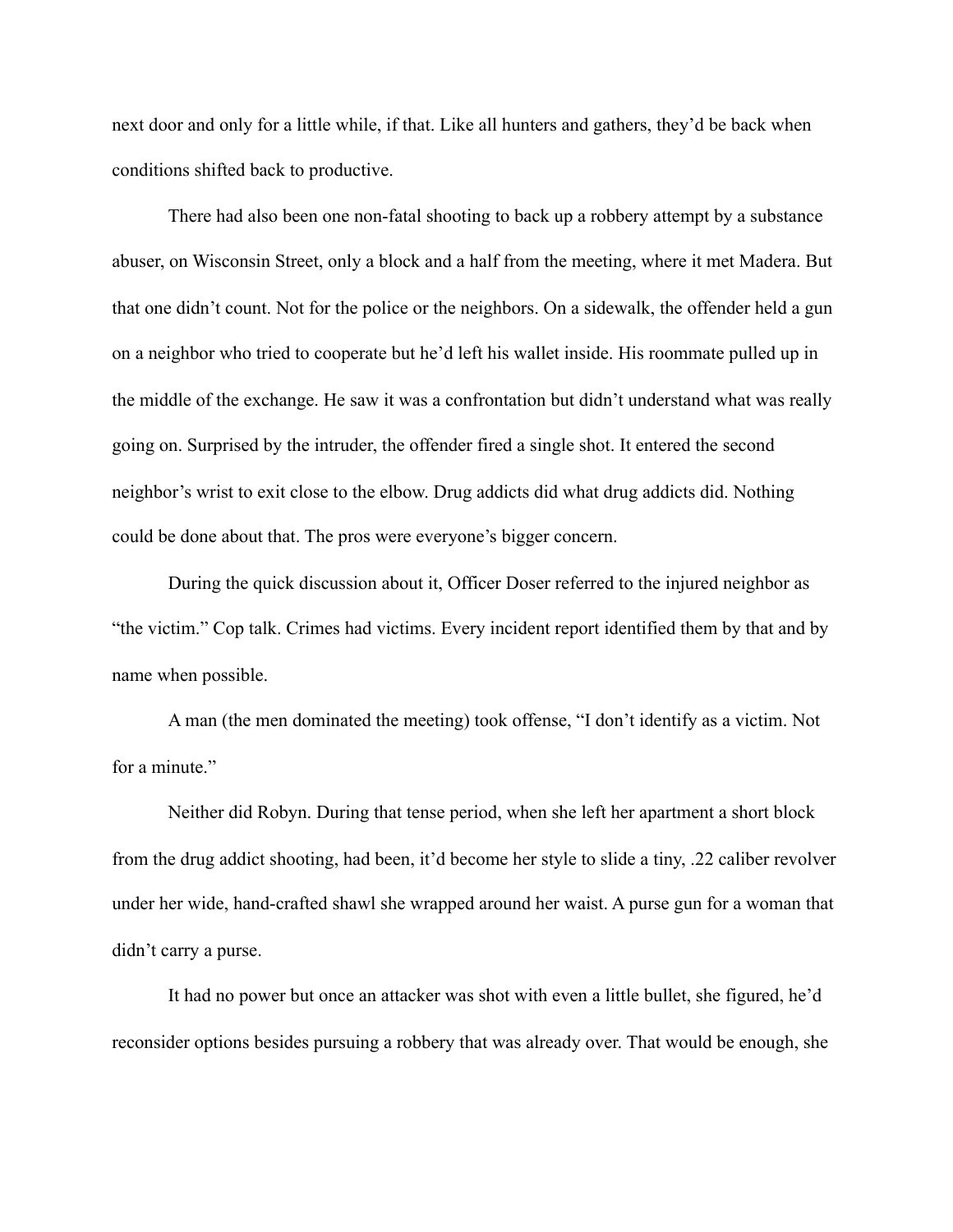reasoned and hoped. If they were together, Mack would not have approved but it was her choice to make. To kill a man rarely made sense to her, to kill over property made no sense.

She knew something about community meetings. She'd once been a field organizer for the Farmworkers Union in the early Seventies. At the Neighborhood House, what she saw was a PR scam but said nothing. She certainly wasn't going to let bureaucrats sap her energy by provoking her into pointless screaming. For the cops to keep her neighbors busy seemed like a good idea to her too. She just sat back and let it happen.

After the meeting, she approached the better looking, more muscular and definitely smarter of the two cops to tell him off, one-on-one. That went so well that Robyn bedded Mack that night, her first man in a long while and her first cop.

#### SCAVENGING

 "You never liked having a partner." She said to Mack still on his lap in their kitchen nook.

"I've got you."

"A work partner." Robyn needled his ribs with a finger.

"An assistant who wants a little American life experience before grad school. I can make that happen."

"I was only kidding before. Maybe being a bit greedy," she confessed. "This is okay for us. We'll make a little off her hours and she'll bring a lighter woman's touch to your operation."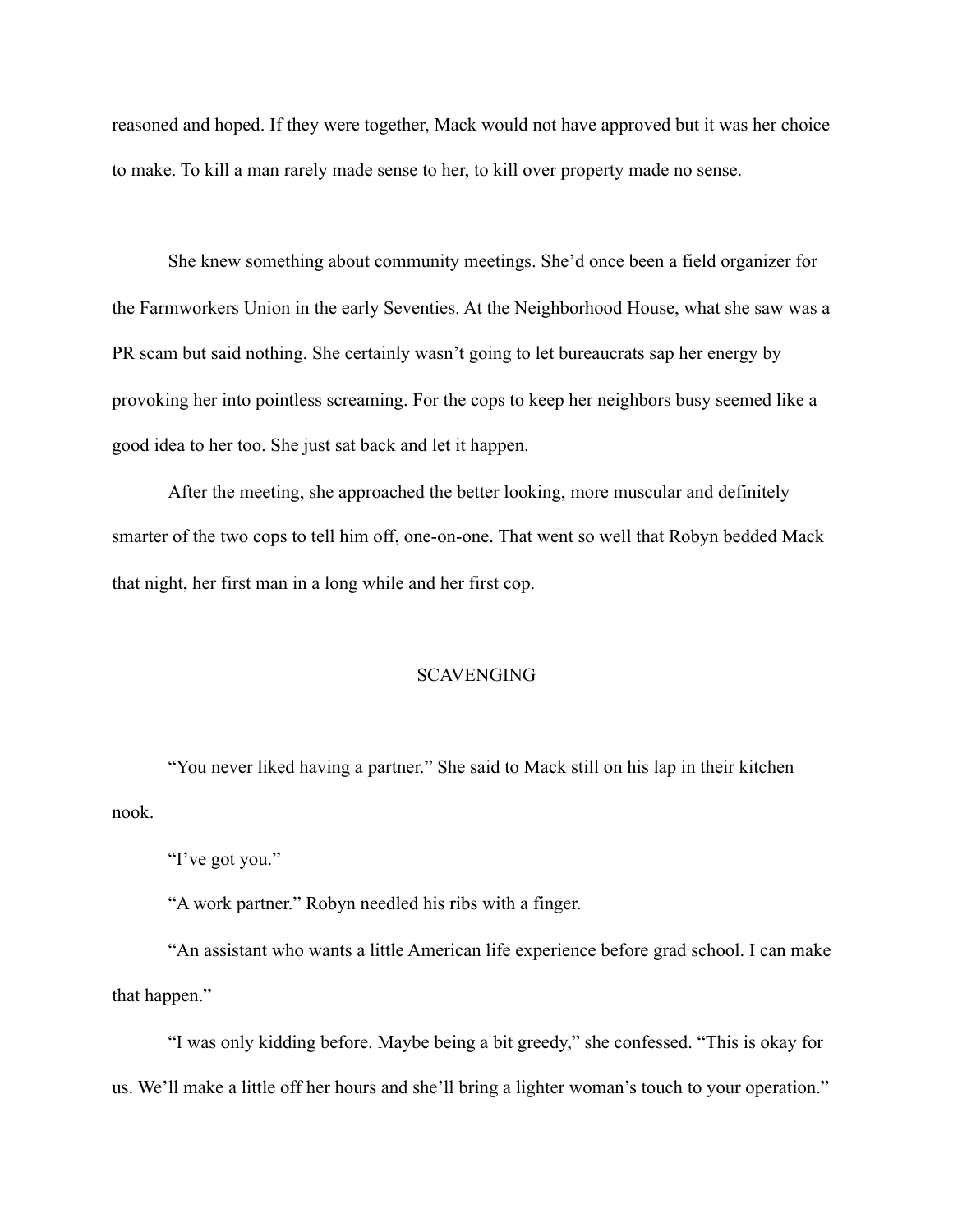"I'm meeting her at Laguna-Honda Hospital at eight-thirty. I have to get moving." He gently nudged her off his lap. It was a hospital in name only, a city institution left over from when the Gold Rush had petered out. Many of the men remained. Long since then it had devolved into a city-operated nursing home with a thousand, mostly elderly residents.

"Man or woman?" She was referring to the deceased. Mack was on contract with a Texas insurance company, *Life Span & Causality*, to investigate the deaths of its insured before they paid out life insurance policies to the beneficiaries. Packed with elderly residents, it produced corpses as an inevitable by-product. Laguna was a regular haunt for Mack. Robyn hated the whole idea of institutional living. Mostly she hated the prospect that she might someday have to live in Laguna herself. Hearing the name alone made her skin crawl. Artists didn't get city pensions. But if its residents were most anywhere besides civic-minded San Francisco, they'd either be on the streets like too many others or in homeless shelter.

"Man. He died overnight. The scene should still be fresh. Anyanwu's email said she'd get there early on to make sure it stays that way. We'll interview the witnesses, check the body and pick up the preliminary medical report if they have one. I'll have my report and bill faxed to Dallas by five."

He was anxious for the money but there was a larger problem. The job of a real private investigator wasn't exciting and didn't much interest him otherwise. Robyn could hear all of that in his voice. She understood that Mack missed the days when he had a recognized role in society, regular pay, the company of regular guys and authority behind what he did. But for her it was less embarrassing in her artist circles for him to be a retired cop than a cop-cop. Besides, both as an artist and his lover, she regularly appreciated that he could make his own hours.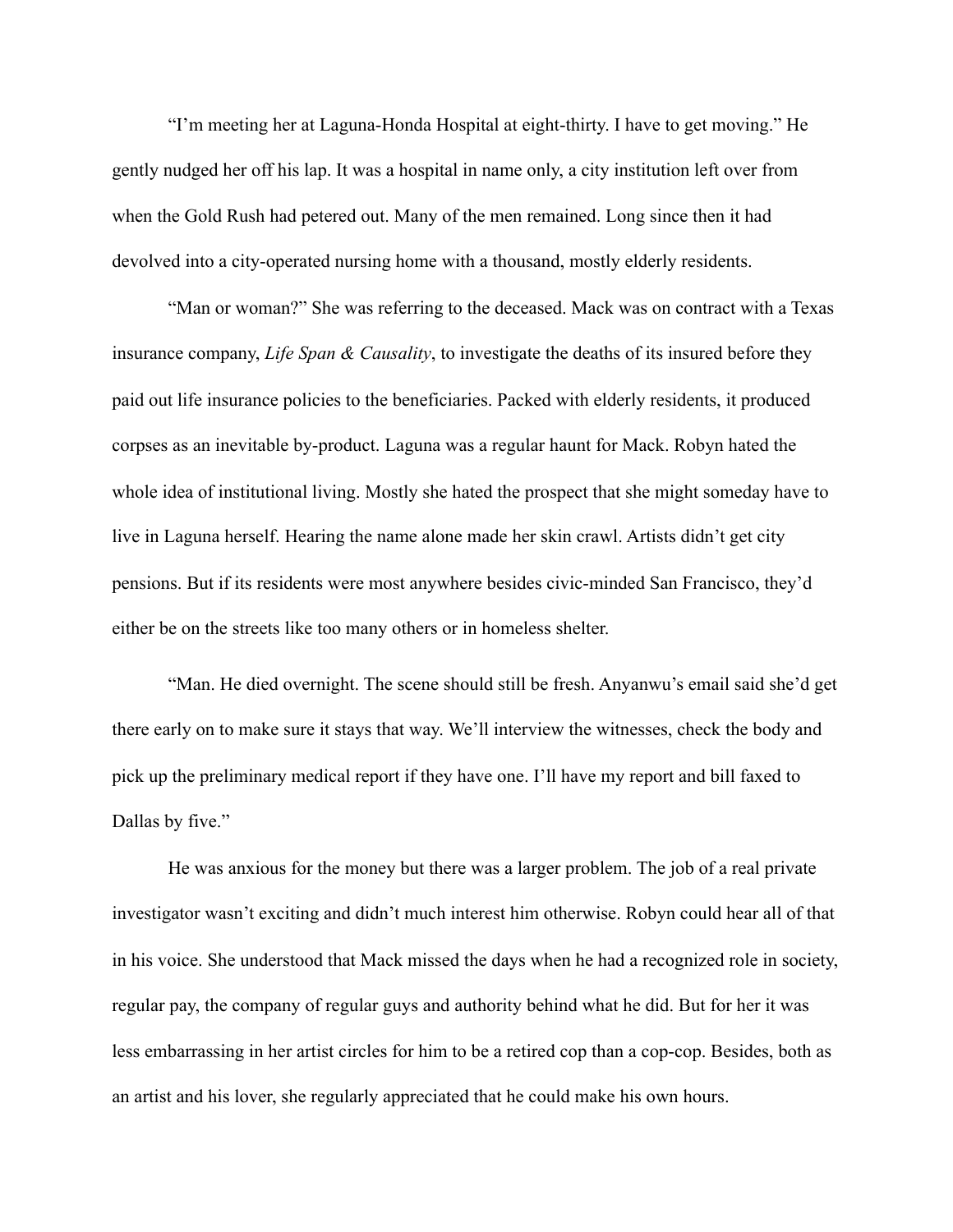She also appreciated the pain of his demotion. "I know it's not as glamorous as homicide inspector."

Mack's retort, "At least it's a full step above auto claims adjuster."

"Ouch."

Someone would die. He'd eyeball the deceased to confirm identity and status. He'd interview a witness or two, more at a large institution like Laguna. It was mindless work. His interview questions were preordained by some anonymous somebody at corporate based on court-trial records and actuarial studies. He'd fill out a form report. The beneficiary would get paid, frequently get paid a lot, enough to justify Mack's professional fee, but never soon.

"And this time they'll pay us, when?"

His pension from being a city employee was not enough to pay the rent and their modest expenses in expensive San Francisco. Artists almost never got paid.

"When they get good and ready. What do you have planned for the day?" Mack changed the subject.

"I'm going to the dump to scavenge for materials. Gerald said they got a fresh load of steel for me to pick through." There weren't many other women sculptors and practically none that worked at scale.

"Gerald, the eco Nazi," Mack said.

The city dump was not some hole in the ground but people still called it that. Like a lot of cities, nothing got dumped there. It was more of a transit stop for discards to be sorted and trucked elsewhere in large tractor trailer rigs. Whatever got diverted from landfill, and most of it was, saved the city money. It even had an artist-in-residence program that once featured Robyn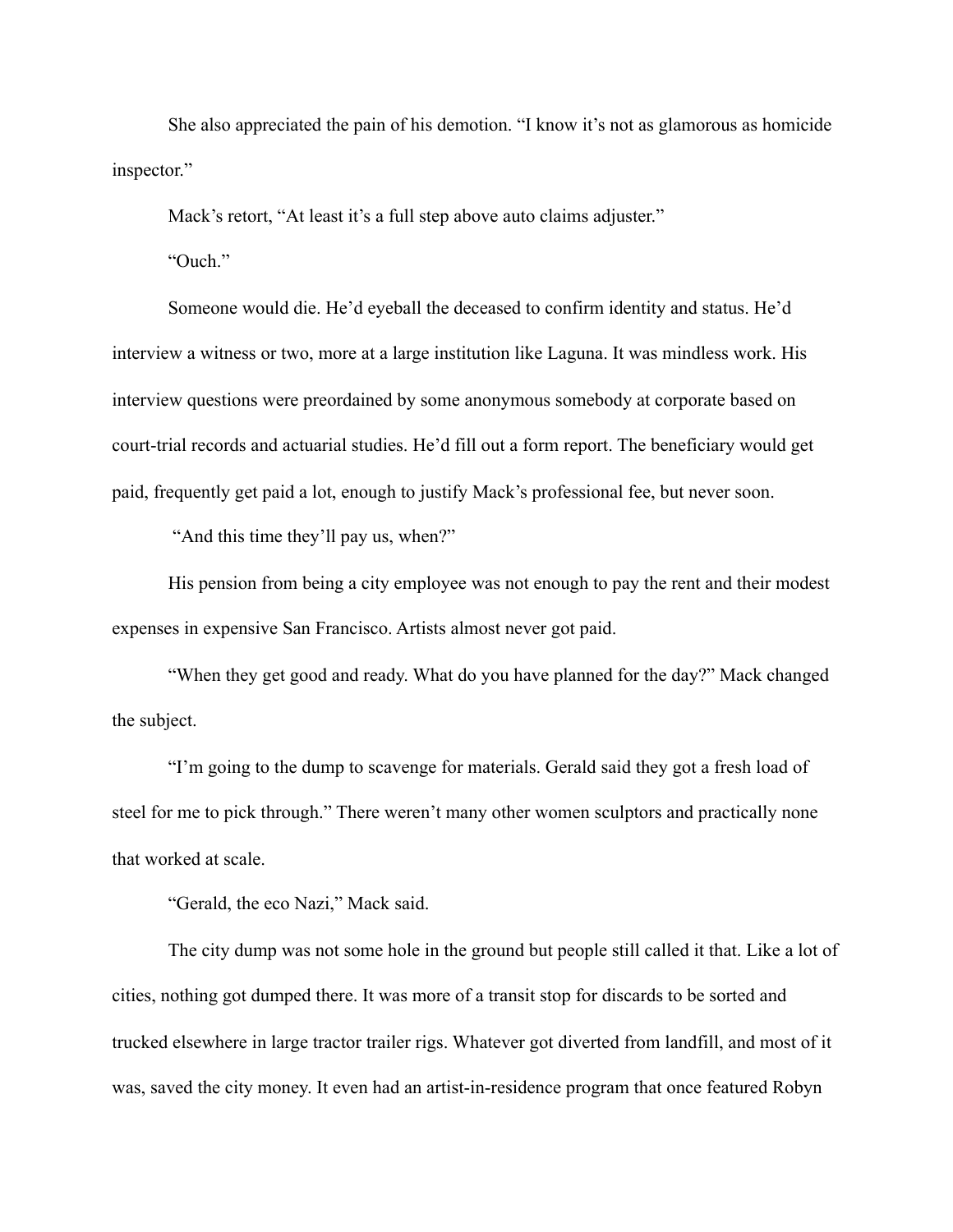to promote recycling by making it interesting and sometimes attractive to the community while productive in its own right.

"That's him." She agreed.

"Are you taking your death trap or did you get a ride this time?"

"The truck." Hers was a beat-up, 1982 one-ton, flatbed Ford F-350 preliminarily painted by her with a flat blood-red primer then left at that. Her bumper sticker read, "A Woman & Her Truck - Is A Beautiful Thing." Her particular truck had never had a pretty day.

"I'm not liking the tires."

"As long as they go round and round, they're good enough for me. It's the cooling system that needs help. Last week, it overheated on the far end of Bayshore in South City, leaving me stranded with a bunch of overheated guys who tried to be helpful but not one had what the situation required, a tow."

"Safety first."

"Okay, you said your police officer-piece. Gerald has his eyes out for some used tires. It's good for us that the downtown fleets throw them out on a paper schedule, not when the tread is actually worn. From Babylon to the dump to me."

"I still don't like your relying on the tires you've got on that truck, particularly if you plan to haul a heavy load. But I will change the thermostat for you. That might be enough to fix the cooling system. It's old regardless."

"That'd be good."

"A thirty minute, thirty dollar job. No problem."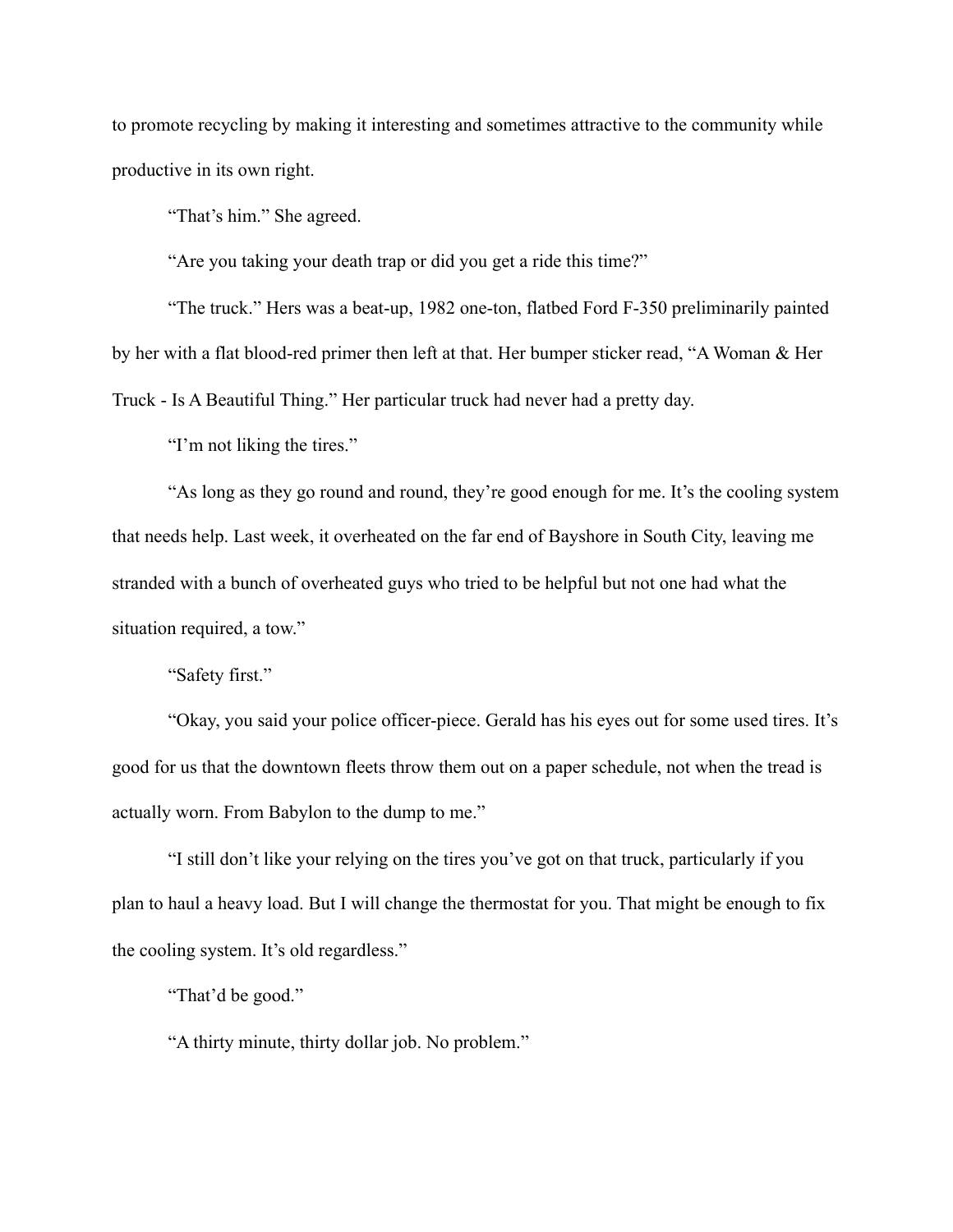She leaned into him, "Thank you, *Dear*," with her own, Fifties emphasis on the word, "dear."

He looked back at the paper. He knew the crime scene well. The image included the open steel tower that stood at the dark and extreme end of Embarcadero Station. The tower's stairs were just two person-wide and not often used by commuters who preferred to ride the wide sets of escalators. Commuters were all about riding. Mack knew it because he preferred to walk. Apparently, so did the victim.

The stairs tower looked like it had been tacked onto the more substantial escalator tower as an afterthought. He thought that it was probably included to meet a previously overlooked safety code standard, the underground equivalent of a fire escape. There was not much to it A steel skeleton rose high in a large void with table-sized landings closed in on three sides with thick glass. One of which, half the way down, encased the body of a dead girl.

The image in the paper included a portion of the enormous fiber sculpture that hung in parallel to the tower, a sixty foot long Macramé weave. The ropes that mimicked twine were as thick as Mack's thighs. It was probably included in the train station, he thought, to meet some sort of PC city policy to promote art by requiring it in building projects.

Mack despised corporate art. He knew it was corporate art because it was overtly intended to be conceptual but added nothing to the world or art discourse. It was over-sized, over-stated and still boring. Of course being underground from the downtown office buildings, it really couldn't have been anything other than it was. It had no doubt been expensive at the time but it had, by then, grown extremely dirty from neglect. It just sort of hung there massively and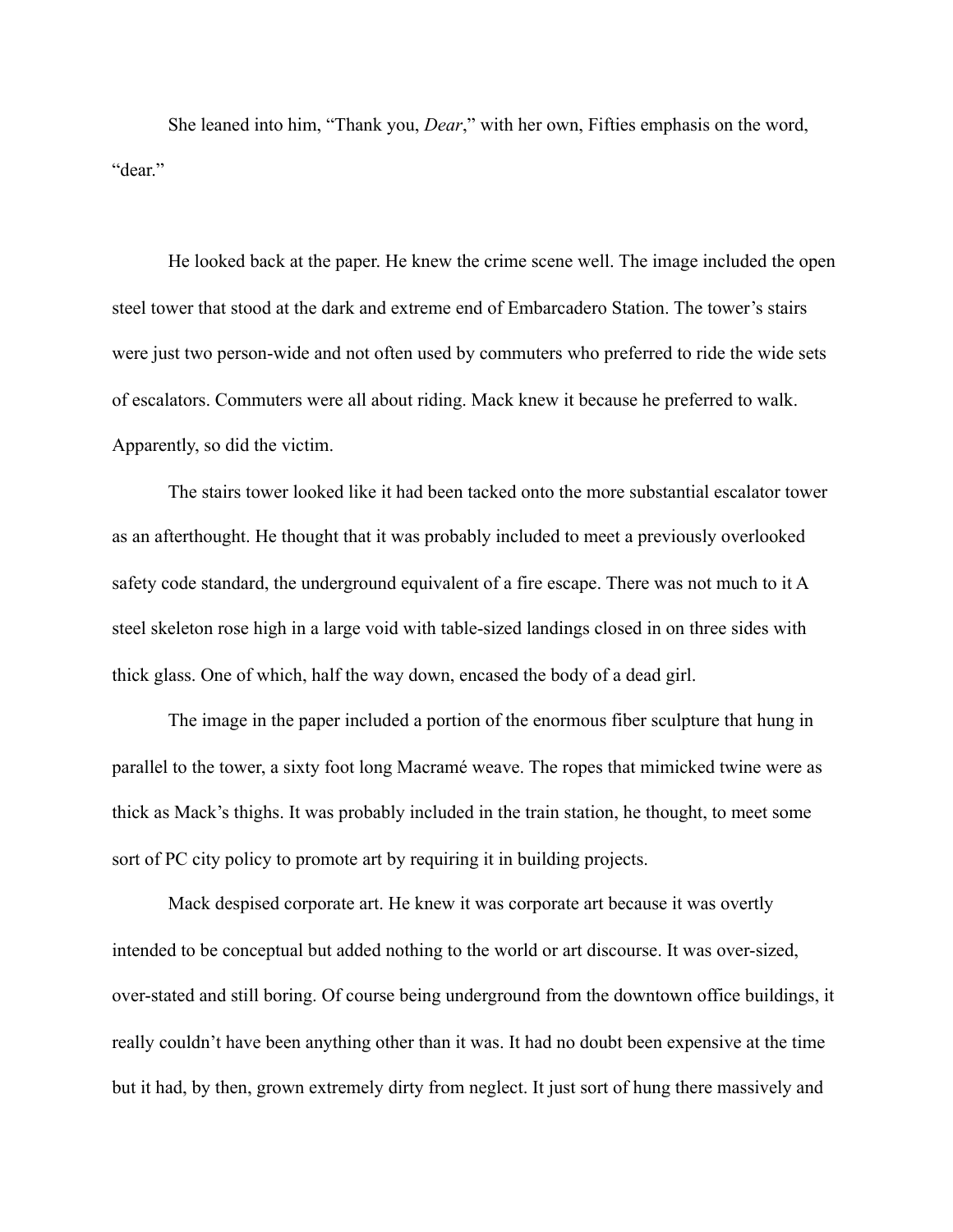ignored. Collecting dirt embedded in its fibers. Only corporate America could have created a public piece at the unused end of a train station that could be so profoundly stark and grungy at the same time. Finally, it seemed even to him, that in his time with Robyn, he'd become an amateur art snob without necessarily becoming an actual artist.

Artist or not, Mack continued to think like a cop as he examined the image in the newspaper, "Why would a man choose to murder a woman in that very public but empty place?" Mack had no idea. "Was there a private motive or maybe a public point to make? Either way, did the killer take special pleasure in the act of snuffing out a human life? Maybe it gave him a rush. Or was he cold and surgical? "The girl's body was oddly twisted in the pool of blood. She might have seen a chance to get away and gave it the big effort to try, even if only not to succeed. For that, she had Mack's respect.

For a good minute he tried to imagine the sense of vulnerability a young woman like her must have felt down there, alone in the dark, hanging from a light steel tower in mid-air, even before her attacker's appearance. He couldn't.

### INTERRUPTS

"Excuse me, sir. You're getting wet," said a matronly woman about his age.

Mack was indeed getting wet but not by much. It was worth it. He stood in the first floor gallery for modern art at the *de Young Museum*, in Golden Gate Park. A very long walk from Potrero Hill. He made the pilgrimage regularly.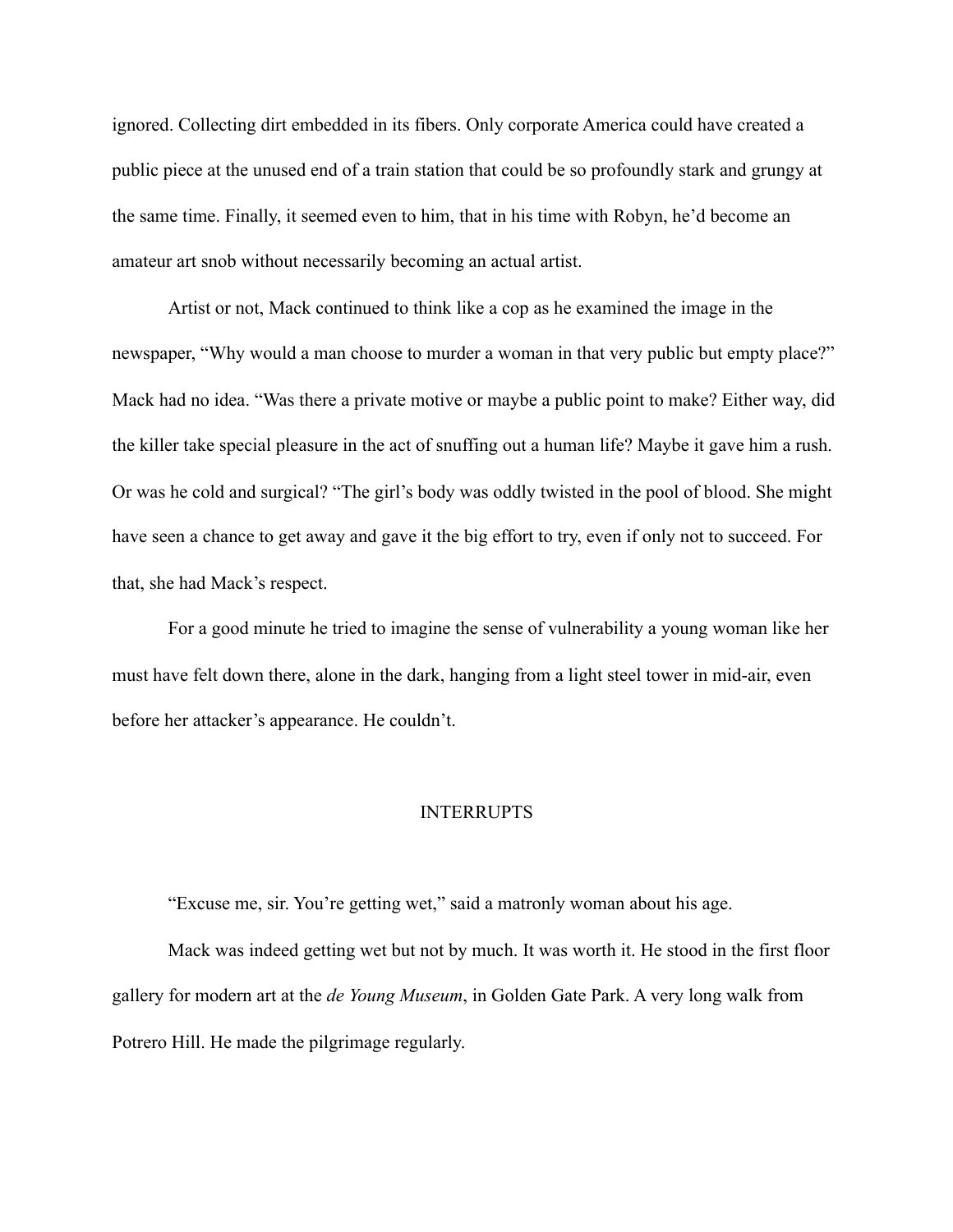*Hama* was Robyn's last piece to make a public splash. At just over seven feet tall and fitted from pieces of steel, she modeled it on the giant, Byzantine, wood-paddle, water wheels on the Orontes River that still turned in the middle of modern Syria. Mack worshiped Robyn. Anyone with good sense could see that she was the sexiest woman on the planet.

An art critic missed the whole point of the piece. Critics did that sometimes. Where artists saw substance, he focused too much on craft. Craft mattered but it was at its strongest when it disappeared workmanship into the art itself. He wrote, "Molten waves of rippling-perfect welding beads caressed junctions between flats and angles, undulating as sweetly as knit-andpearl." Just as there were wannabe cops, Mack figured, there were wannabe artists. He imagined that this one had apparently been stuck staring at a computer screen for too long, straining for just the right metaphors when the piece he had viewed was already the metaphor.

Her art was not in the welds or in the intricacy of the unevenly offset spokes. And it was not in the Mylar-net bags that she had delicately woven, stuffed with coins and set into some of the open wedge spaces between spokes. Her art was more than that.

One benefit to being the lover of an artist was that Mack got to help. With three winches, he muscled and she guided the wheel from flat on the studio floor where it had been constructed, to vertical and on top of a wide pyramid made of mini bricks which, once on site, would sit in a ceremonial pool of water. The pyramid's bricks were small but real. She made them with a true love for earth materials. For a time, that part of her project got away from her as she put maybe too much effort into them. By hand, one brick at a time, she coarsely-pitted them to suggest that they'd survived the ages under inhospitable circumstances. Making, baking, surfacing and laying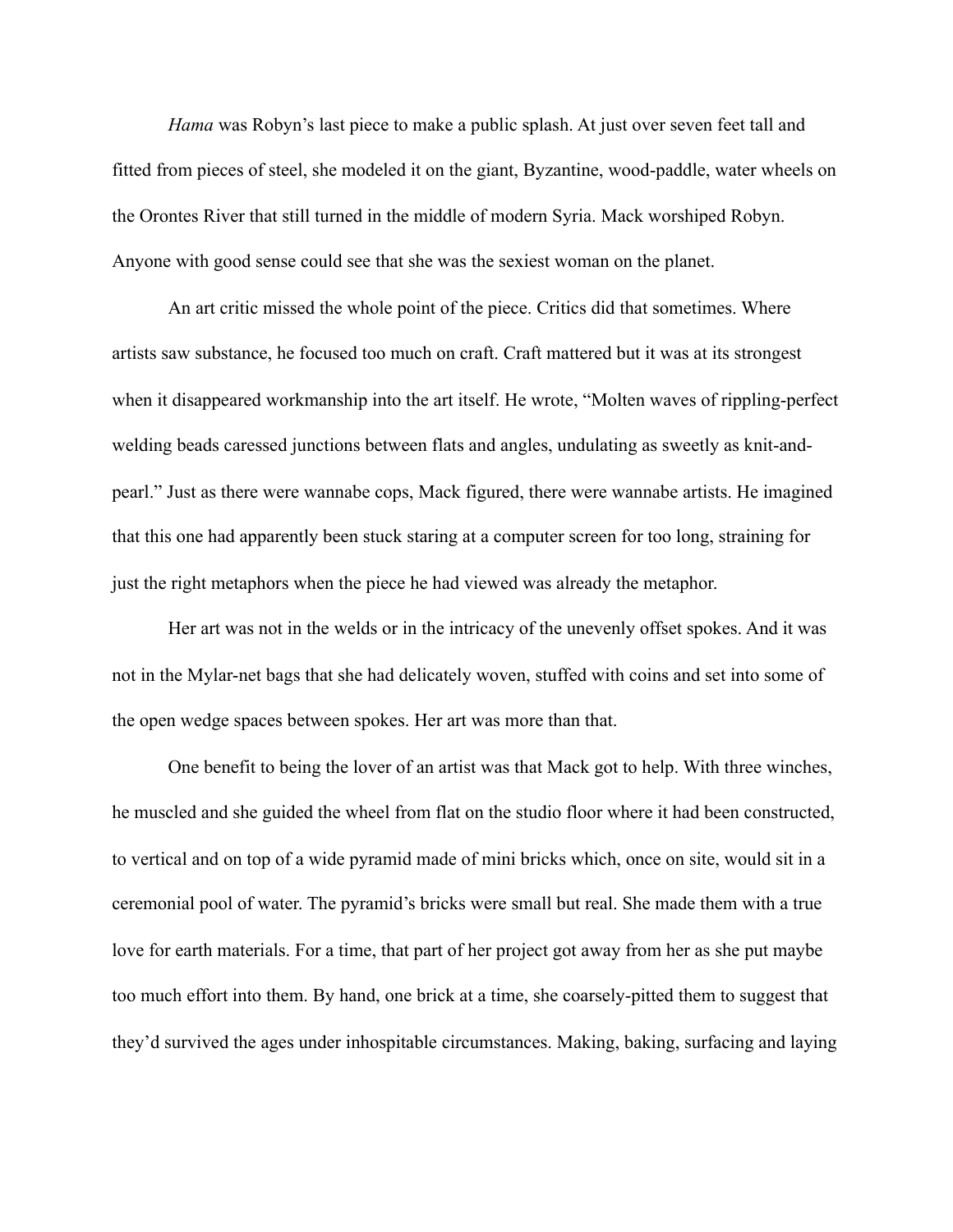small blocks of reddish and gray clays, some she smeared with a mossy-green glaze, was tedious and trying. But that was not her art either.

The music that broadcast from inside the pyramid, her favorite aria from Lakmé sung decades before, was art. High art. Madymesplé's voice continued to soar powerfully and angelically even through the low fi recording of her day. Her song seemed to carry Mack into the heavens. "*Doucement glissons de son flot charmant, Suivons le courant fuyant. Dans l'onde frémissante. D'une main nonchalante…"*

To Mack's *escultura*, the magic was not actually in the song or the heavens. Its source, as Robyn would explain, was inside us where she, he and we could sometimes, even if only momentarily, find a state of grace very personally for ourselves. But the music was not *her* art.

Her art could not be seen or heard. It was not time but was experienced through time. Mack stood just inches in front of the complicated, dripping-wet wheel structure as it spun clockwise around him at the shoulders to splash his face gently, as it was slowly rusting but very obviously not ever going away.

"Excuse me, sir. Please stay behind the white line."

Mack barely gave the security guy a glance. Without losing his attention on Robyn's piece, Mack produced his retired peace officers' identification from a pocket which showed him to be a sergeant-homicide inspector. Between strangers in law enforcement, rank practically guaranteed respect. "I'm working," Mack said in conclusion.

There were moments when the open spokes allowed the coloratura soprano's voice to pass through and into him. There were other moments when the spokes nested with bags of coins periodically mooted spiritual flight with their profanity.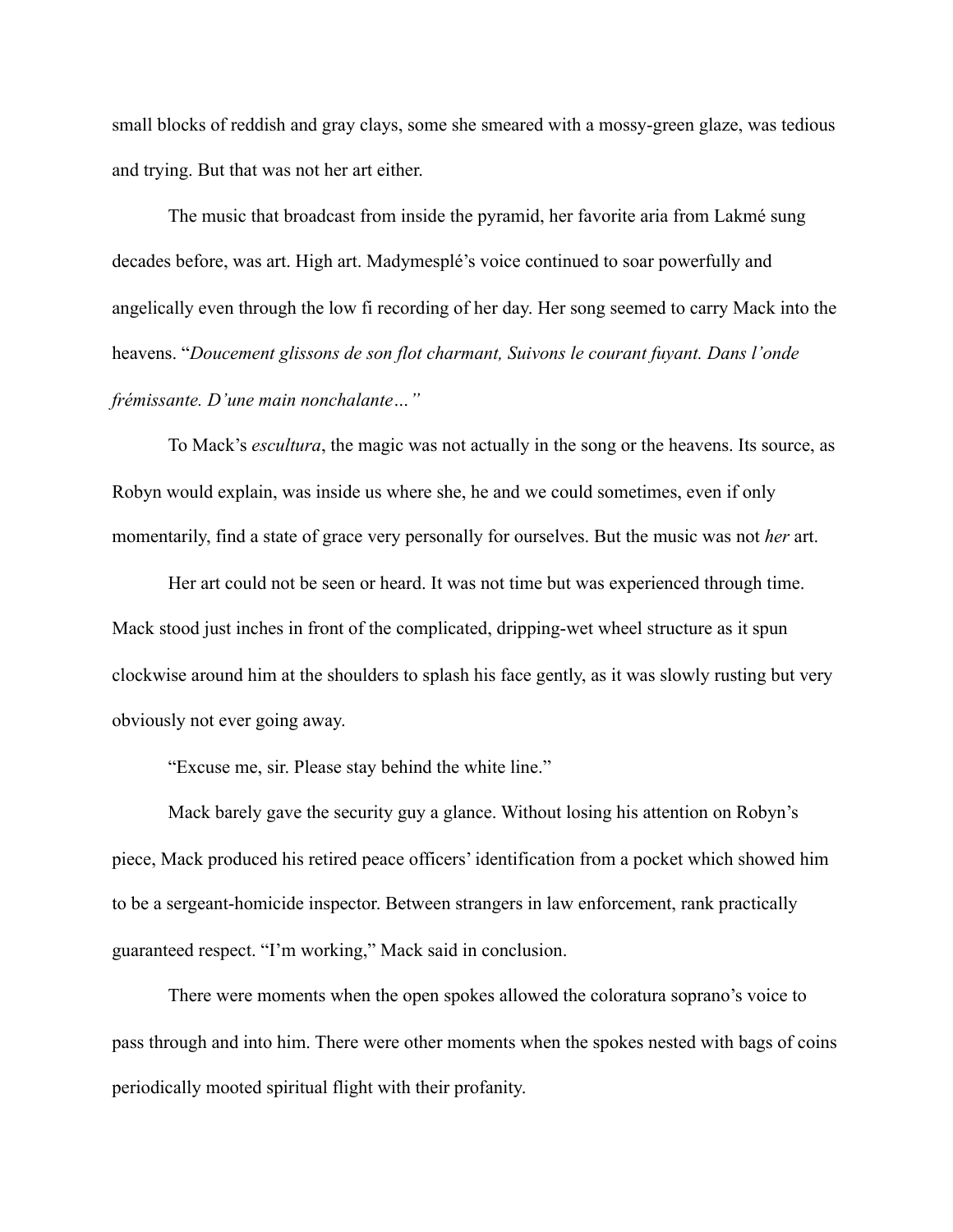Robyn's art was the unexpectedly uncomfortable yearn Mack bodily felt as he was made to wait an inordinate amount of time for the wheel to turn just enough more, for the sublime to return.

## SOLIDARITY CIRCLE B

 "I'm a friend of Steve's," Steve Zero called out to the small group as they sat facing him front of him in Laguna's, fourth floor, "TV Room 3." In chorus, the five old men gave their response in unison as trained, "I'm a friend of Steve's." Sunday nights were quieter than most and most were quite quiet in the four floor men's ward.

"The Laguna Honda Hospital and Rehabilitation Center" was its official name. It had been, as a plaque said, established as a charity hospital in the late Nineteenth Century to take care of elderly "Forty-Niners" - men left over from the heady days of the famous Gold-Rush that put San Francisco on the map. "Laguna" as it was more simply known, had long ago devolved into enormous, city-operated nursing home for the elderly and disabled.

Steve Zero hadn't had to wait long for his comrades to arrive that night. If the men were anything, they were timely. First, he could hear a barely audible voice from outside the door, "The coast is clear." Together, one after the other, led by the elder Steve One, they rolled their power chairs and scooters through the door like a geriatric biker gang, to form a half-circle formation in front of Steve Zero with his back to a blank television, coming to a stop in their precise, predetermined places. Excited, naughty conspiracy was apparent from their tense but delighted faces. They were breaking the rules just by being there after the room's closing.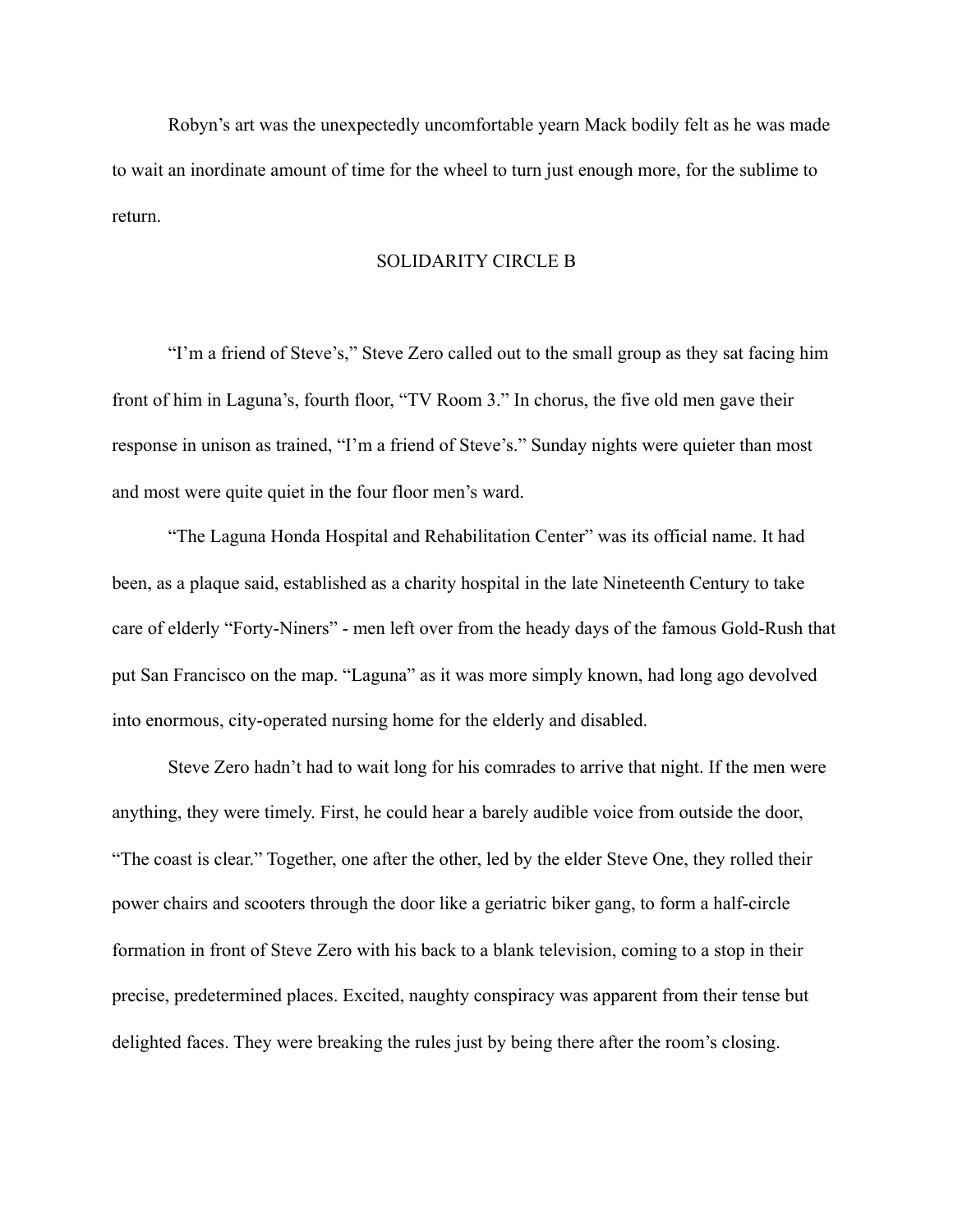They were not exactly a captive audience. Steve Zero was middle-aged and perfectly healthy. Not a resident. Three of the men were confined by their physical and emotional limitations and the weight of their chairs. Two were entirely ambulatory but not necessarily motivated to activity without prompting.

"TV Room 3" was the smallest of the three television rooms, each with a different size television. In theory, a resident could find something he wanted to watch in one or the other. If not there, then in the open wards there were a few privately owned units. Usually, it didn't matter much. After all, *television was just television*. With most of their heads drooped forward, residents didn't talk much and they read even less. Television was comforting or at least mindnumbing, and sometimes, if rarely, also entertaining. Even with only the audio in the background – some of the elder men stared blankly out the large institutional windows into the tree tops. That was okay also. But meals were their most prized activity – bodily fulfillment three times a day.

 With the troops in place, Steve Zero began to tap his right shoe rhythmically, the clap made sharp by its leather sole. In time to his taps, the other men began their own loud, tapping, three with their feet against the floor and two with their hands against the frames of their power scooters, not making harmony but to make noise was good enough.

 At exactly midnight every night, the unit nurses locked the doors and cut the power to the television rooms, just as they locked up the drugs in the medicine locker. That night, Steve Zero, as he was known for these sensitive occasions, had used his pass key to open the room back up for the others. He'd pulled along behind him a pair of oxygen tanks on wheels which he'd rolled towards the center of the room, directly in front of the forty-nine inch, flat screen television hung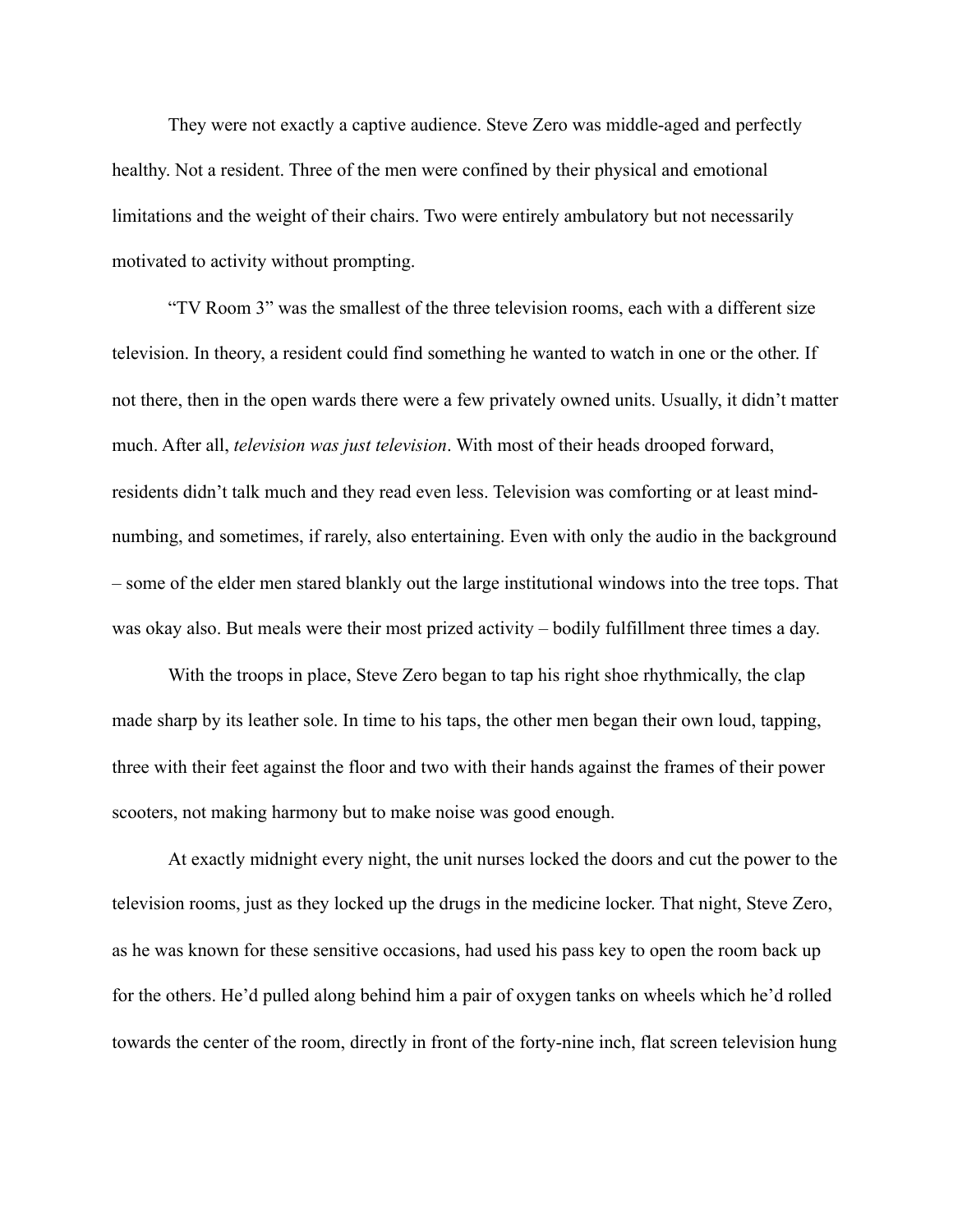on a side wall. Both of the silver tanks were clearly marked for oxygen by their crowns of green paint at top, a warning augmented by stickers appropriate to that potentially hazardous gas.

With the men in their places, Steve Zero scooted a low table into their middle, in front of the tanks. Ponderously, in front of each man he placed a mask on the table from which dangled a two-foot length of clear tube. In the middle of the table, he heaped a fistful of new balloons ready to inflate. All of it, a ruse. Should they be interrupted, the oxygen warnings might not seem significant for older men who might very well have had no prescriptions for it. At worse, a small hullabaloo might ensue, rules were rules, but there was nothing serious about it. A minor infraction. Ruse level two: helium, not oxygen, was the gas actually inside the tank. Despite the men being well past their partying days, if the helium were found out, the balloons might make that gas make sense. A lot of thinking had gone into their ceremony. Too much.

Steve Zero understood and took advantage of the disproportionate power a television had in society, as the center-piece defining a modern-day tabernacle, but it was even more powerful in a nursing home. With his back to the television to augment his own, Steve Zero stared hard into the eyes of each man in series. He began, exactly as he began each of their training sessions for this eventuality. "Men, dying is something absolutely everyone does. It is something that everyone *can* do. You can't flunk dying. We all know that. But you can sacrifice your friendships and immortal honor if you or any one of us fails to stick by the others. Through *solidarity* we evolve from mere individuals into a single unit. We each have to make the choice, to die with honor together or not."

Steve Zero had not turned on the harsh overhead lights. The ambulant light from the night sky and street lights below seemed to drift in softly, diffusely through the trees and the windows.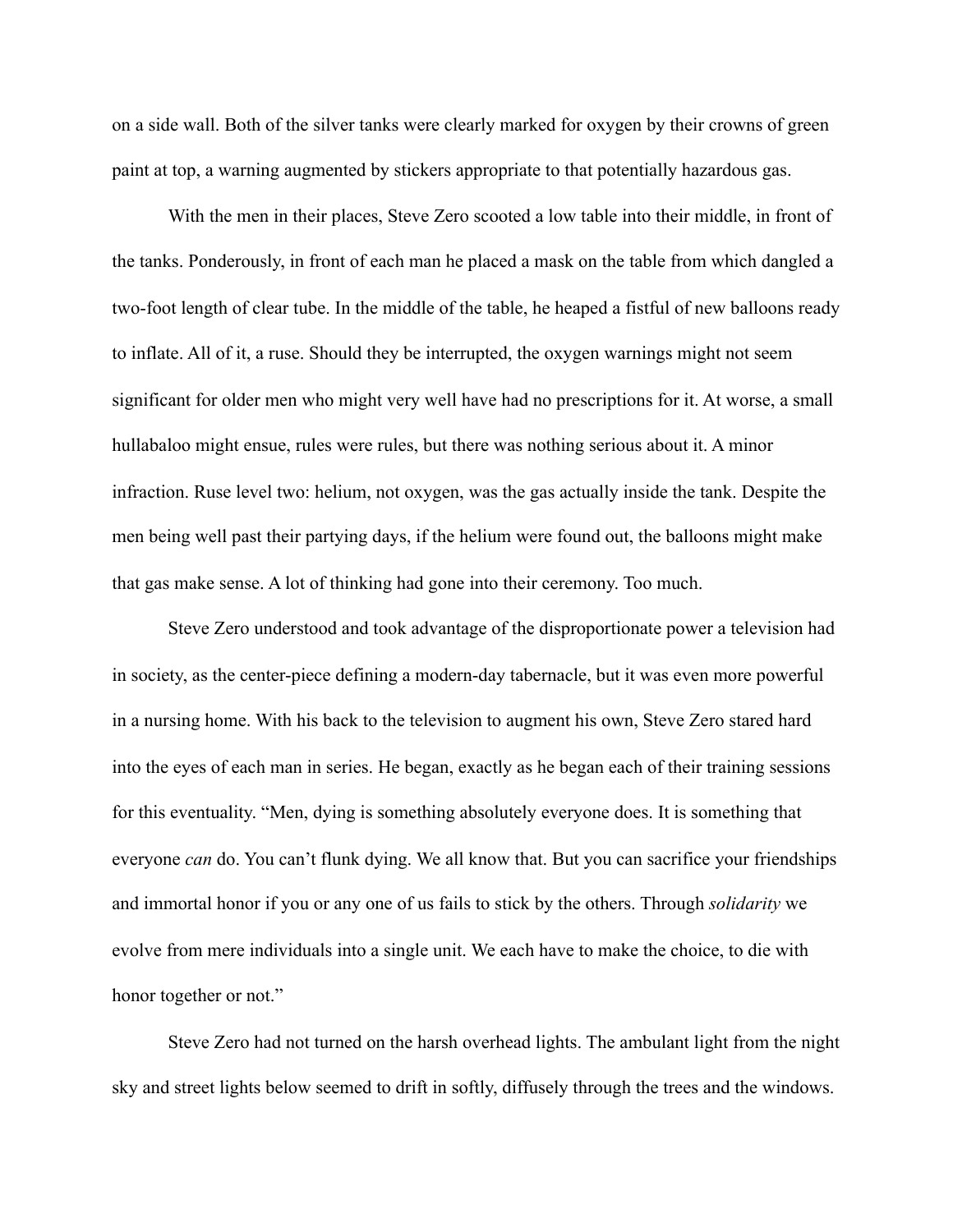Even so, the men's eyes remained invisible in the recesses of their wrinkled faces. The room was twelve by fifteen feet square, uncomfortably tight during the day with residents but made to feel tighter that night by the tension the men shared. The room had been painted too long ago in an institutional beige. Along, below standing chest height, the walls had become scraped with black marks most everywhere. In two places, where the plaster had been breached by abuse, a fine, white dust daily settled in neat piles on the otherwise clean floor below.

His part done, Steve Zero began his solemn exit. At no point did he turn his back to the men. He backed out the door, whispering only, "You know what to do." They did. The only thing they didn't know was *who* among them would be the one to do, the big *it*.

Steve One once again exercised leadership over the group. He fitted his mask to his face, pulled the elastic band behind tight behind then fit its empty tube to the first tank. A scrawny, little old man, he'd long ago outlived the actuarial tables and with the help of the chair, he could still get around on his own. Over his mask made luminous by the night's light, he smiled. Evil was in his eyes. He was in no hurry but if need be he was ready to end his days that night. Either way was fine by him. On exactly the beat of the next tap, he gently tossed a shiny quarter onto the table. It rolled in two lazy circles before it laid flat to come up heads. His mask remained in place as he removed his tube from the tank. Fate had given him a pass.

Steve Two was next in order. He was a man in his late sixties who could gainfully wheel his bellowing body of considerable weight through the halls and even around the grounds when he chose but he mostly, as they all did, chose to stay close to home. He'd always been heavy but institutional living had made it worse. With his tube fitted to replace Steve One's, his toss was not so lucky and he was not at all comfortable with his fate. Tails, he lost. His tube remained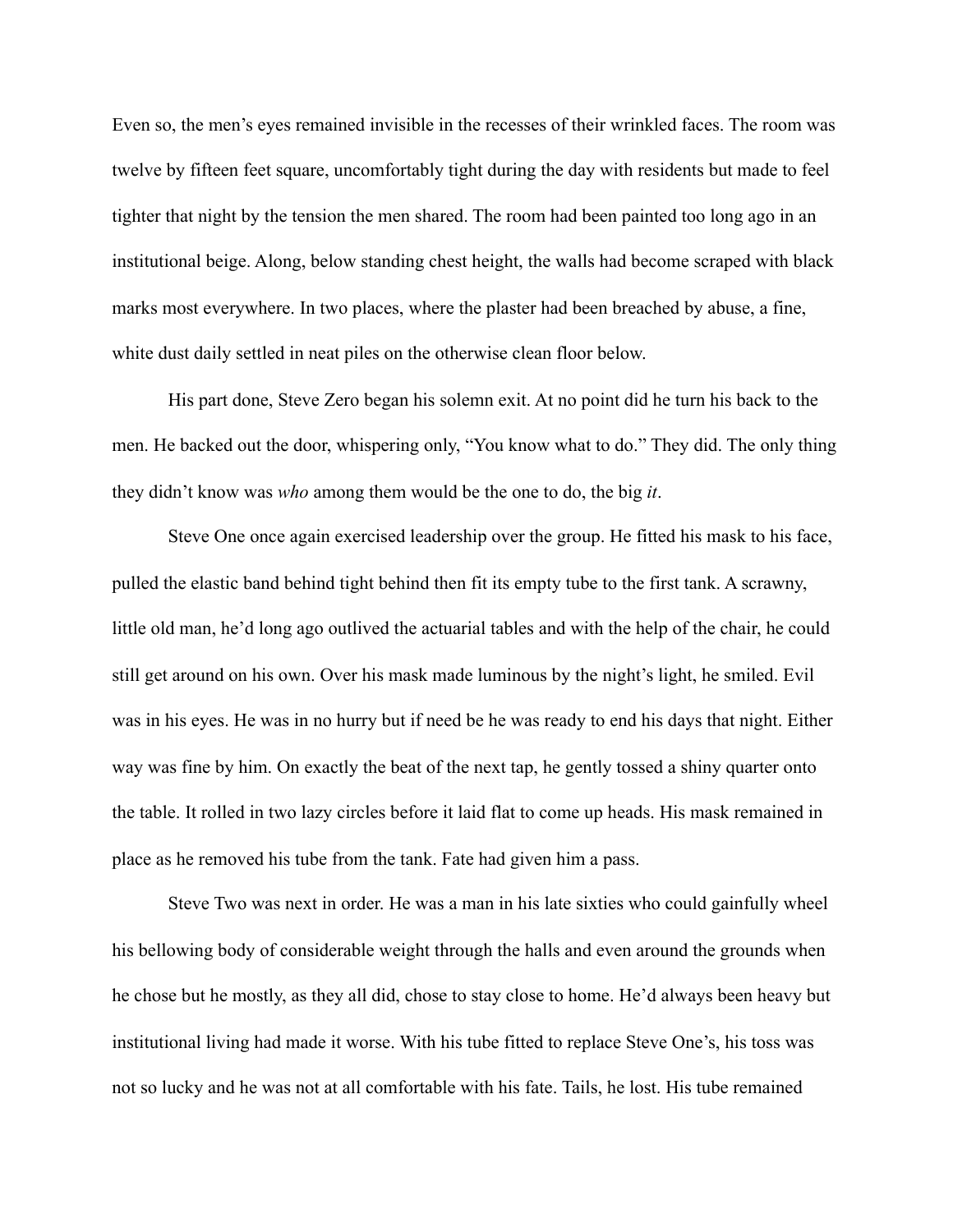secure to the first tank. He did not see any mystical, harbinger of oncoming death or his life flash before his eyes. Just a case of the nerves. Like a long drool, his tube merely hung rather pathetically from chin to tank.

Steve Three was the other Steve plagued by weight. On that night, he sweated profusely around his mask. It clouded it up. He had no family to visit him and nothing to lose apart from life itself which wasn't all that great anyway but he was not ready to die. But the alternative of shaming himself with inaction was too daunting. He felt shame merely for the doubt where manly courage was supposed to be. And had once been. The others responded to his hesitation by making heavier and louder their taps against floor and steel. His hand pointed his tube onto the nipple on the second tank, then hesitated some more before launching it forward. His sweaty fingers slipped on the smooth plastic. For too long, the tube swung limply below his likewise wet neck and face. The tempo of tapping feet and hands, like a death march, hurried him along. On his second try, he was successful with the tube and also successful with his toss. Heads. On the table there were three quarters. Two heads and one tails. One tube fitted to tank, the other free.

Although the youngest of the group, Steve Four was the most limited of the men. Beyond his age, a man in his early fifties, he suffered from a developmental disability. Yet he was sufficiently intelligent and aware of his circumstances to carry on alone with most of life's tasks including if he had to, its last one. If his mother had been there, she'd been horrified. Knowing her, she'd have intervened to save her son while chastising the latest set of males to take advantage of him. As much as Steve Four wanted to be anywhere, elsewhere, it pleased him that his Mother was far away. He understood exactly his current predicament when he fitted his tube to tank. Heads. He'd live to see the next day and his mother again.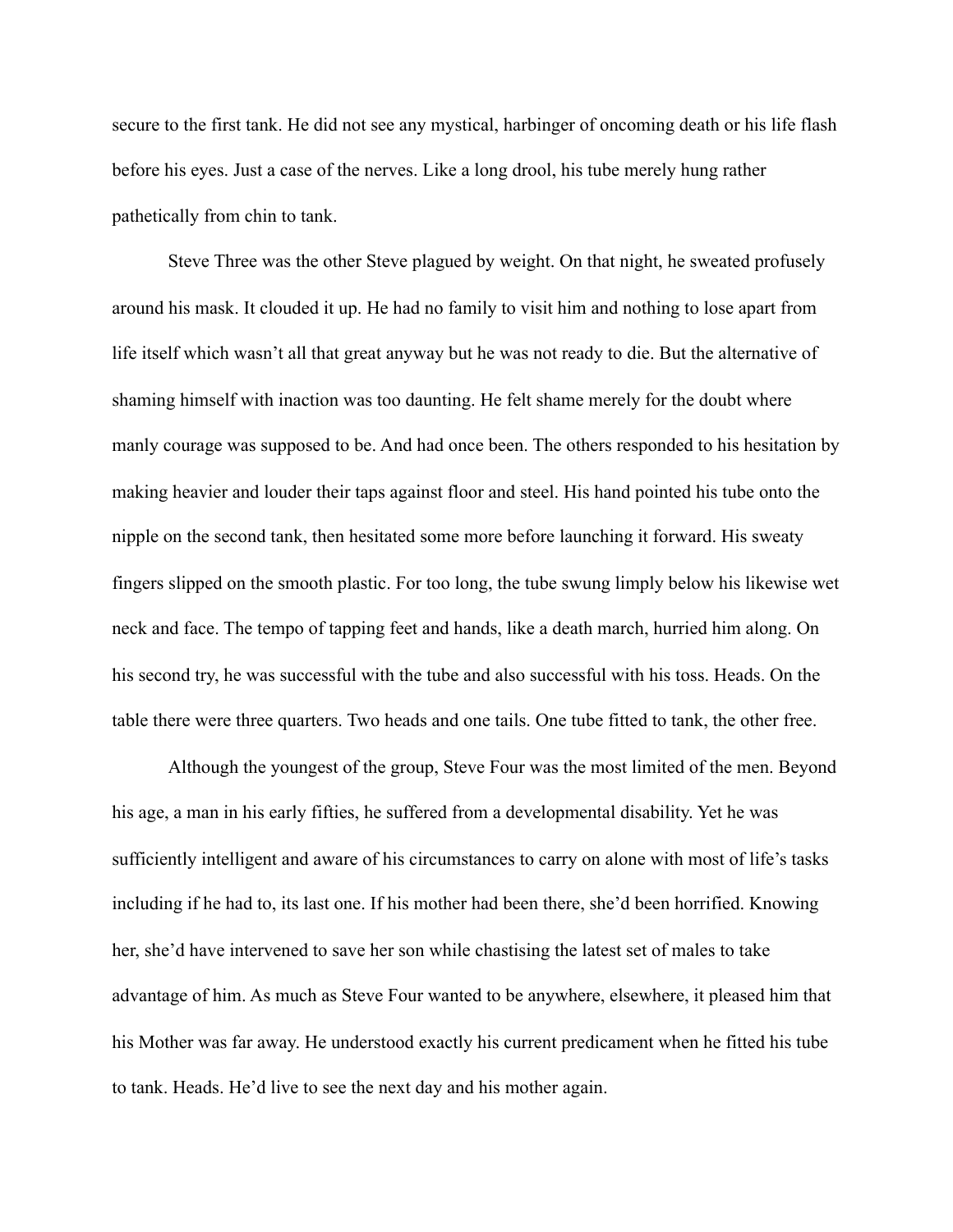Steve Five was the last to go. He and the unfortunate Steve Two were equally fearful. Anxious to get it over, Steve Five fitted his tube to open nipple, leaned forward in his chair and dropped his coin. It landed with a bounce that gave no indication of which way it would go. Tails.

Two tails up coins sat there ominously. The prospect of a bonus round increased the tension and tempo of taps into ferocity. Together Steve's Two and Five picked up their coins to toss them back to the table. Steve Two was out of luck. The rest quickly retrieved their coins from play but left their masks on. *Solidarity*.

Anxious to get on with it, Steve Two leaned forward to give the valve on his tank a good, solid turn. The men could only barely hear the gas hiss its way from tank to tube to man. Steve Two, a.k.a. Enrique Gomez, a graduate of Mission High, took that moment to make eye contact with each of the other men in slow turn. It frustrated him that in his last contact with others, their eyes were shrouded by darkness. But there was no mistaking that Steve Three's terror when he turned away unable to participate in the others' anti-social game. But that didn't make him clean of it. Months before, the absentee Steve Zero came to understand that Steve Three had become an obvious problem.

Helium gas quickly filled Steve Five's lungs. It was not a poison gas, it left no trace and it caused him no direct harm. Indeed, it made normal breathing possible while it deprived his body of life-sustaining oxygen. His cells quietly, simply suffocated. There was no alarm and no pain. In quick order, his head fell to the side as if he'd, once again, merely fallen asleep in front of a television. When the hospital later conducted the mandatory autopsy, it would find nothing to indicate foul play. And the guys would leave behind nothing to suggest helium or anything else